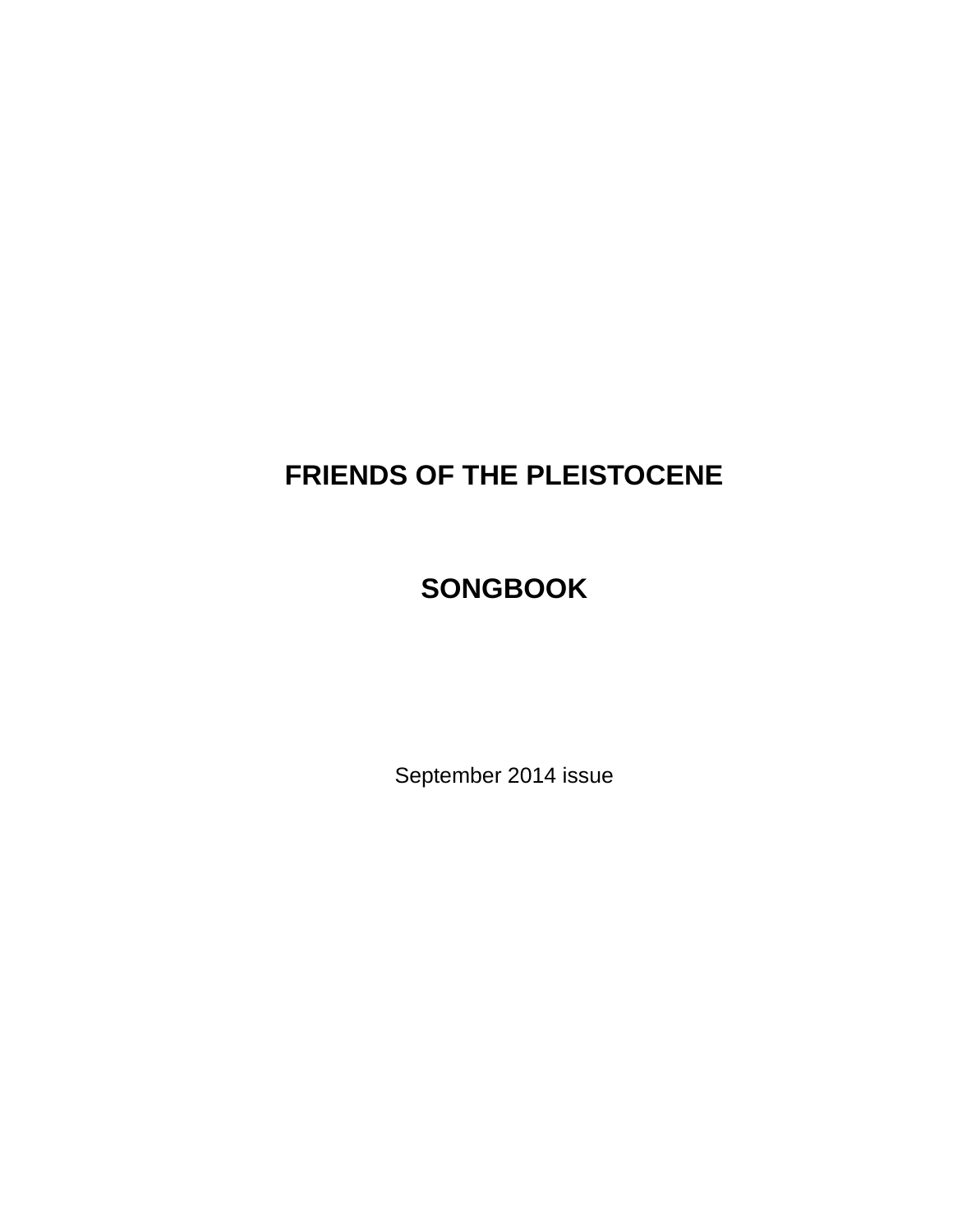# Alphabetical Song List

| Field Trip in Nevada  | 67 |
|-----------------------|----|
|                       |    |
|                       |    |
|                       |    |
|                       |    |
|                       |    |
|                       |    |
|                       |    |
|                       |    |
|                       |    |
|                       |    |
|                       |    |
|                       |    |
|                       |    |
|                       |    |
|                       |    |
|                       |    |
| New Mexico Wind Song. | 58 |
|                       |    |
|                       |    |
|                       |    |
|                       |    |
|                       |    |
|                       |    |
|                       |    |
|                       |    |
|                       |    |
|                       |    |
|                       |    |
|                       |    |
|                       |    |
|                       |    |
|                       |    |
|                       |    |
|                       |    |
|                       |    |
|                       |    |
|                       |    |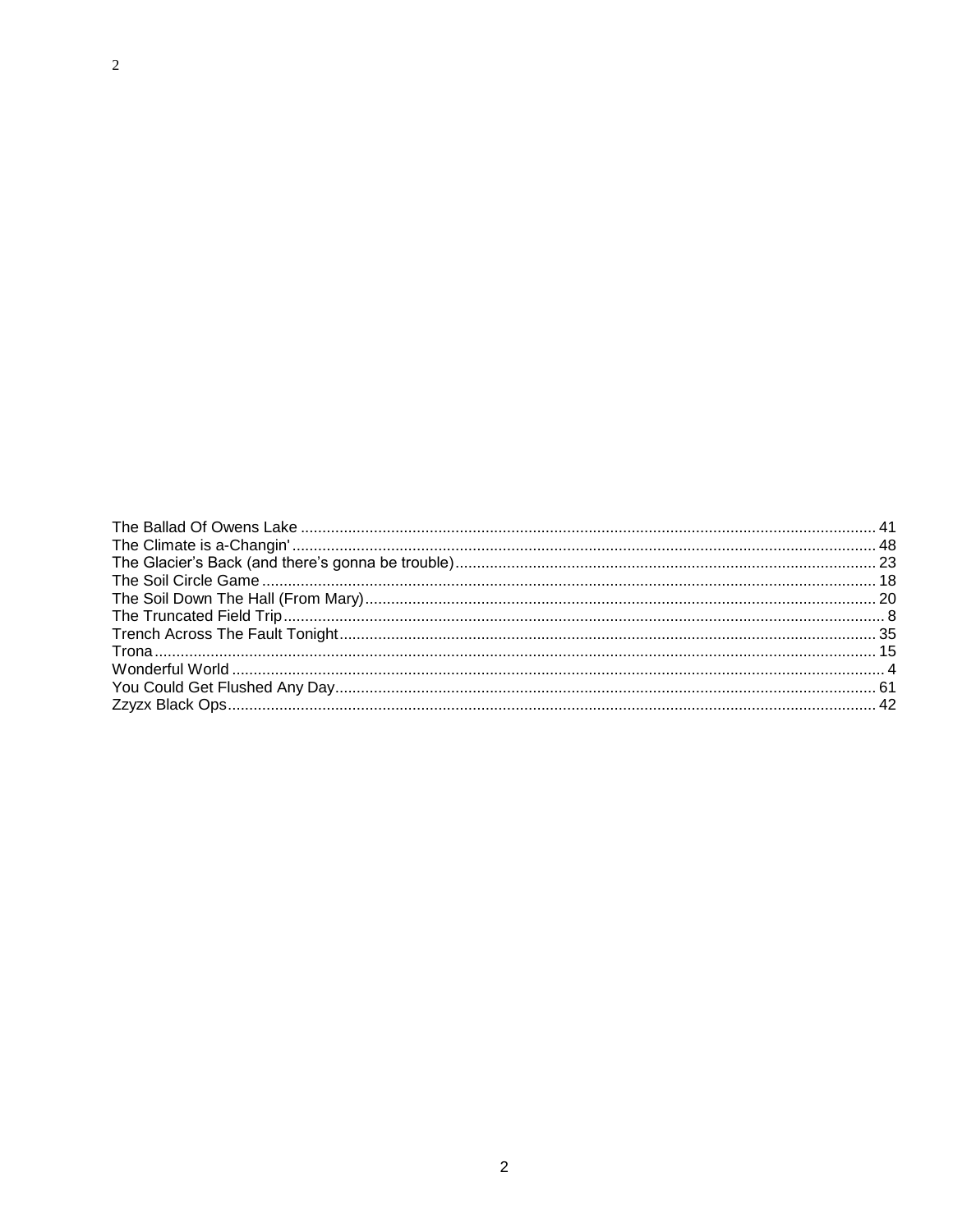# Not At All Chronological Song List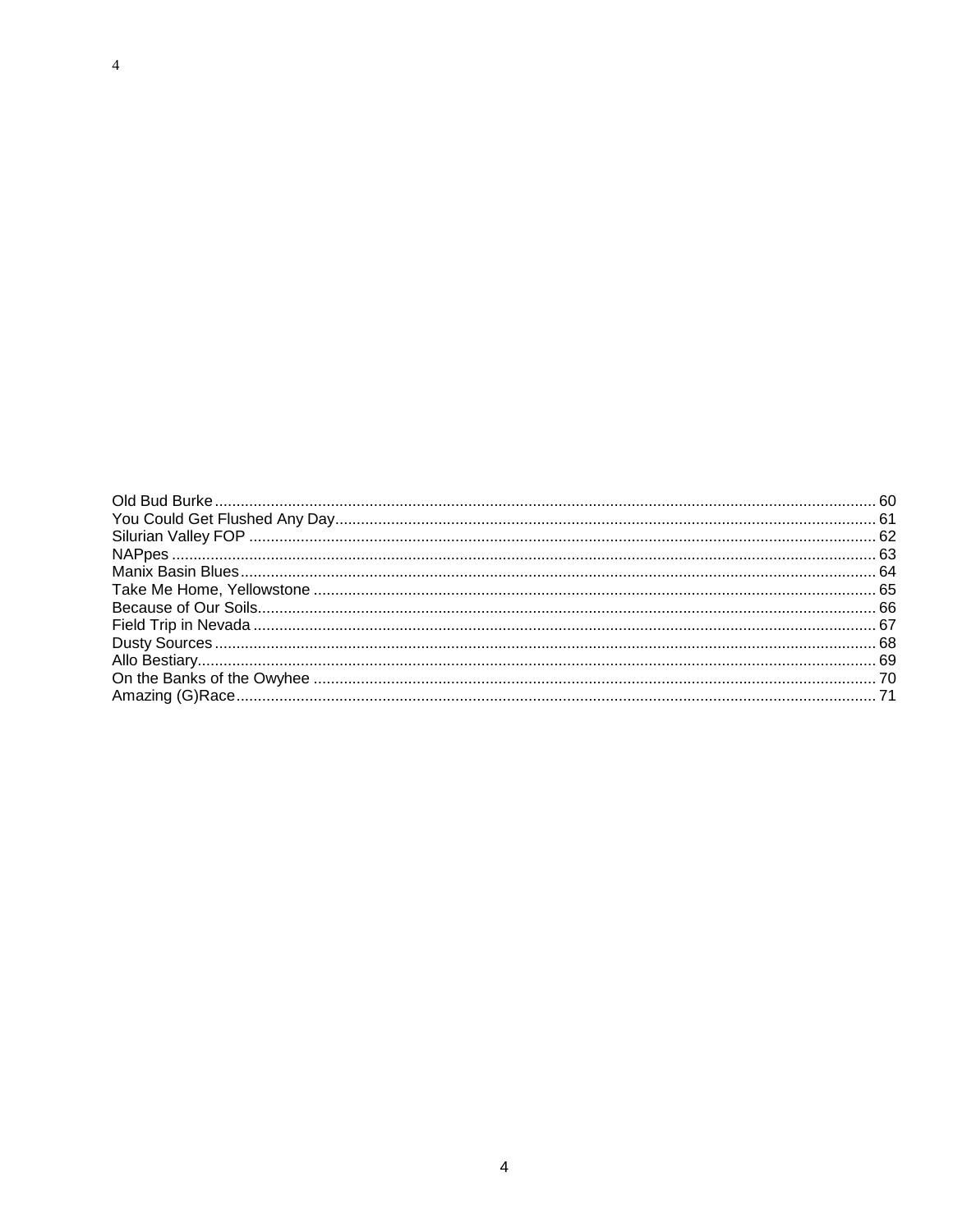# **At The Fop**

By Marith Reheis and Scott Stine

Written as an all-FOP song [add new verses if desired] at the 1987 Pacific FOP trip to the northern Lahontan desert

To the tune of *At the Hop*

Chorus lead-in of chords, ending with "At the FOP!"

1.

1

You can dig it, you can squeeze it, you can sample it and freeze it at the FOP When the night comes down, there's a fire to stand around at the FOP. It's a place where we can be crazy at the FOP.

*Chorus*

Let's go to the FOP, you can party (or "argue") till you drop, Then to the ground you flop, but the drinking doesn't stop. Well come on, let's go to the FOP!

2.

You can core it, you can bake it, you can demagnetize and shake it at the FOP. You can microprobe the ashes and get electric flashes at the FOP. You can run a seismic line and measure all the fines at the FOP

3a. (1987 Pacific FOP, Lake Lahontan)

It's a shitter, it's a puker, it's a pisser, it's a doozer at the FOP. When the porta-potty passes, it's emitting killing gases at the FOP. If it weren't for the beer, we'd never come near it at the FOP.

3b. (1987 Rocky Mountain FOP, Sangre de Cristos and Espanola Basin) You can sample carbonate for a hypothetic date at the FOP. And compare it to the rate that the stuff accumulates at the FOP. Use it all for calibration of the desert-varnish ratio at the FOP. *(alternate last line)* Use it all to calibrate the tectonic uplift rate at the FOP.

3c. (1989 Rocky Mountain FOP, Wind River Range)

You can loot at all the till, till you've more than had your fill at the FOP. The stratigraphy's so plain you can see it through the rain, don't complain at the FOP. But you'll pass up all the crops 'cause there's never time to stop at the FOP.

4.

As the leader of the FOP, you can tell 'em 'bout the crop that was there ten years ago. In the middle of haranguing, you can tell 'em 'bout yardanging at the FOP. You can armwave, bullshit, you can goll-gee-whizzit at the FOP.

Choru*s* of chords, ending with "At the FOP"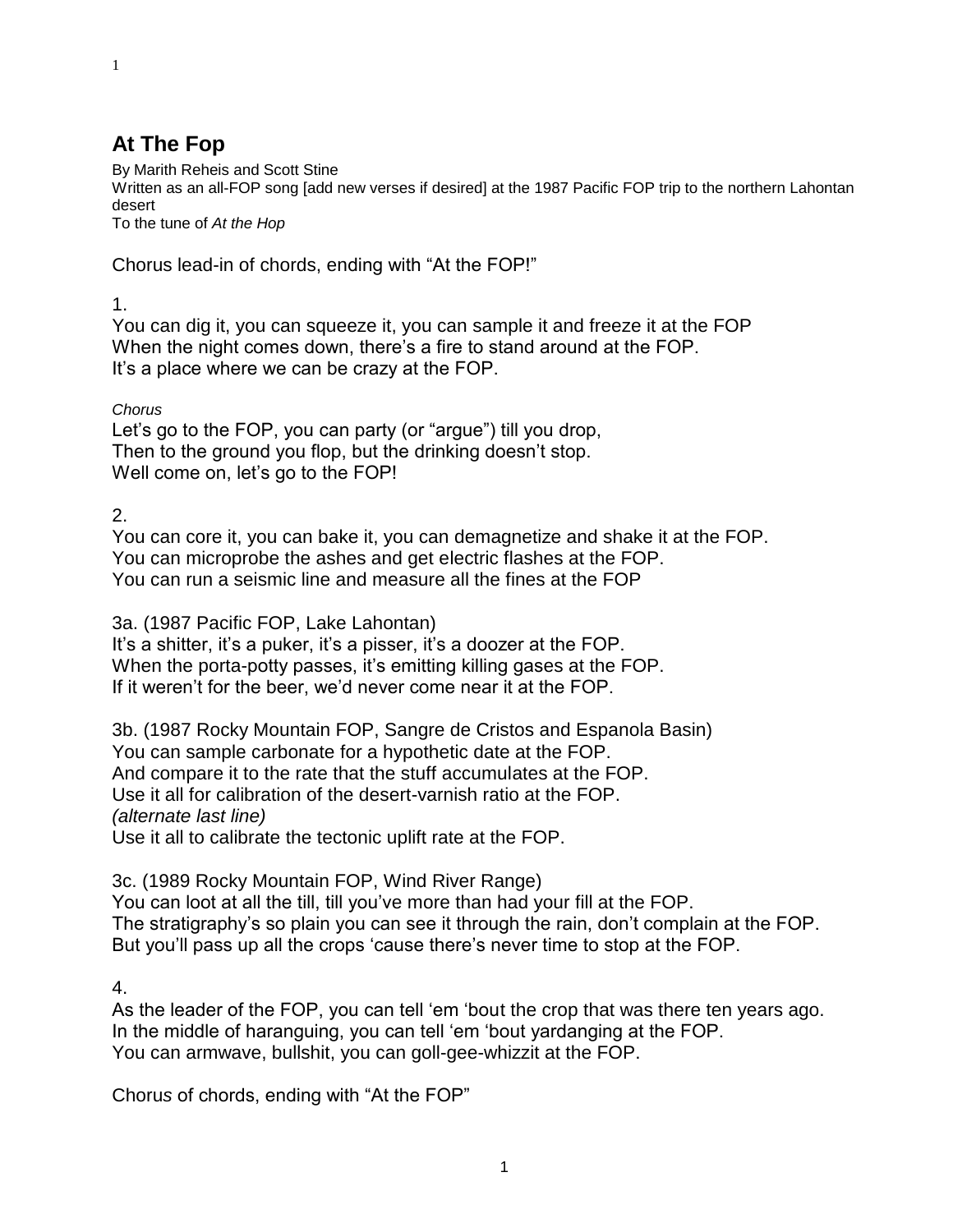(additional verses from Pacific NW cell):

You can pit it, you can tent it, you can climb it, you can cave it, Enchantment Rock. You can break it, you can blast it, or edynamite its axes on Balanced Rock! Uptown it isn't there, can you find it anywhere, Luckenbock.

Is it eluvial, illuvial, alluvial, colluvial at the FOP? What's the age, what's the stage, is it on the next page at the FOP? Is it pedogenic calcite or groundwater calcite at the FOP?

Is it lus, is it Loess, is it less, is it more, at the FOP? Is it 3, is it 4, is it five, are there more at the FOP? Was Neil really stuck in that goldern muck at the FOP?

You can grind it, you can screen it, you can keep it, you can toss it at the FOP. You can wash it, you can sift it, you can mark it with a pen at the FOP. We saw Paleoloma, don't laugh it's Jomama at the FOP.

Is it ash, is it ash, is it ash, is it ash at the FOP? Did it fill a buffalo wallow, did it cap the Ogallala at the FOP? Is it pedogenic carbonate or just something that Phil ate at the FOP?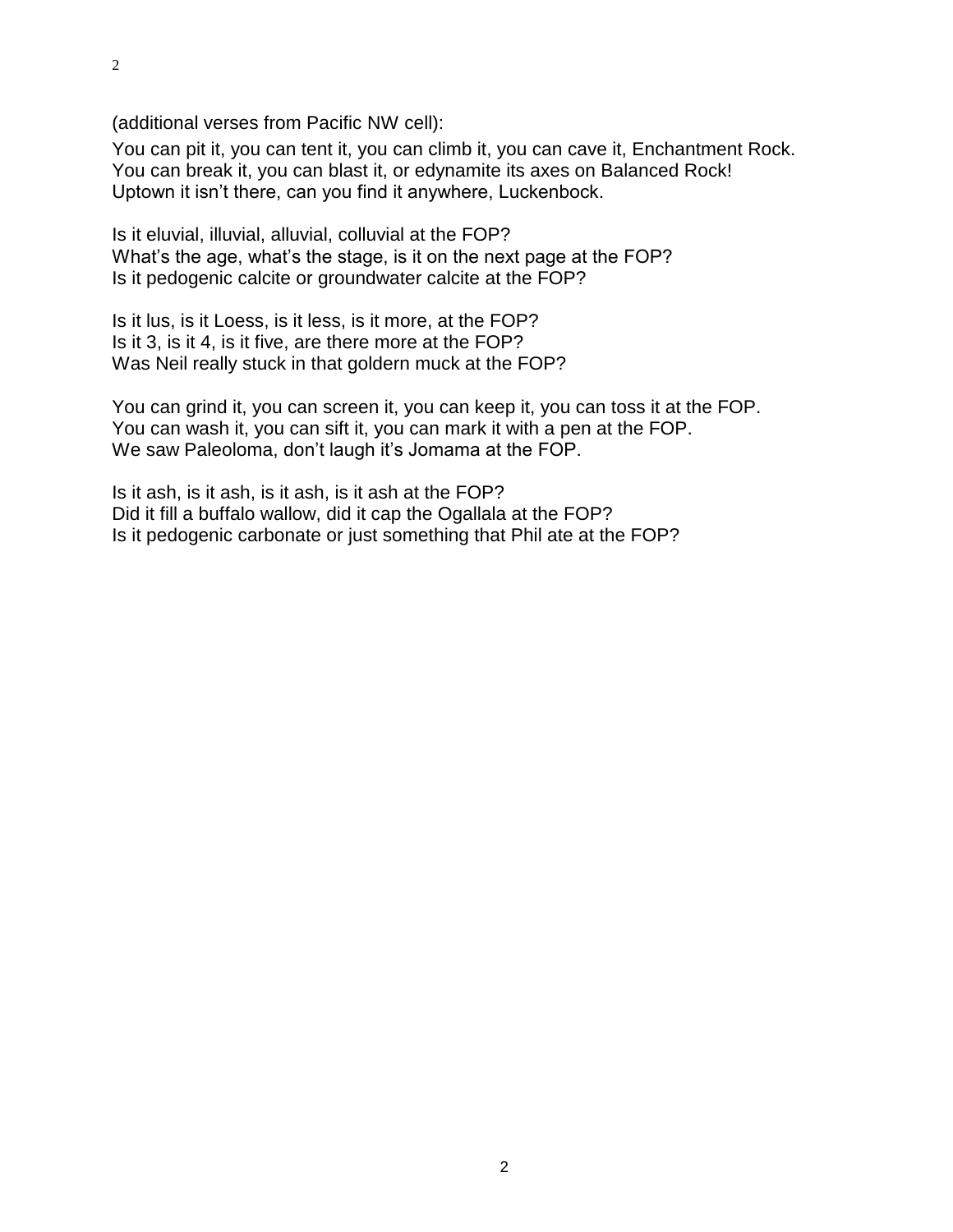### **Go Glacier Go**

By John Pitlick To the tune of *Johnny B. Goode*

1.

3

Way in Canada where it sure gets cold The glaciers started up and began to grow They grew so big they started moving along And you can see where they've been even though they're gone They grew so big that they couldn't stay So they flowed right down to the USA

*Chorus* Go, go, go glacier go, etc. Glacier be cold.

2.

Well the Indians saw them coming straight out of the hills And they knew if that old man glacier he would give 'em the chills So they hightailed down to where it never snows And you can see 'em on the beaches down in Mexico So old man glacier was all alone and blue And carving up the hillsides was the best he could do.

*Chorus*

3.

Now the customs at the border didn't treat him nice They didn't like him smugglin' rocks down in his ice They took him in the back and they made him strip And they looked up his crevasse but they didn't find shit So he took off for Olympia as fast as he could go But he missed the noon ferry to Winslow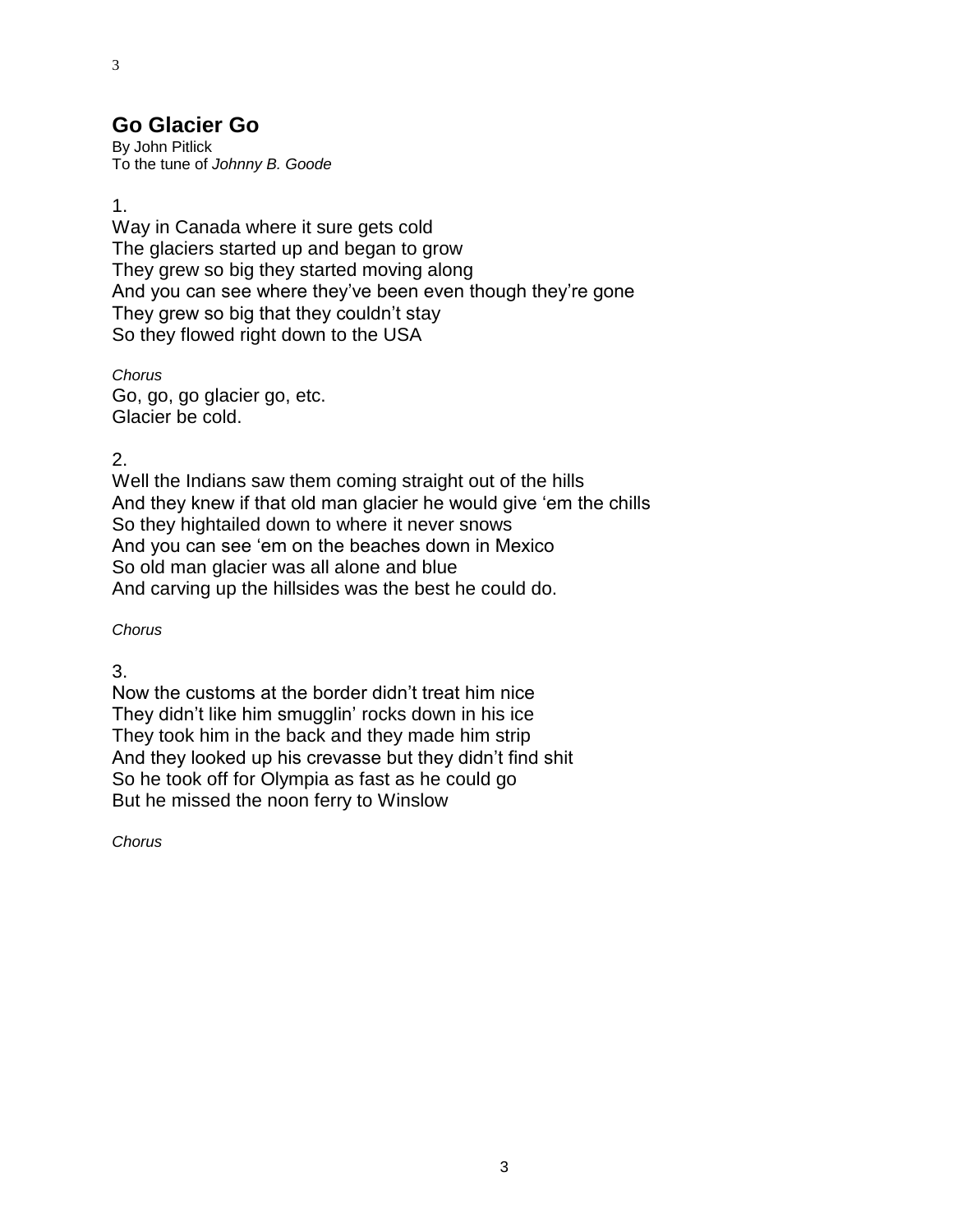# **Wonderful World**

By Marith Reheis, Jennifer Harden, Bob Hale, and Alan Gillespie Written for the 1985 Penrose conference on paleoclimactic indicators Inspired by Peter Patton To the tune of *Wonderful World*

1.

4

Don't know much about geology, don't know much about climatology, Don't know much about the talks I heard, don't know much about a woodrat's turd. But I do know that I am right, and you'll believe me if you're not uptight. What a wonderful world this will be.

2.

Don't know much about paper shale, don't know much about a delta halo. Don't know much about nothin' at all, must have been all the alcohol. But I do know that I am right, and if you think that my story's tight, What a wonderful world this will be.

Break:

Now I don't claim to be a real expert, but I'm tryin' to be, 'Cause maybe by bein' a real expert, baby, NSF will give its grants to me.

Repeat 1.

# **Saprolite**

By Marith Reheis and Dorinda Gilmore Written for Dr. Hurst's class in saprolite mapping, University of Georgia, 1972 To the tune of *Baby Face*

1.

Saprolite, you've got the cutest little saprolite The freshest rock could never take your place, diabase, Looking at your anatexis gets me in the solar plexus. Saprolite, I get a thrill when I see your pegmatite. I didn't need a shove 'cause I just fell in love with your pretty little saprolite.

2.

Biotite gneiss has float that's different from amphibolite. There's not a fresh outcrop that you can trust, let it rust, Mapping schist at speeds of thirty keeps your clothes from getting dirty. Hornblende gneiss, how can you tell it from a pseudodiorite? Pretty little sapra, how I love to map ya', pretty little saprolite!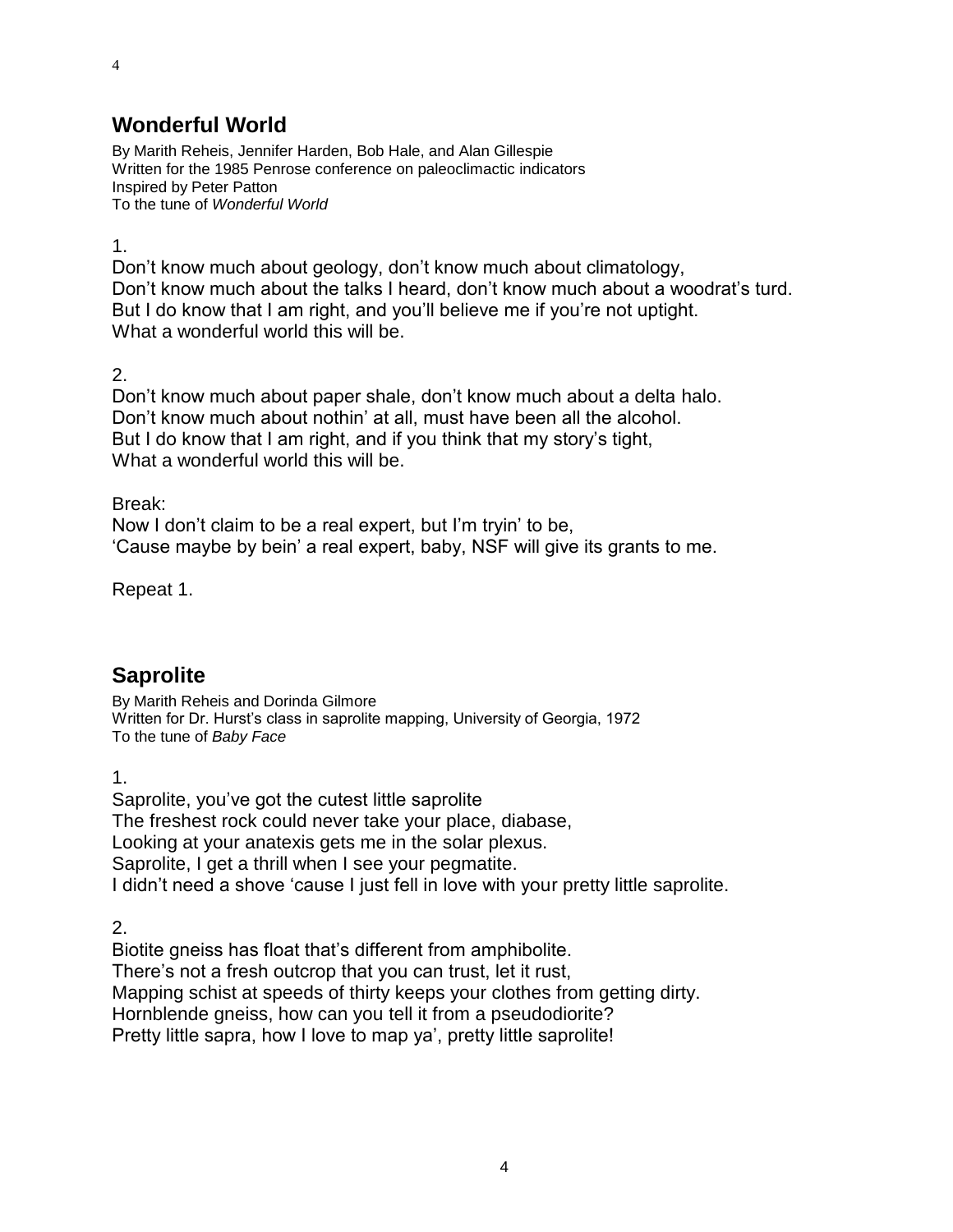# **FOP Digging Song**

By E.J. Cushing and C.L. Match, University of Minnesota Presented at field trip for 1972 GSA Annual Meeting in Minneapolis) Tune is obvious

We're Friends of the Pleistocene Damn little ice we've seen; Listen and we'll tell you why: The glaciers retreated The lakes are depleted The temperature's risen too high!

We've till and we've gravel Our problems unravel When stones oriented we see. We've eskers and kames And various names To apply to glacial debris.

We've loess and we've spoils Which add to our toils, We've lakes and we've peat bogs to bore. With *Quercus* and *Fagus* And *Pinus* to plague us The pollen we cannot ignore.

So, we're Friends of the Pleistocene Where geology's nice and clean Granites and faults we decry Instead of petrology On carbon chronology And climactic change we rely.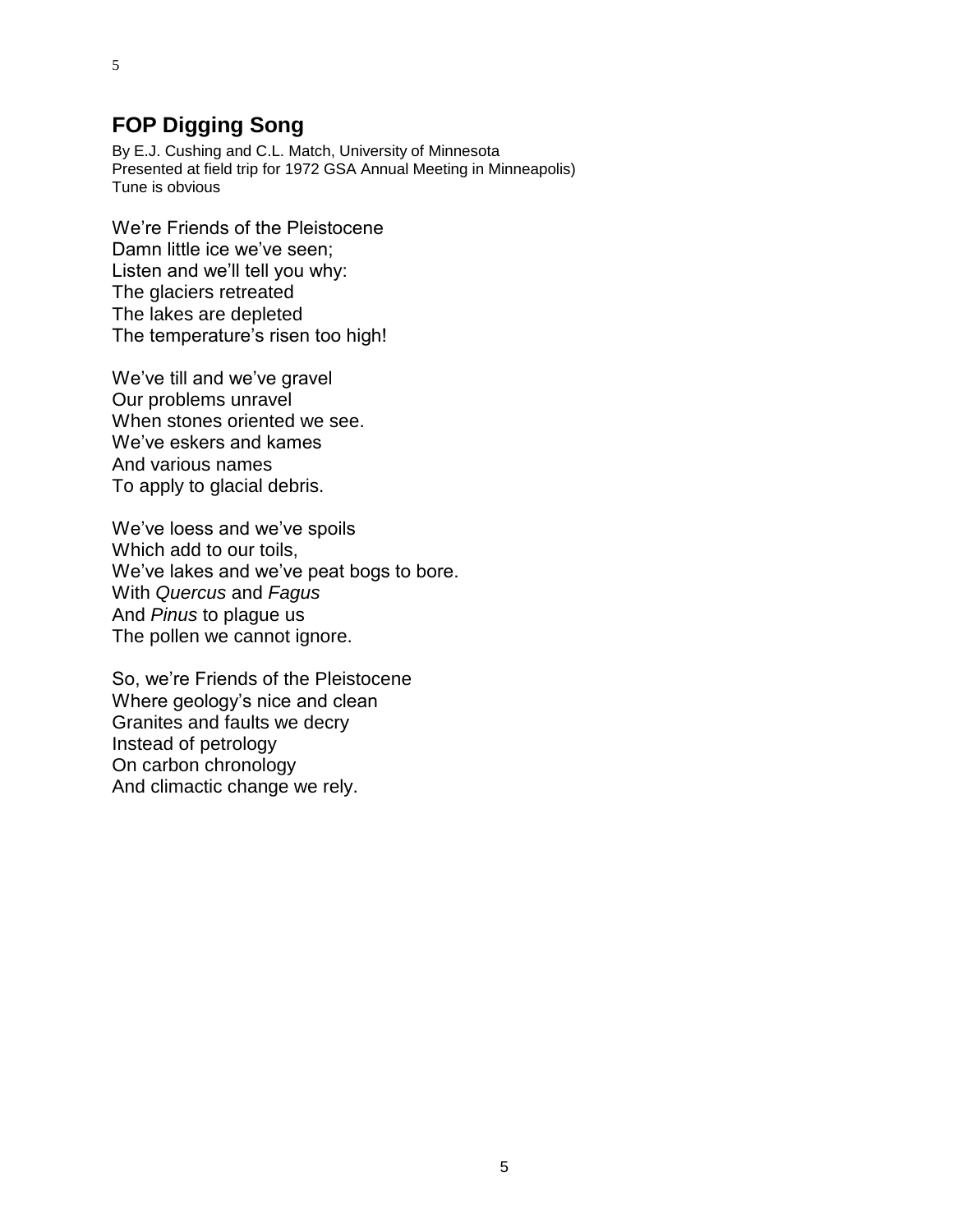### **Meetings**

By Jennifer Harden, Alan Gillespie, and Bob Hale Sung to the tune of *My Favorite Things*

1.

6

Sitting in chairs and picking our noses, Cracking our knuckles and wiggling our toes-es, Flapping our arms when it's our turn to speak, My argument seems so pitifully weak.

Sleeping through sessions and crossing out knees, Waking up only to backstab colleagues, Slandering friends and flattering foes, There are a few things that make my heart glow.

*Chorus*

When I'm shown up, when I'm put down, when I look like a fool, I simply remember my favorite things, and then I just feel so COOL.

2.

Ripping off rivals and publishing quickly, Others' ideas I package so sickly, Only my deans and my publishers know This is the way that my stature grows.

Feigning great interest in others' equations Without understanding the whole situation Missing the point and feeling quite glum Frankly I'd rather be sucking my thumb.

*Chorus*

6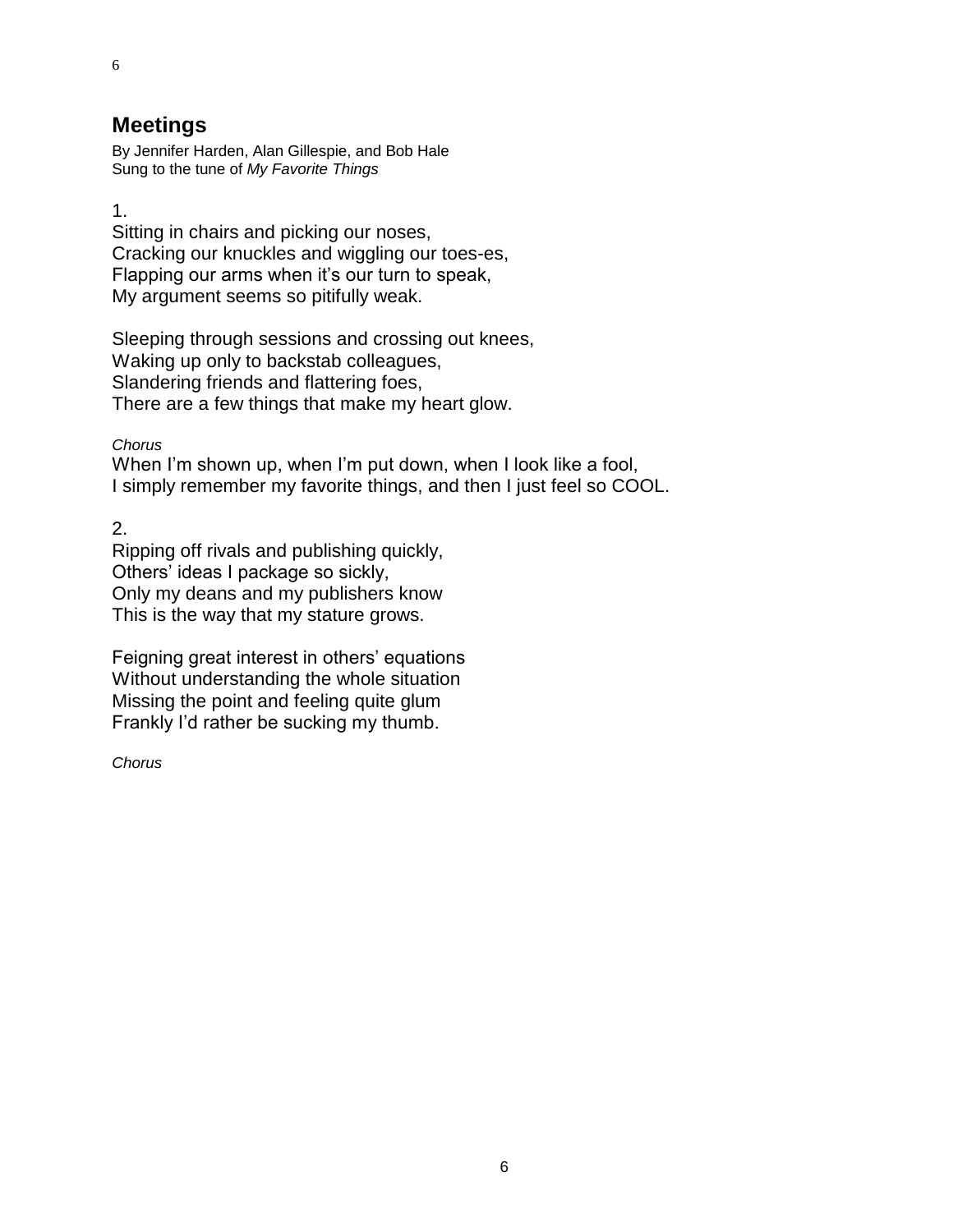# **Call Me Doctor**

Written about John Reed in an old D.C. Pick and Hammer Show

*Chorus*

7

Everybody loves a doctor, that's why I'm in love with me,

Call me doctor, call me doctor,

And when ever you address me, don't forget the Ph.D.,

Call me doctor, call me doctor.

'Cause I'm just a little better than the average man could ever hope to be.

So in grateful recognition all you lesser mortals can

Call me doctor, that's me!

### 1.

Though I'm hardly any smarter than I was when I was ten,

Call me doctor, call me doctor,

I have organized my ignorance with pencil and with pen,

Call me doctor, call me doctor.

Now my dissertation's finished and they've granted my degree, it's there for all to see. I feel so ever so important since I have my Ph.D.,

Call me doctor, that's me.

### 2.

Had a philosophic conversation just the other day,

Call me doctor, call me doctor,

With the man who picks my garbage up and hauls it all away,

Call me doctor, call me doctor.

And I found that he had doctorates from Stanford and Yale, Cal Tech and MIT,

And it gave him lots of comfort when his buddies at the dump

Called him doctor you see!

3.

Now the neighbors had a baby and I'll tell you what they did.

Call me doctor, call me doctor,

For they argued over names to call their darling little kid,

Call me doctor, call me doctor,

Well they finally named him Doctor and it ended all strife, they're happy as can be, It will save the kid some trouble as he makes his way through life,

He'll be a doctor like me.

*Last Chorus*

*Same as first to last line*

Call me Doctor that's me, boys, call me doctor that's me!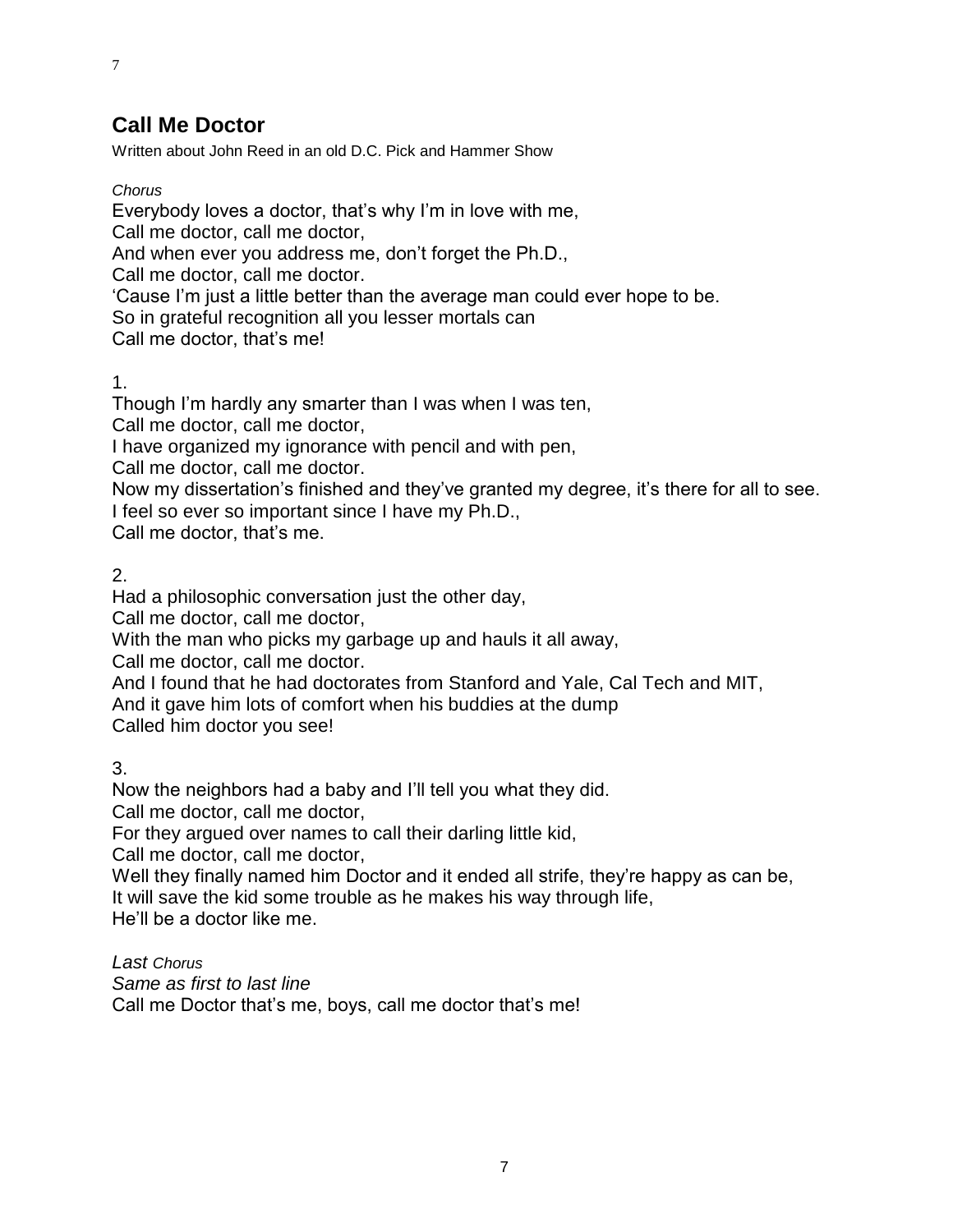# **The Truncated Field Trip**

By Dave Weide Written for the 1986 Pacific FOP, southern Death Valley To the tune of *Camptown Races*

1.

8

Avawatz rocks they sing this song, TRUNCATE, TRUNCATE, Chopped right off by a Garlock prong, they've all gone away. They've all gone away, that's what Brady say, Avawatz rocks was here and gone, left just yesterday.

2.

Death Valley fault zone five mile wide, TRUNCATE, TRUNCATE, So many problems Bennie can't hide, they won't go away. They won't go away no matter what he say. Death Valley fault zone five miles wide, moved just yesterday.

3.

Butler's rocks are rolled up too, TRUNCATE, TRUNCATE, Amargosa's cut 'em through, wish they'd go away. Wish they'd go away, down Badwater way. Ply-ass-tow-scene is so messed up, make old Paul's hair turn gray.

4.

We've been here for three days now, TRUNCATE, TRUNCATE, These three guys have told us how, now they're goin' away. Now they're goin' away, leave us here to pray That next year's trip will be as good and we'll see you all someday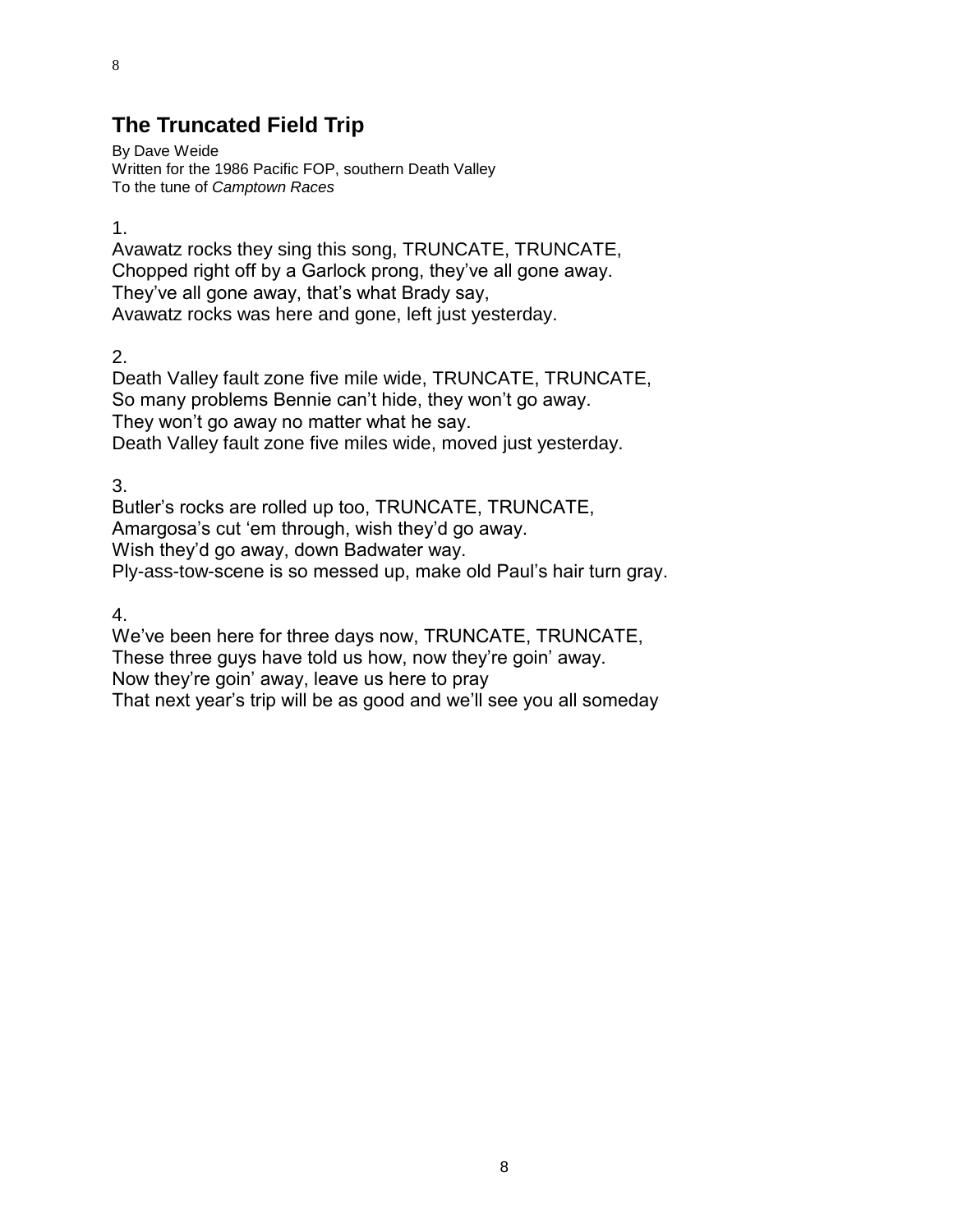## **Go Bennie Go**

By Marith Reheis Written for 1986 Pacific FOP, southern Death Valley To the tune of *Johnny B. Goode*

1.

9

Way up in Napa valley where the grapevines grow There lives an old geologist that we all know. He's mapped around the desert nearly all of his life, He never could have done it if it weren't for his wife. Geologist keep comin' from miles around To see him drawing lines and walk that ground,

*Chorus*

Go, Go! Go, Bennie, go! Go, Go! Go, Bennie, go! Go, Go! Go, Bennie, go! Go, Go! Go, Bennie, go! Go-oh-oh-oh-oh, Bennie map on!

2.

Along with Lauren Wright he's a field mappin' man And now he is the leader of a big old band. They're rollin' 'cross the desert chanting "FAULTS OR BUST" You can see 'em comin' by the cloud of dust. One and all are singing "I saw the light, Please, Bennie, map on tonight!"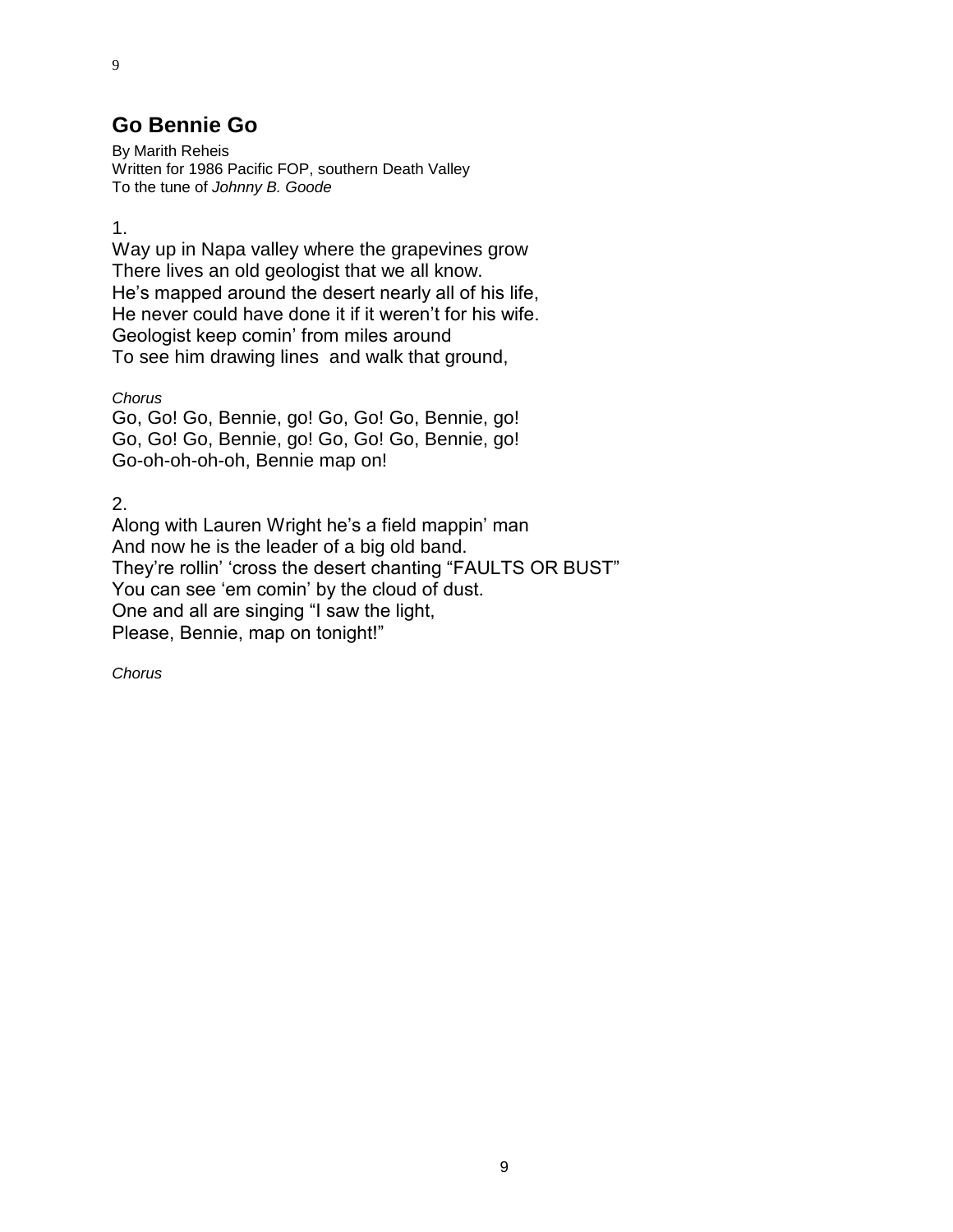# **Field Mappin' Man**

By Dave Weide, 1979 To the tune, obviously, *John Henry*

l.

10

When John Henry was a little freshman, well he went to M.I.T. And his Mammy said if you want to get ahead, Better study geology (yes yes), better study geology.

2.

Well John Henry he enrolled in structure, paleo and stratigraphy, But he flunked p-chem and calculus, Said "Geophysics be the death of me (Lord Lord), geophysics be the death of me."

3.

Well he finally got him a Master's, followed that with a Ph.D. Then he up and went to Menlo Park Sayin' "What can you make of me (USGS), what can you make of me?"

4.

Well they told John Henry out in Menlo, the Test Site is the place for you, Shufflin' papers all day in a bureaucratic way Writin'. reports and memos too (Good Grief), writin' reports and memos too.

### 5. *Slowly, with drive*

Poor John Henry he went down to Reston with his rock hammer in his hand. Sayin' "Director won't you listen to me?" Lordy, I want to be a mappin' man (Yes Yes), I want to be a mappin' man."

6.

So they sent John Henry west to Golden, hired him on in the C.R.G. And the Branch Chief say "You'll map a quad a day, If you're goin' to work for me (Pray, Pray), if you're goin' to work for me."

7.

Well John Henry he was a mapin', and his hammer was flashin' light. Mapped thirty-two quads for the B.L.M. And he did it in a day and a night (lord lord), he did it in a day and a night.

8.

Well the Branch Chief he said to John Henry, "I'm gonna bring me a plotter 'roundl" Maps a two degree sheet in an hour and a half,

It'll map you right into the ground (Poor Boy), it'll map you right into the ground.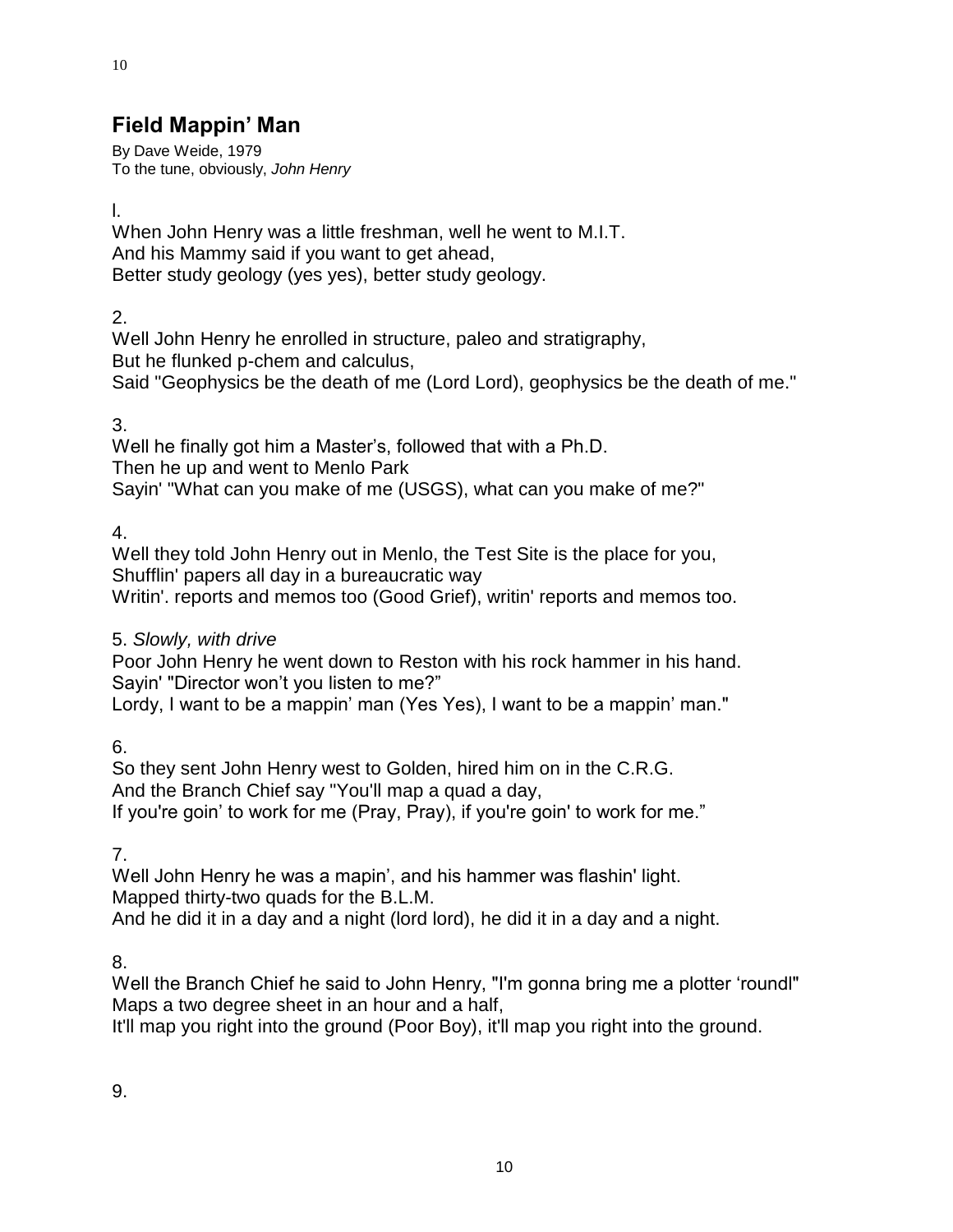#### 10.

Now the man. who invented the plotter, lord he thought he was mighty fine. But Johnny he mapped out sixteen quads,

While the plotter it only did nine (my my), the plotter it only did nine,

#### 11. *Slowly, with feeling*

Well they laid John Henry on the outcrop, and he looked at them and said, "I'm a field mappin' man and that's for sure."

Then he fell across his hammer dead (Good Lord), he fell across his hammer dead.

#### 12.

So they carried John Henry back to Reston and buried him 'neath the sand. And the Geologic Chief come a strollin by

Sayin' "There lies a field mappin' man (oh yes), there lies a field mappin' man."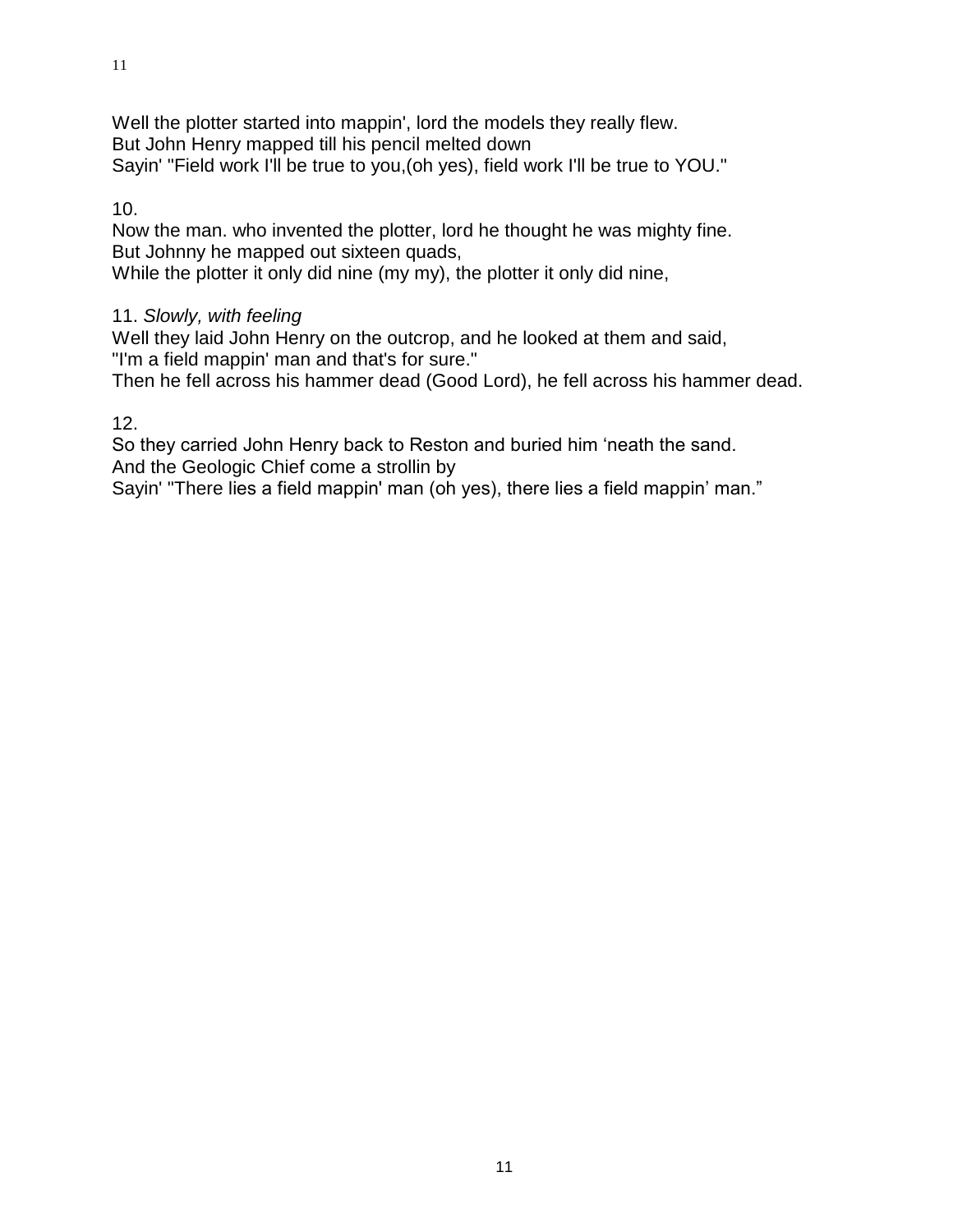# **Missing Lakeshores**

By Doug Burbank, Alan Gillespie, and Jennifer Harden Written on the 1985 Pacific FOP trip to alleged Pleistocene lakes To the tune of *Poison Ivy*

1.

He's been searching for those lake shores, those mythical lake shores. He's been searching like a hound for pebbles that should be semi-round.

*Chorus*

Missing lake shores, missing lake shores, Every night while you're sleeping, those waves come a-creeping At your tent floor or or or or or.

2.

Nobody knows how big it grows, but everybody knows That great Mojave River will set your mind all a-quiver.

*Chorus*

*Break*

Fans they may be lumpy, and playas make you grumpy. Paleosols may make you jump and twitch. Carbonates may fool ya, and ashfalls they may cool ya, But Lord, those missing lakeshores are a bitch.

3.

You're gonna need an ocean of-water in commotion, You'll be searching like a hound, but we think they may never be found.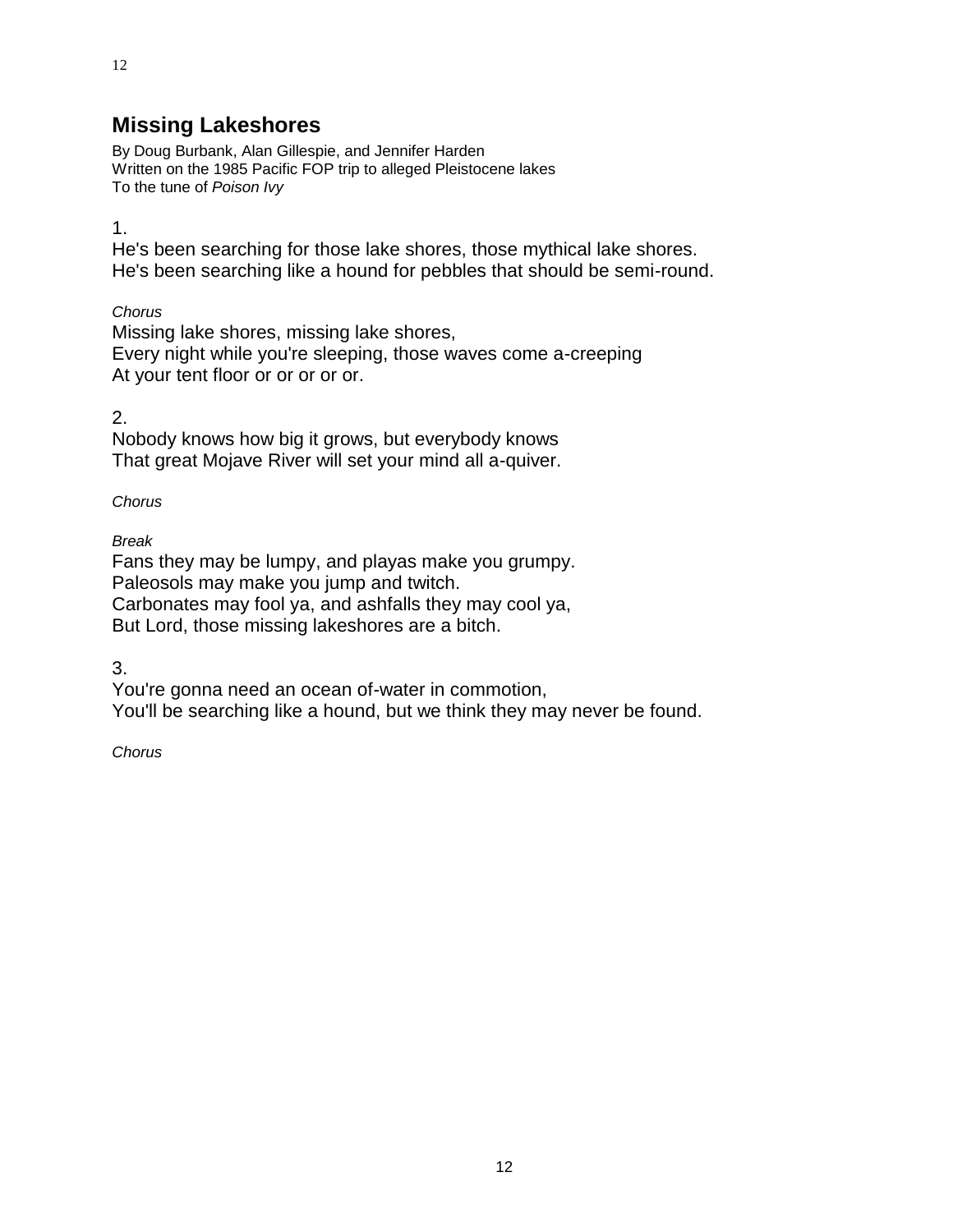### **Dear Rockwell**

By Doug Burbank and Marith Reheis Written for the 1990 Pacific FOP to the Salton Trough area To the tune of *Dear Abby*

#### 1.

Dear Rockwell, dear Rockwell, your segment's too long, The offsets are backwards and the slips are all wrong. The Elsinore fault zone is really a thrust, And your next published paper just may be a bust. Signed, A Skeptic

Dear Skeptic , dear Skeptic, your head's in the ground, Get your ass into gear, take a good look around. My faults may be backwards, but that's really OK, The GS won't notice, they'll continue to pay. Signed, Tom Rockwell.

### 2.

Dear Rockwell, dear Rockwell, this patina's a joke. You're salting your outcrops for ignorant folk. The calcic horizons are all flushed away, If it's really argillic, why is there no clay? Signed, Pedantic.

Pedantic, Pedantic, you hit the nail on the head. We varnished those clasts and we painted them red. We tagged all the fault lines to show the offset, And the students dug notches on each faulted arete. Signed, Contractor.

#### 3.

FOP Leader, FOP Leader, we have a complaint. You said there was blacktop and there clearly ain't. There's been no tequila, and we think it's damn queer That you're pounding sodas while we're drinking beer. Signed, Too Sober.

Too Sober, Too Sober, you have no complaint, That stuff isn't beer, it's the leftover paint. The blacktop was solid from here to the fault, But it's paved with dead fishes instead of asphalt. Signed, FOP Leader.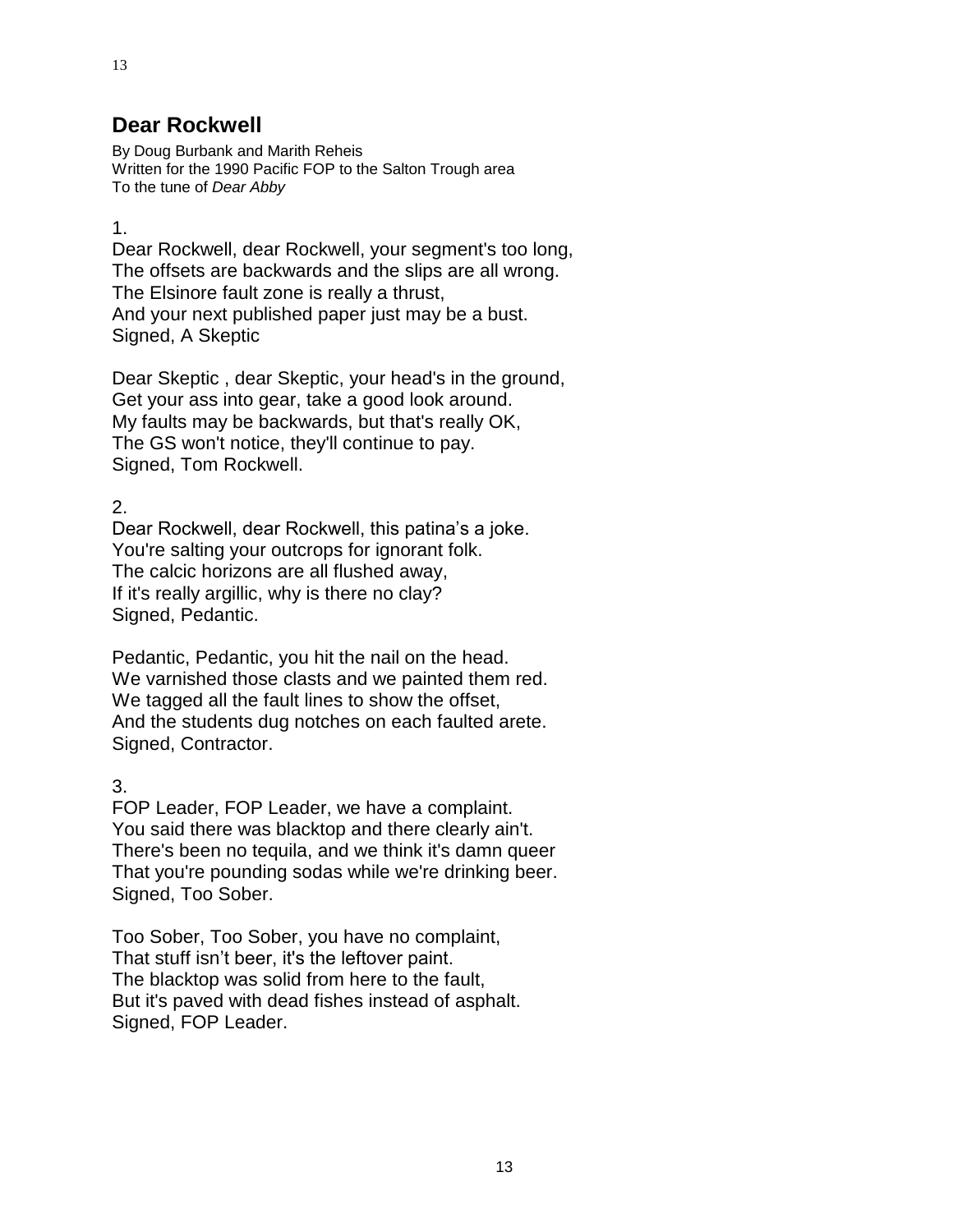### **Buy A Backhoe**

Written by Marith Reheis in honor of Bud Burke, 1989 To the tune *Hire a Wino*

#### INTRO:

14

Came crawlin' in last night, like so many nights before. Finally made it to my feet, as she opened up the door, And she said, "You're not gonna do this any more."

*Chorus*

She said, "I'm gonna buy a backhoe to excavate your holes, So you won't have to break your back to see those silly soils. We'll take out a second mortgage and put a lab along that wall, And electric cords will point the way to the computer down the hall. "

1.

She said, "We'll hire some gung-ho students to insert hydraulic shores. With an airgun they can clean the face while you sit back and snore. Then you'll describe the profile while they hang on every word, But be careful not to talk too long or you will sound absurd."

2.

She said, "Just bring those monthly paychecks, and I'll use 'em up right here, We'll open a new bank account to buy laboratory gear. We'll have computer-driven pipettes so you won't have to guess, And a super-heated autoclave to clean up all the mess.

We'll have a dozen lab assistants who will jump at your command. They'll Walkley-Black and Chitteick, and shake down all the sand. They'll probe, diffract, and titrate, and when they're all through, They'll computerize and analyze and interpret it for you.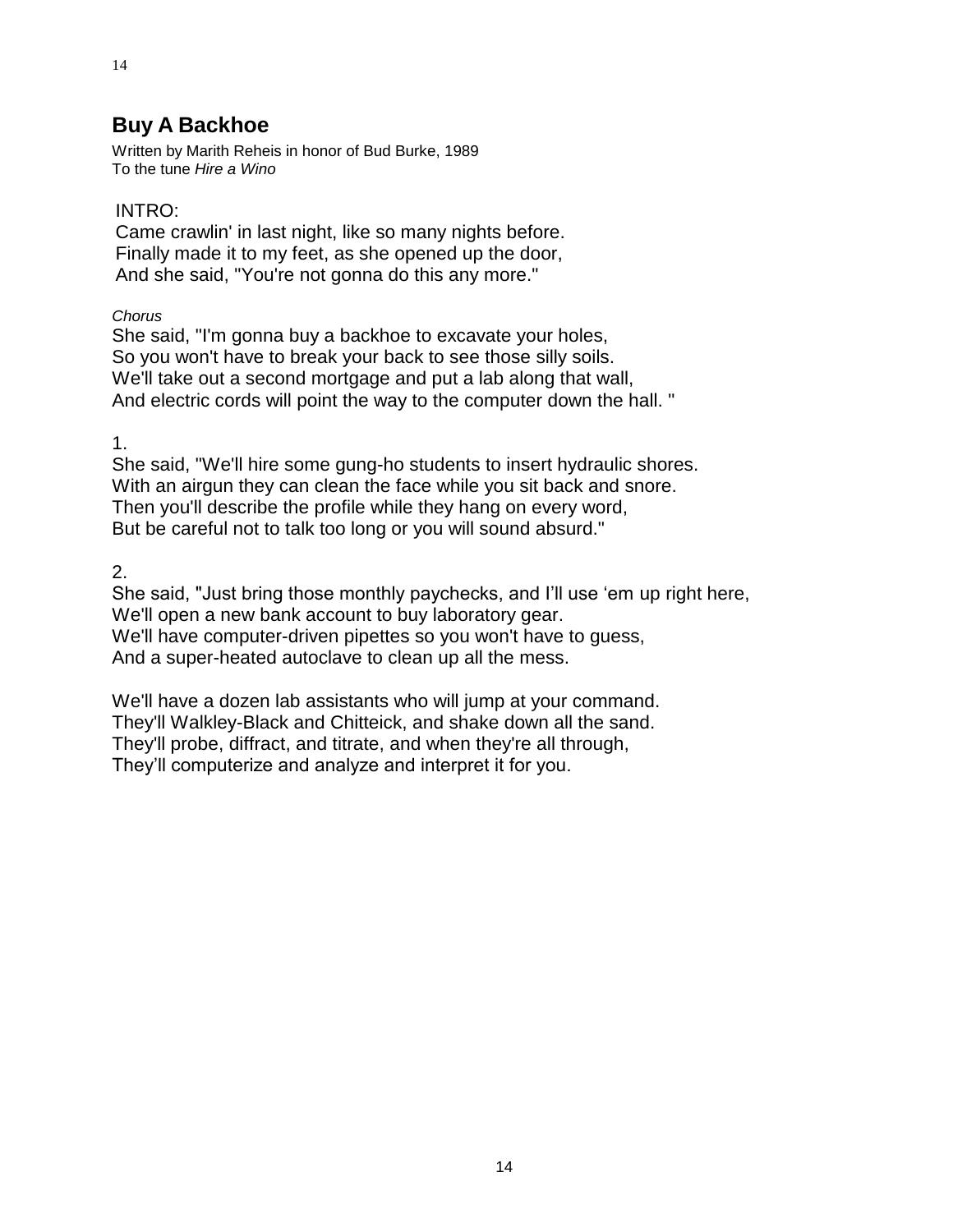# **Trona**

By Jennifer Harden, John Tinsley, and Alan Gillespie To the tune *Dona, Dona*

1.

In a playa, far from clean air, there run two factories With exotic salts processed from the lake come the deadly, retching smells. All the winds are stinking, their stink a deathly blight. They stink and stink the whole day through and then all through the night.

*Chorus*

Trona trona trona trona, trona trona trona trona Trona trona trona trona, trona trona trona trona

2.

"Stop complaining," said the mogul, "Who said you'd have air to breathe? As we plunder for a profit you inhale the price of greed." All the winds are stinking, their stink a deathly blight. They stink and stink the whole day through and then all through the night.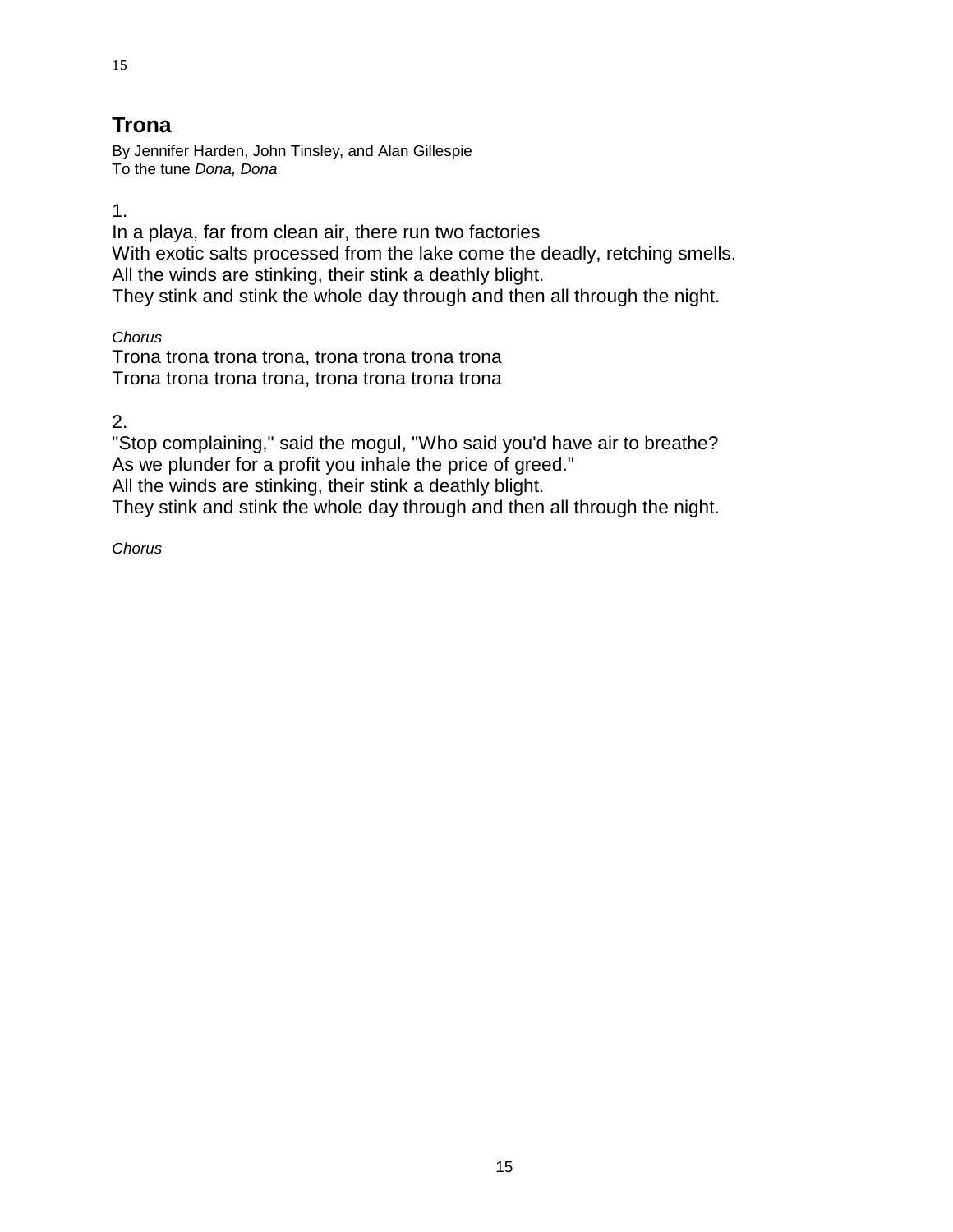# **All Those Gophers**

Written by David Seymour for the spring 1989 FOP to the California Transverse Ranges To the tune *All My Loving*

1.

16

Close your eyes and you'll hear them, but oh, don't you fear them, They're digging the soil just like you, Oh, but don't look away, your B's on top of A, And the stone line is covered with poo.

*Chorus* All those gophers, see what they can do. All those gophers, destroying what you knew,

2.

Close your eyes but don't listen to what that guy been pissing, That soil's not 6000 years old! Oh but don't look away, the A horizon they say Was mixed by three gophers today,

I'll pretend that I'm seeing three terraces you're saying Are divided into a, b, and c. Frazier Mountain thrust they say can be all explained away by landslides and a gopher or two.

Tag:

All those gophers, all those-gophers, all those gophers destroying what you knew.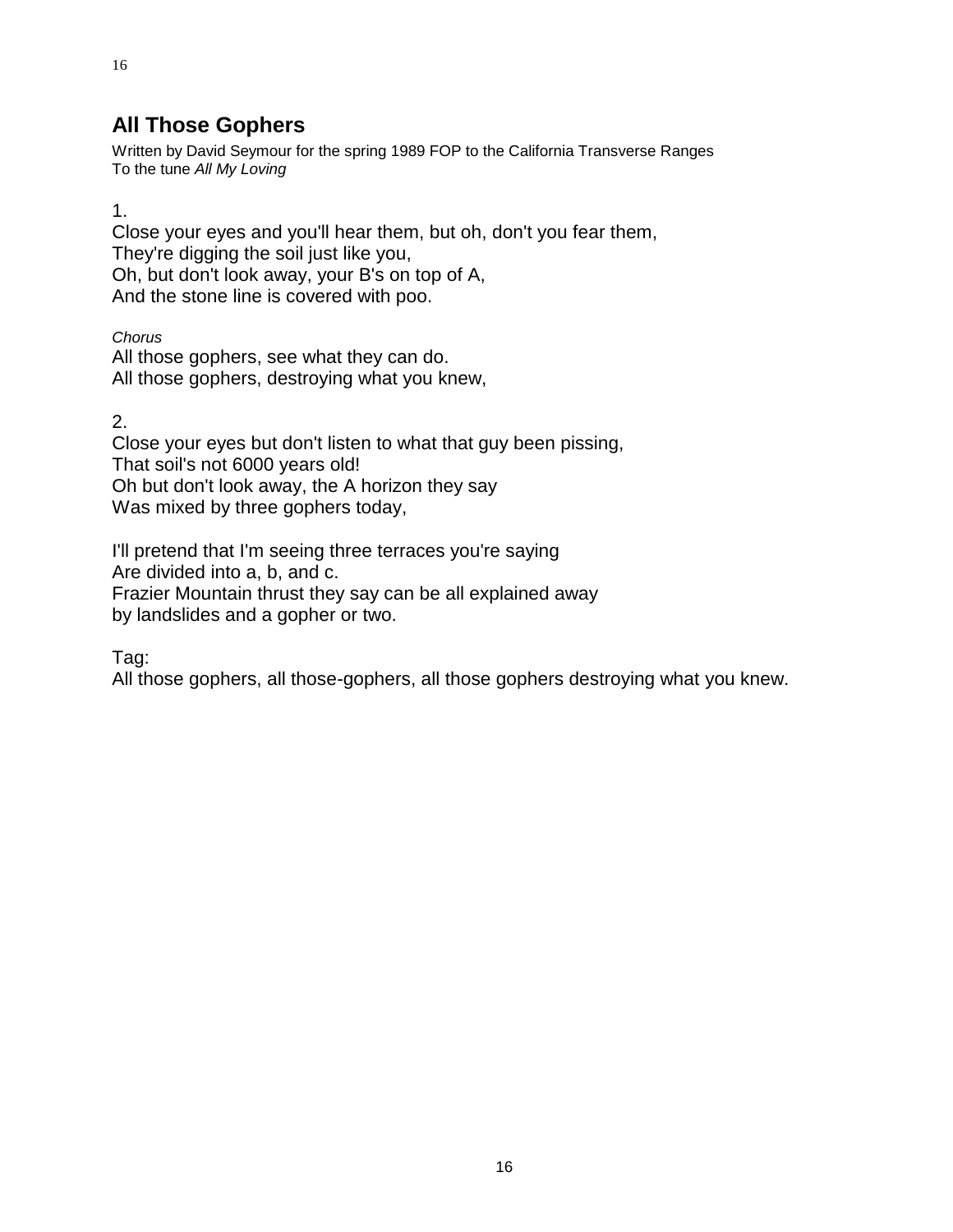# **Dust In The Wind (Preliminary Draft)**

By the San Diego State University Quaternary class of 1987

1.

I closed my eyes, only for a moment of graded time,

The rock weathers away, and all that remains is translocated clay,

*Chorus*

And all it leaves is dust in the wind, eolian dust in the wind,

2.

Down to the C, the carbonates are leached out totally, It dissolves away only to become a stage IV K.

3.

Gile and Hawley would approve, and so would Marith Reheis and her dust traps too.

4.

If only we knew the influx rate, We could produce a realistic date,

5.

We calculate horizon numbers for an index no one really understands, To date soil profiles and correlate deposits across the land.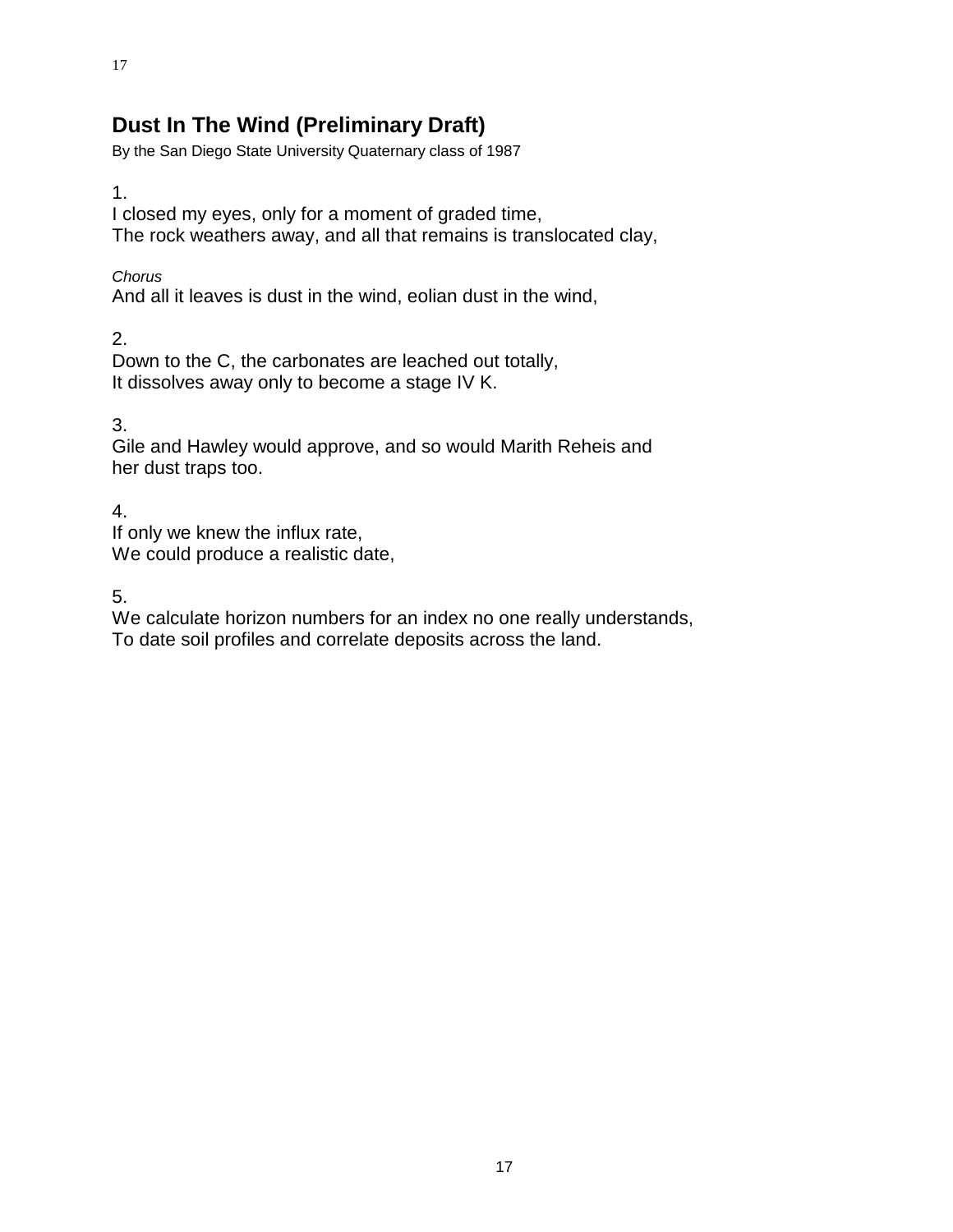# **The (Soil) Circle Game**

By Marith Reheis Written for Pete Birkeland's roast in honor of the 1988 Kirk Bryan Award To the tune of *The Circle Game*

1.

Yesterday a boy came out to wander, joined the Army, skied down hills and played. What to do next? He began to wonder, but first he had to raise his failing grades.

### 2.

At Stanford he began to do his research, followed then by Berkeley on the bay. Mackin, Arkley, and Jenny made his mind work and the Mustang Ranch and Truckee made his day

### *Chorus*

And the lab work, it goes round and round and the soil pits, they go down and down, The more data we collect, the less we know.

We can't stand up, but our friends will keep us from falling in the flames, And we'll pass the beer around in the circle game.

3.

Then the man went on to Boulder by the Rockies, gathered students round him by the score. Used their research and his own to write a textbook, and cursed the NSF for leaving him poor.

*Chorus*

4.

Now the students are dispersing with their bible. The gospel, Soils and Geomorph they tell. While Pete does global studies on a cycle, and tells the NSF to go to hell.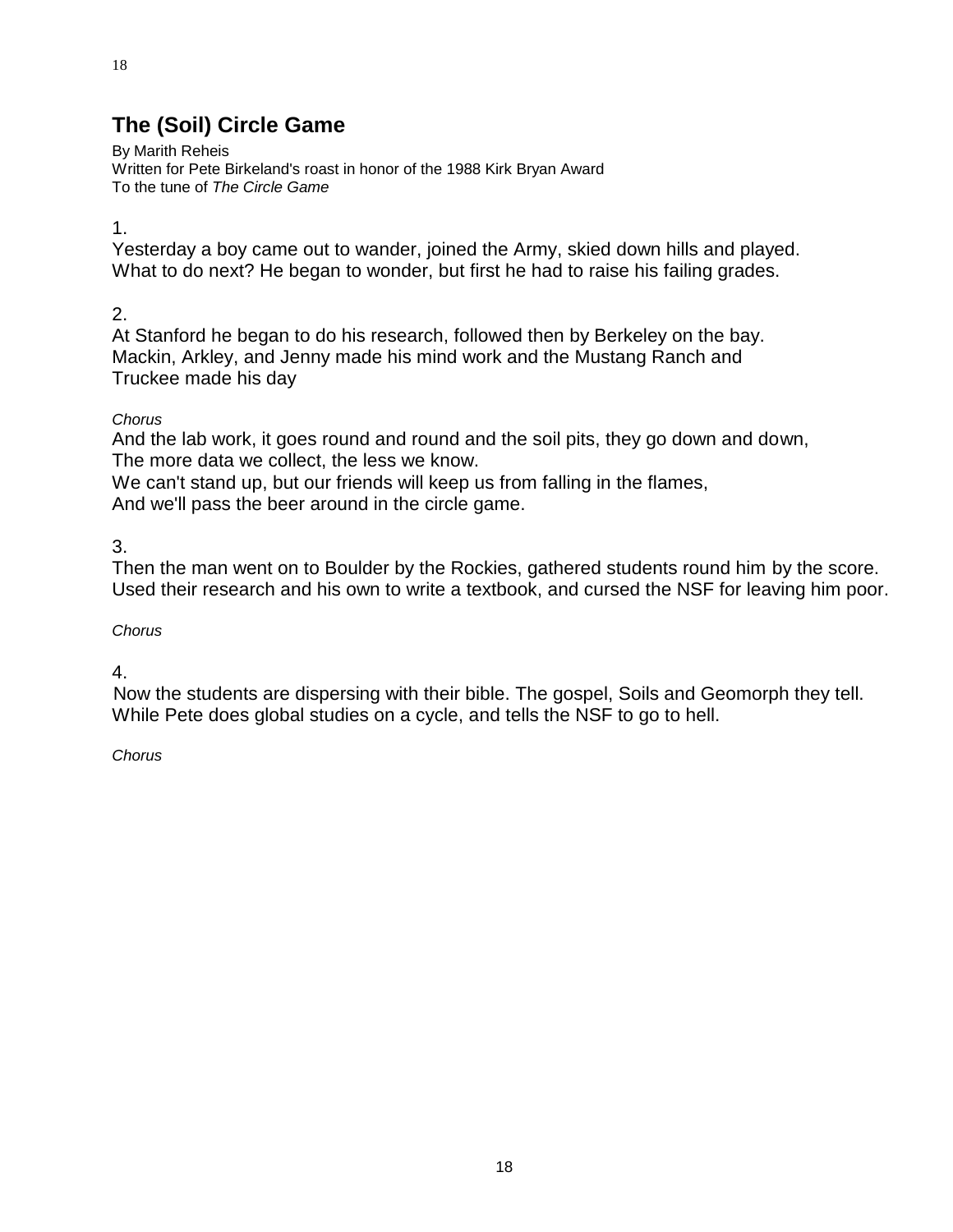# **Pedo San Antone**

By Richard Griffin Written for the 1988 International Working Meeting of Soil Micromorphology in San Antonio To the tune of *Sloop John B*

I.

19

We came to San Antone, for just about a week or so, All around St. Mary s we did roam Discussing silt loams and complex rhizomes, Yeah, we feel so polished we wanna go home.

*Chorus*

So get out the microscopes, that's enough about isotopes, We don't want more refried beans and corn. We like pedo-jargon, so just leave it alone. Yeah, we feel vo-sepic, and we wanna go home.

2.

We took one look at the acronym, IWISM, It sounded like the right password to us. So don't make a fuss, just get on that bus, Yeah, we feel so quantified we wanna go home.

3.

So we'll take our little brown bags and stuff them with technical mags, And grimly stay at the meetings from eight until dawn, Then stroll back to the dorm, our cutans are worn, Yeah, we feel so crystic, we wanna go home.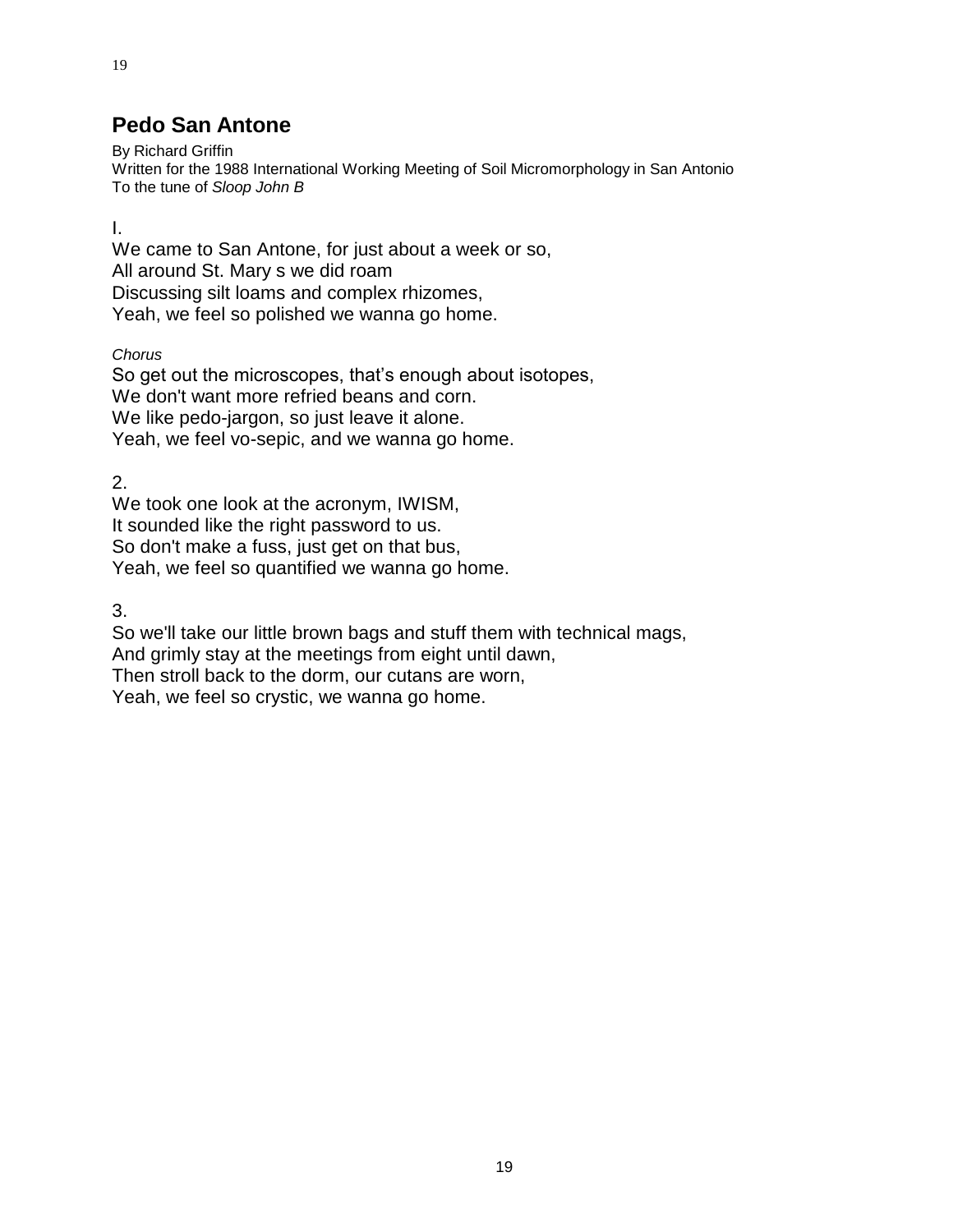# **The Soil Down The Hall (From Mary)**

By Milan Pavich Written for the 1987 Penrose Conference on paleosols in sedimentary rocks To the tune of *Wouldn't It Be Loverly*

All I need is a woodland green, far away from the Pleistocene, With peds and thick Bt, O wouldn't it be loverly?

Lots of ash making lots of A, lots of bugs translocating clay, Cutans of red and grey, O wouldn't it be loverly?

I would wait for a rooting tree, the vertisols would all envy me. I'd have a never-ending B, O wouldn't I be loverly?

O, so loverly sittin' absobuuminlootly still, I would wait till Birkeland came and sampled me with his skill.

Then I'd be in the GSA or even Paleopedologia, But most importantly I'd be down the hall from Mary, Mary, Mary, Mary,

I'd be down the hall from Mary.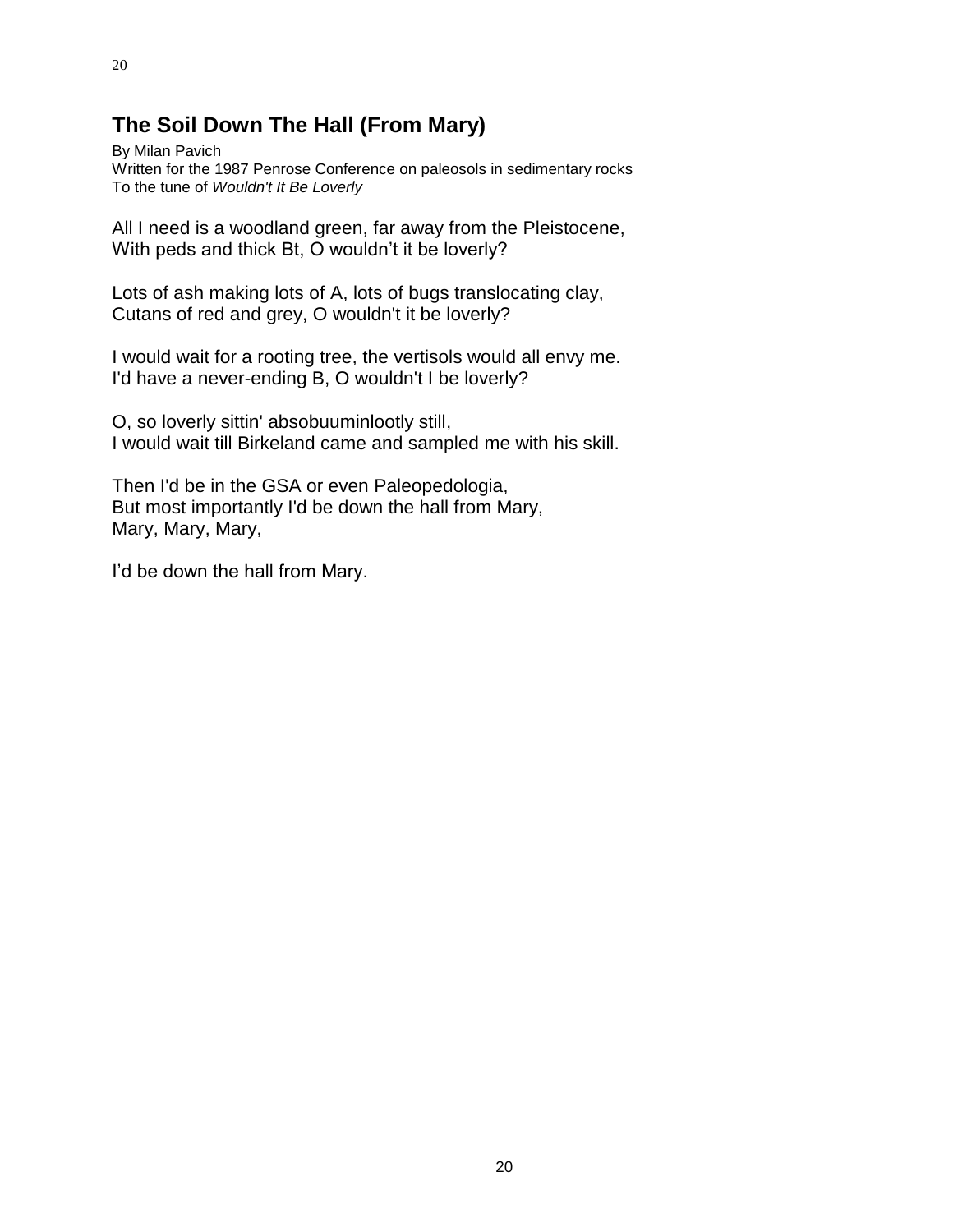# **The Av Lament**

By Marith Reheis Written at 1987 Pacific FOP trip to the northern Lahontan desert, on the occasion of being roasted by Fred Peterson To the tune of *Mama Tried*

1.

21

First thing I remember knowin' was the silt and clay a-blowin', And I thought that I was growin' up to hide 'Neath a pavement in the sun, never havin' any fun, Then the scientists they started takin' sides.

2.

Springer said it's really neat how vesicles form in the heat, Expanding gases make those little holes. Miller said that's full of shit, capillarity forms those pits, And it doesn't matter if it's hot or cold.

*Chorus*

Is it heat or is it water that forms my vesicles? Well, Peterson, he lectured and he tried, yes he tried, Lord he tried to teach them better, but his teachings they decried, That leaves only them to blame 'cause Freddy tried.

3.

First you wet that silty ground, and it percolates on down, My little air-filled pores are sucking hard.

The smallest pores are mostly stressed, and they move and coalesce, Then drying leaves me massive, pocked and scarred.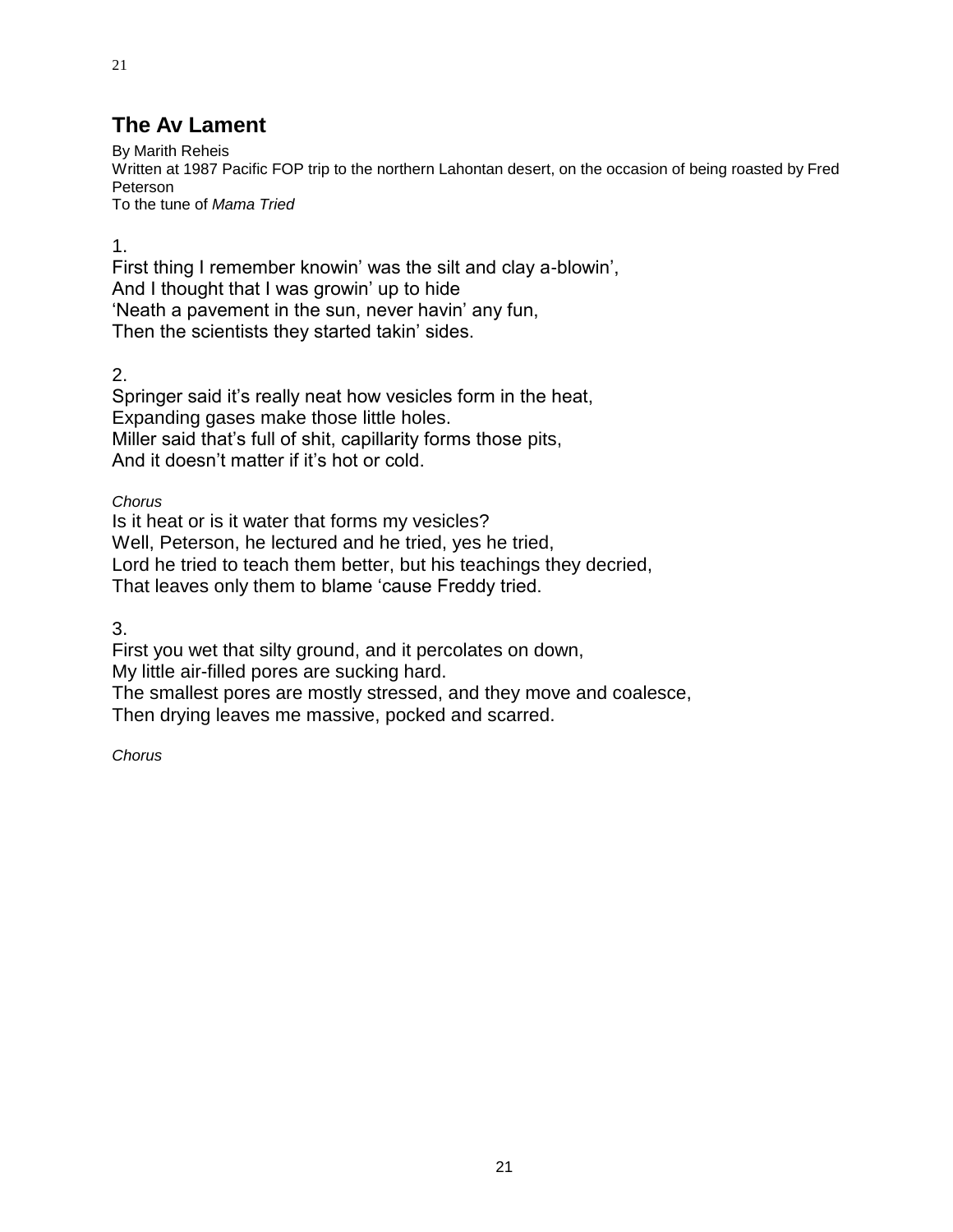# **Tephra**

By Marith Reheis Written for the 1990 INQUA Conference on Tephrochronology in Yellowstone To the tune of *Freight Train*

Tephra, tephra, blowing so fast; tephra, tephra, volcanic ash. Wish I knew how old it is, guess I need a chronologist.

First we'll try the chemistry. Majors and rare earths are the key. Eruptive source they might locate – if I'm lucky too, a date.

Why do magmas evolve so slow? Age of ash we still don't know. Forget refraction and shard shape. Too old for a carbon date.

So a smorgasbord of methods we try. The spread of dates would make you cry: Thermoluminescence, ESR, laser fusion, K-Ar.

Fission-track dating made us curse, polarity data is even worse: It's somewhere in the Pleistocene, or maybe Pliocene.

Tephra, tephra, blowing so fast; tephra, tephra, volcanic ash. Wish I knew how old it is, guess I need a chronologist.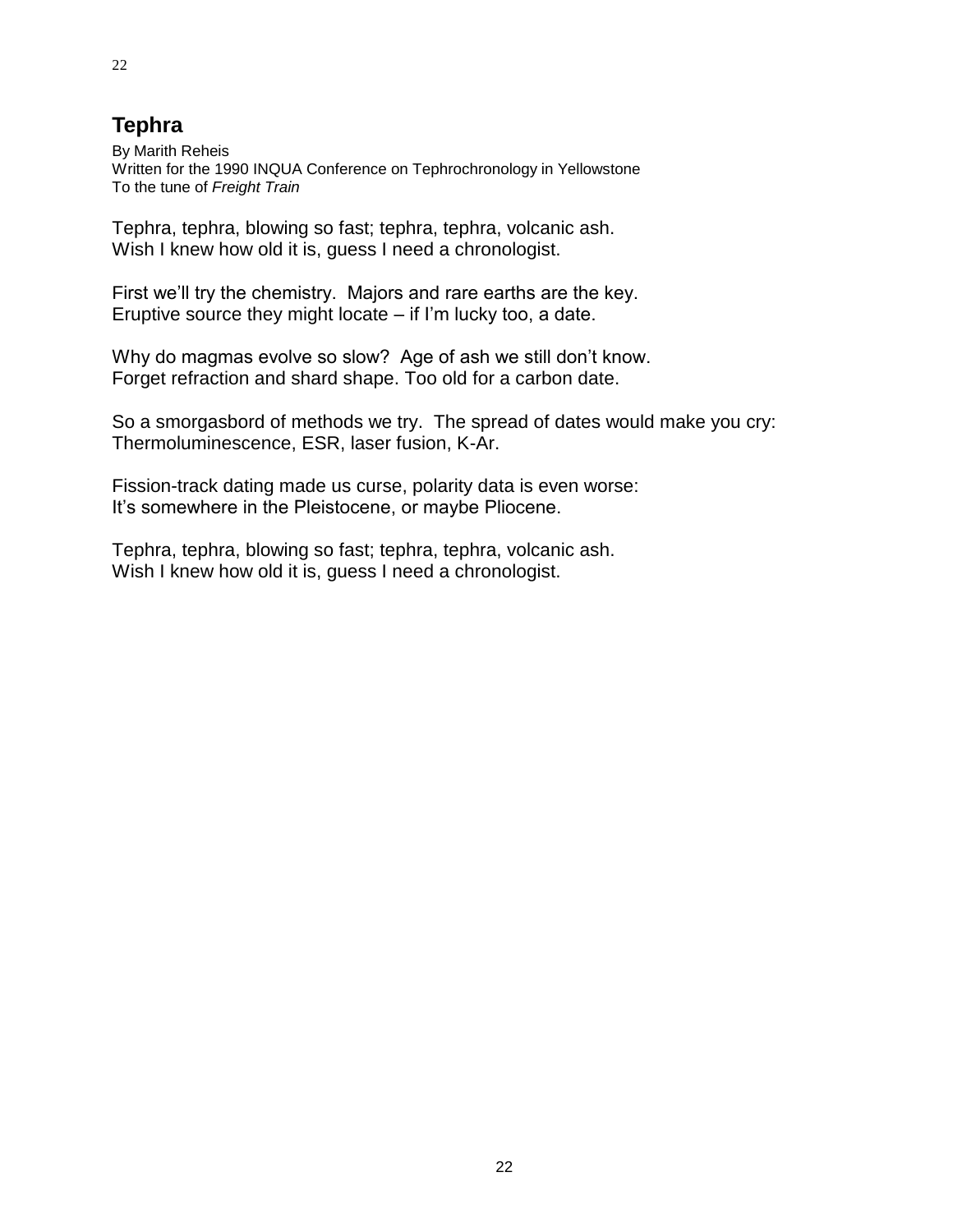# **The Glacier's Back (and there's gonna be trouble)**

By the Bunkhouse Gang, Fish Lake Valley, February 1991 To the tune of *My Boyfriend's Back*

1.

The glacier's back and there's gonna be trouble, Hey la, hey la, the climate changed. The  $CO<sub>2</sub>$  went up, but it didn't quite double, Hey la, hey la, the climate changed. Hey, it's gonna be freezin'! Hey we're gonna do some skiin'!

2.

Glacier's been gone for such a long time, Hey la, hey la, the climate changed. Now it's back and things'll be fine, Hey la, hey la, the climate changed. Hey, it's not the younger Dryas! Hey, we're drowning in the playas!

Break:Why would the models tell so many lies? Ah-oo, ah-oo. They'll say "Hit the beaches" while there's blizzards in the skies. Ah-oo -- Wait and see!

3.

We're lost in our data, not looking out the window, Hey la, hey la, the climate changed. Computer says it's warm and it's never gonna snow, Hey la, hey la, the glacier's back. Don't need computer simulation, we got climatic degradation.

Break:

4.

They modeled for carbon and they modeled for storm tracks,

Hey la, hey la, the climate changed.

Expanded all the freeways and filled all the smokestacks,

Hey la, hey la, the climate changed.

Hey, we wrecked the carbon cycle! From my nose, there's hanging an icicle!

Hey la, hey la, the glacier's back!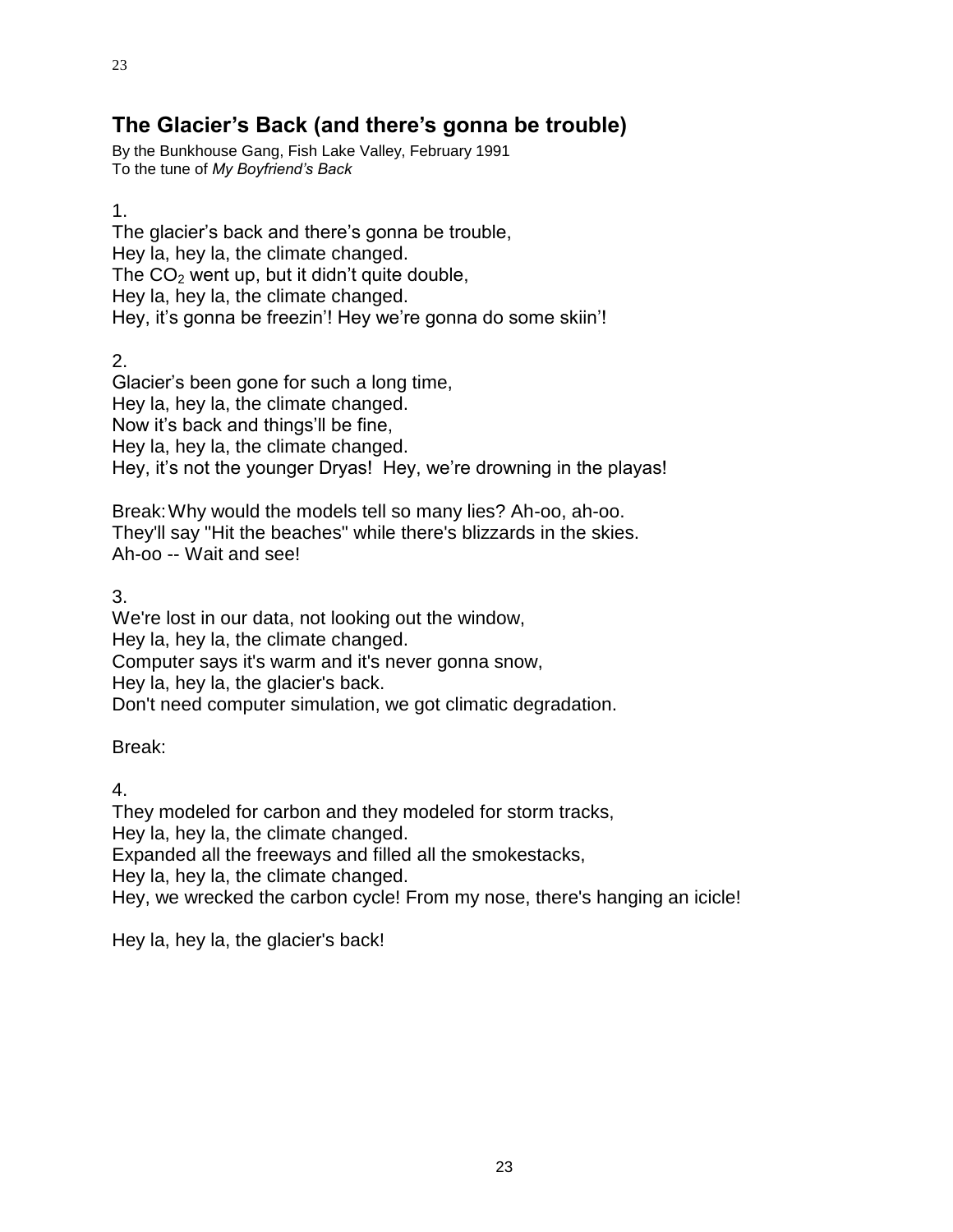### **One Ton Of Guano**

By Warren Hoeman, winner of the 1980 Cave Ballad Contest, National Spelological Society Convention.

1.

24

Guanos noches, Senora Could I please have refresco? I come from deep in caverna, Where my amigos wait rescue; Across the guano we stealing, When we got stinking feeling. . .

*Chorus* One tone of guano, I feel like one ton of guano, One ton of guano, I feel like on ton of guano.

2.

One of our loco compadres, Was a Norte 'mericano, And to show he tough hombre, We enter room full of guano, Because he thought it was macho, We land in bat-shit gazpacho. . .

3.

Adios, my senora, Thank you for the kind favor, Pardon, please, my aroma, For I'm no longer a caver; I knew I'd come to my limit, When they asked me swim it.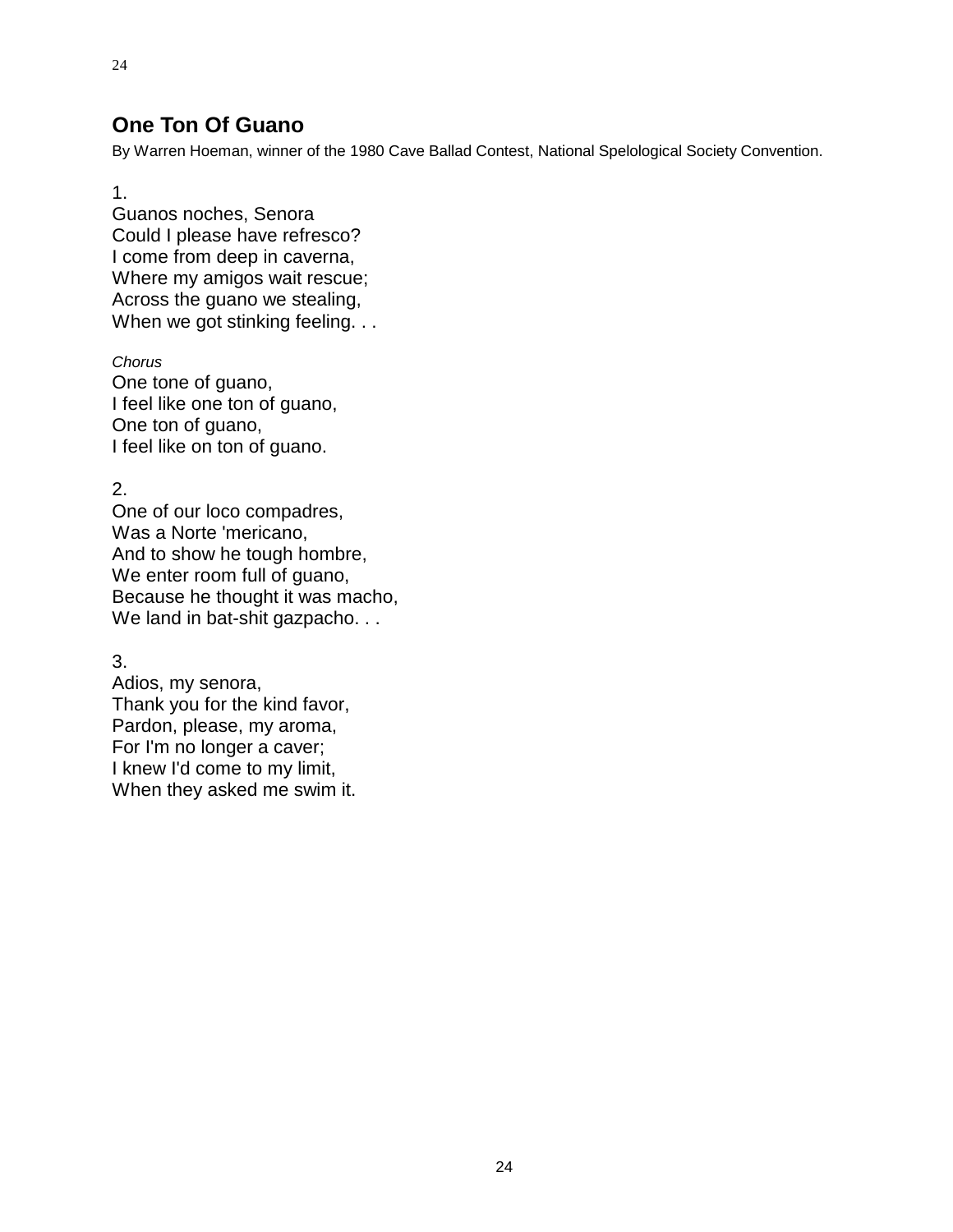# **Faulty Logic**

By Dave Seymour South-Central Coast of California FOP Trip, 1990 To the tune of *Girl from Ipanema*

Dark and gray and wet and stormy, What do you want from California? In the valley of bears, the raccoons say, ah-h-h

Strand lines sway across the fault zone, Embayment length is just one unknown, Harden indices don't work, and you just say, ah-h-h

*Chorus*

Ohh. . .you hope we believe you, But how. . . . . . do your faults really move? Yes. . . . . . the uplifts might prove, But now that you've put it in print, How can we call it bull \_\_\_\_?

Retro-de-form-a-ble cross sections, I hope you made some good assumptions, Just look at your graphics, they make me say, ah-h-h!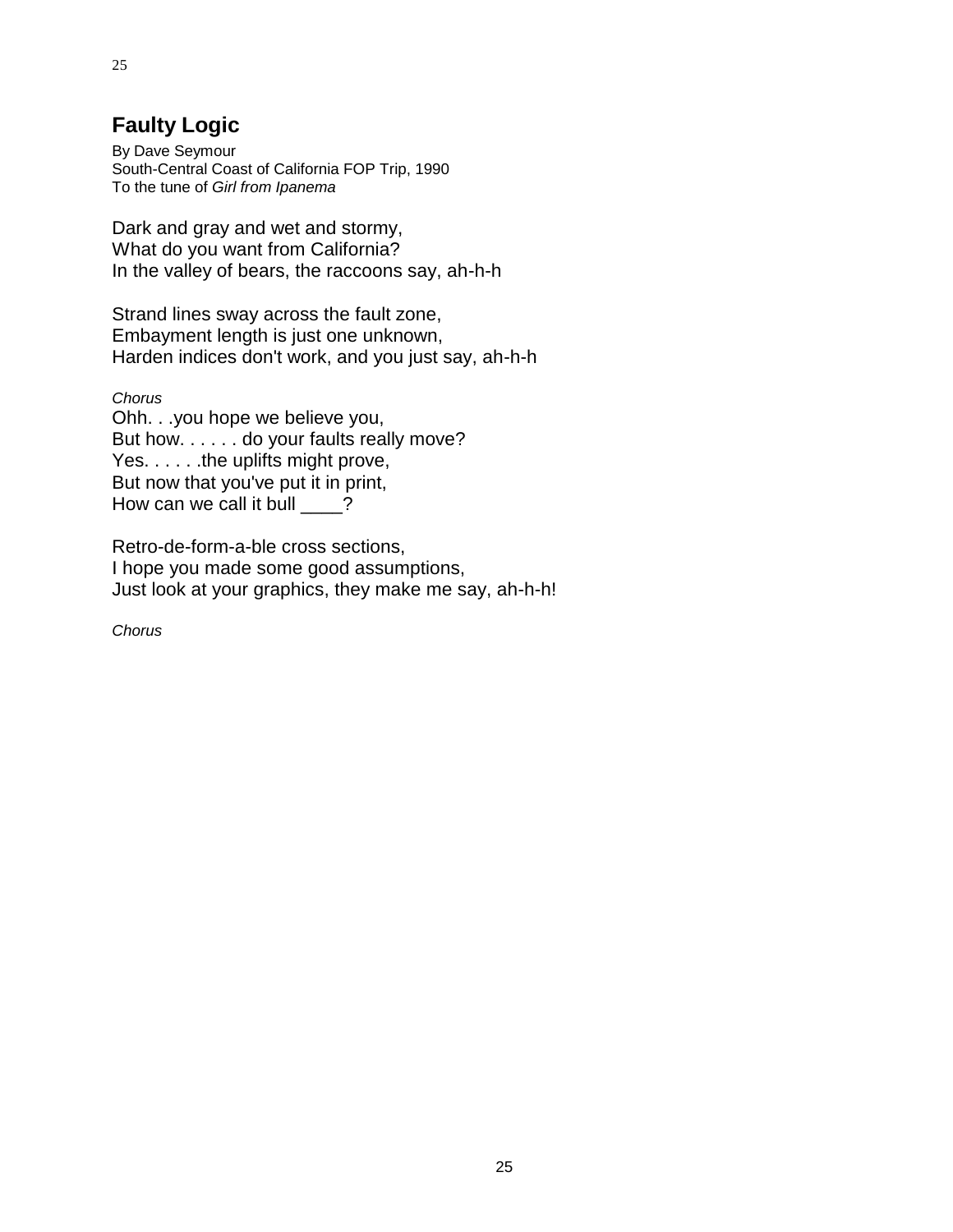# **Somewhere Over The Threshold**

By Janet Sowers and K. Vincent 1985 FOP Trip To the tune of *Somewhere Over The Rainbow*

#### 1.

Somewhere over the threshold Streamlets braid, Making multiple channels, At least sometimes, anyway.

### 2.

Somewhere over the threshold, Hillslopes fail; We think "pore water pressure" Makes too complex a tale.

#### 3.

Somewhere over the threshold, Fans entrench; It's a "complex response;" (These terms make it all make sense.)

### 4.

Somewhere over the threshold Big rocks move; There's a "critical shear stress" People still try to prove.

We stand upon the mountaintop And gaze down to the hills and streams eroding;

Where forces build and build and build Until they reach the point where they Begin thresholding . . .

### 5.

Somewhere over the threshold Equilibrium is at bay; Positive feedback overcame it, So it swang the other way.

### 6.

Somewhere over the threshold Hills look strange: We have no good explanation, Must be climatic change.

### 7.

Somewhere over the threshold Ivory towers shine; It built their reputations; Why, O why not mine?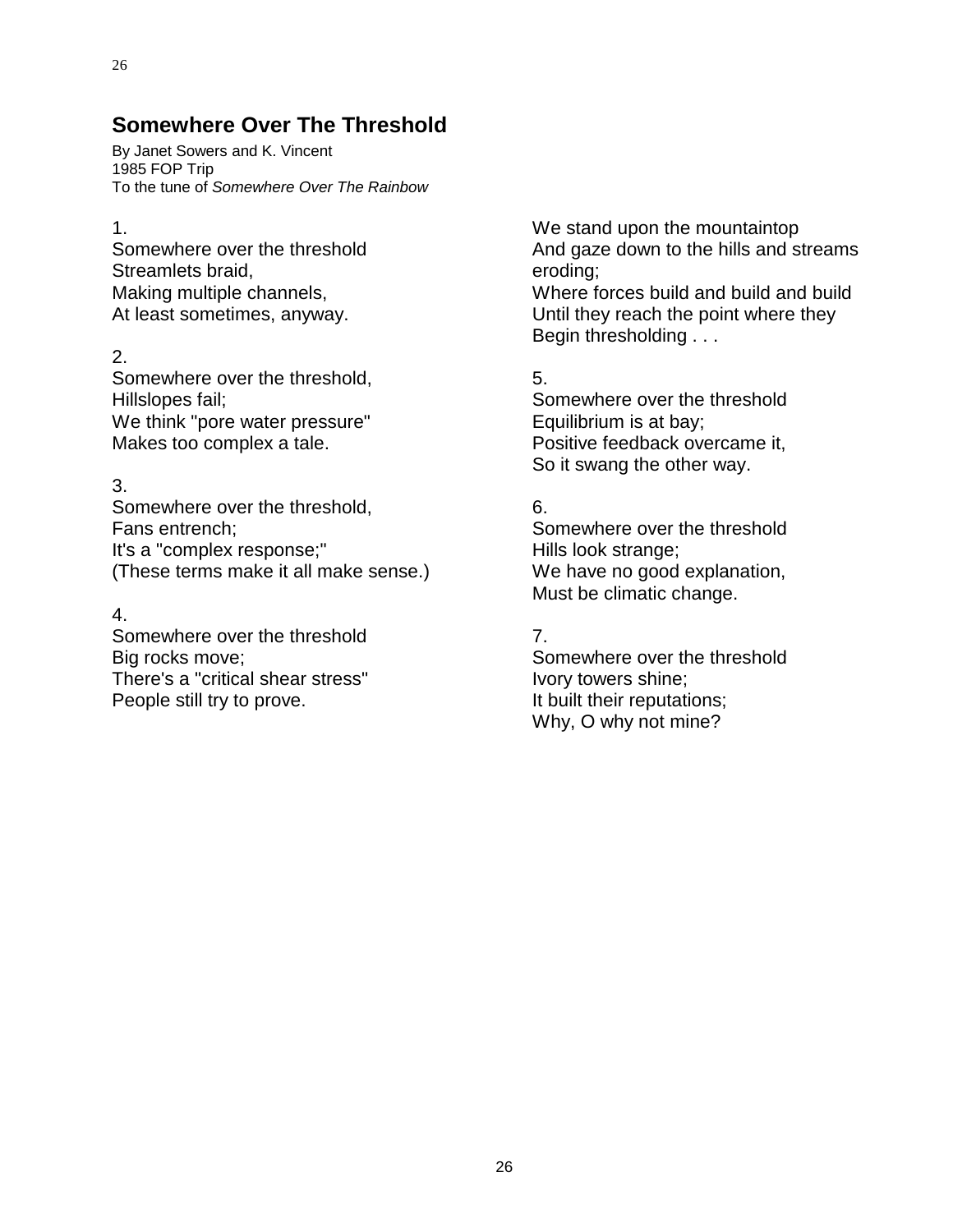### **Job Market Blues**

U.C. Berkeley Santa Barbara's Day 1983 To the tune of *Hey, Look Me Over*

Hey, future employer, I'm over here! Fresh out of grad school, in debit up to my ears; But I've got potential, so I'm not depressed; They say the job market is looking up, as long as I'm not picky--

I could map toxic waste dumps, sampling the pits, Teach junior college way out in the sticks; Free lance consulting won't pay the bills; If only the Survey were hiring, I'd make enough to ear--

And I've got no publications, three in the pipes, Qualifications don't look very nice; I'm a little bit short on experience, but let me get me some, And look out world, here I come!

27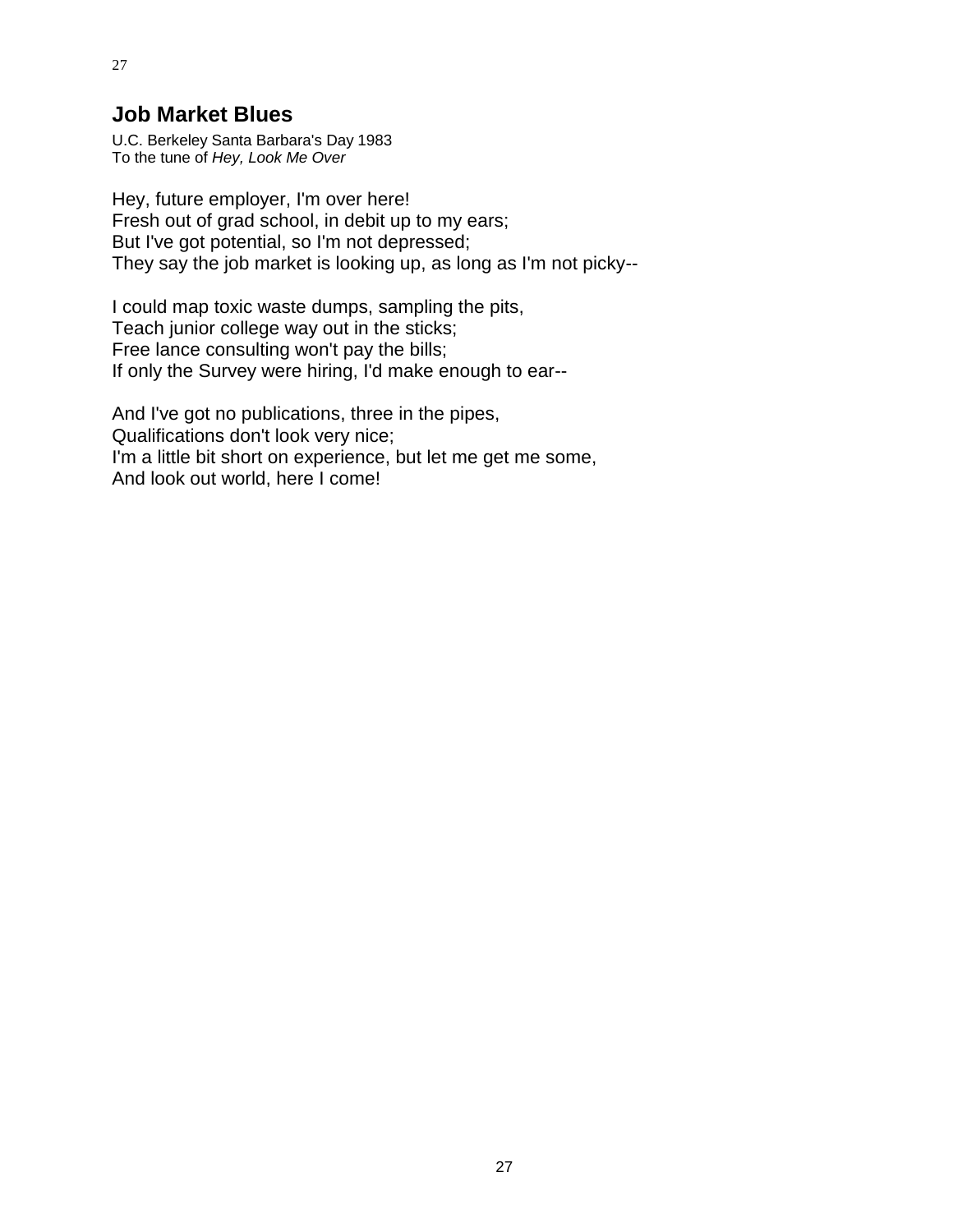# **Cover Of The GSA**

28

Lyrics by Rick Ford, Greg Martinez, John Pickle, and Steve Sares -- written on the long drive from Albuquerque to the first meeting of the AGFG in Pinedale, Wyoming To the tune of *Cover of the Rolling Stone*

Hey G.K. -- Tell him who we are!

Well we're big geomorphers, we've got Golden trowels and we're loved everywhere we go, We sing about process and we sing about form For ten measly dollars a show. We've measured all kinds of rills. It gives us all kinds of thrills, But the thrill we cannot say, Is the thrill that'll get ya' When you get your picture On the cover of the G.S.A.

*Chorus*

G.S.A. --Gonna see my picture on the cover G.S.A.-- Gonna buy five copies for my mother G.S.A. --Gonna see my smiling face On the cover of the G.S.A. (on the cover of the G.S.A.)

We study incision with our stereo vision Till our eyes streak 10R HUES. And we've measured drainage nets Till we felt those topo blues. We've quantified cirques Till we've gone berserk. But we're feeling no dismay-- Cause the thrill it'll get ya' When you get your picture On the cover of the G.S.A.

#### *Chorus*

We've got a freaky professor --call him soil molester-- Who drags us 'round the land We see things all around us Like a cambic B in the sand Call us "dirt geologists," it won't bother us, We don't give a damn today. Cause the name that we'll have us And the fame that we'll grab us On the cover of the G.S.A.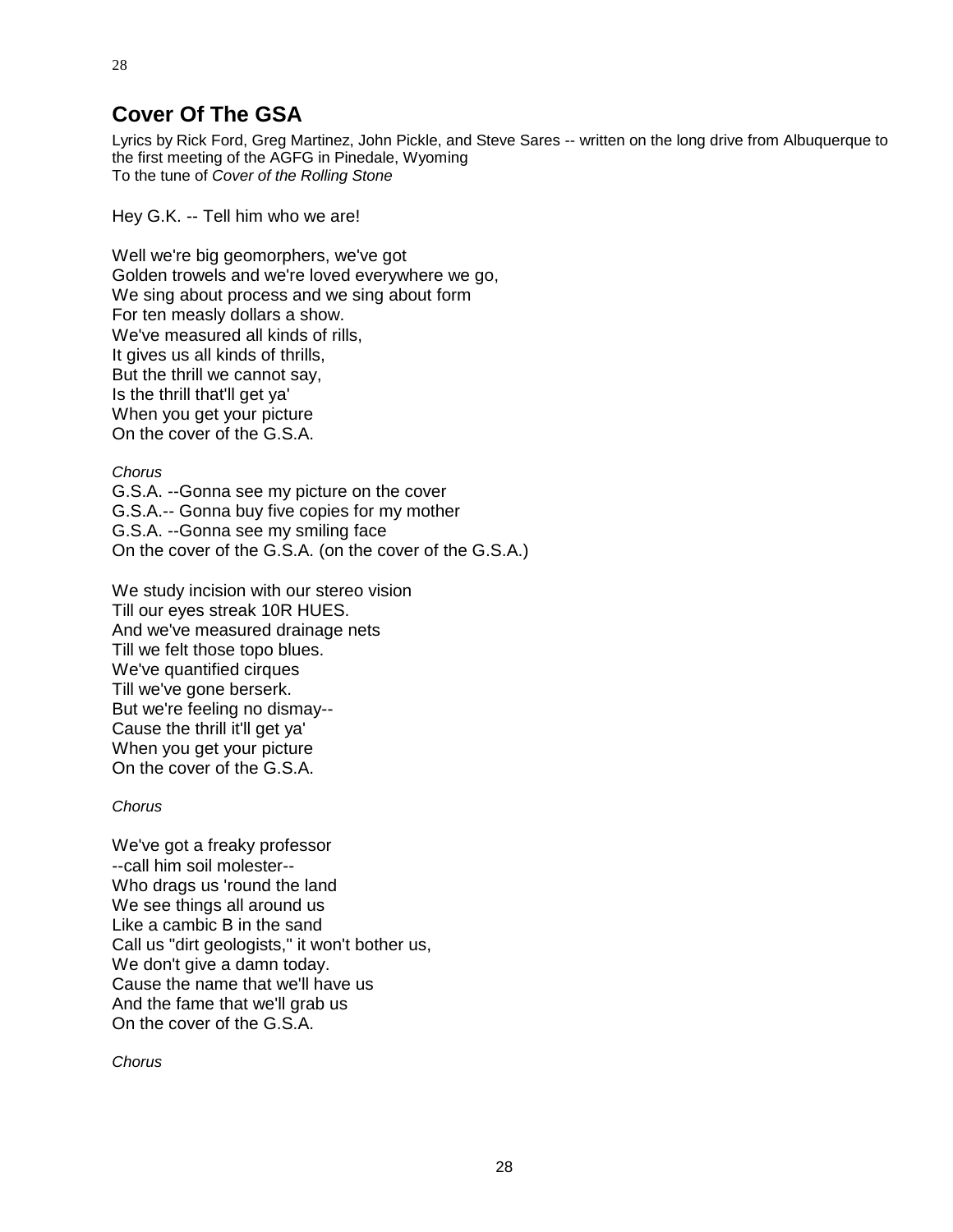U.C. Berkeley Santa Barbara's Day 1983 To the tune *Stop in the Name of Love*

STOP!! In the name of Rigor Before you draft that figure

Baby, baby, I'm aware of where you go Each time you leave the lab I watch you going down to your locker Knowing that you're going out to play soccer This time before you walk out that door Leaving me with my modal amount

Think it over (I've been good to you) Think it over (So sweet to you)

STOP!! In the name of Rigor Before you draft that figure STOP!! In the name of Rigor Before you draft that figure

Think it over, Think it over

Before you publish that absurd interpretation Stop and think if it could hurt our reputation So, get back there in the lab and keep cranking So next time we can improve our ranking This time before you walk out that door Leaving me with my modal amount

Think it over (I've been good to you) Think it over (So sweet to you)

STOP!! In the name of Rigor Before you draft that figure STOP!! In the name of Rigor Before you draft that figure

Think it over, Think it over

Before you model that thermal perturbation Don't you think you should consider it's duration All other science is so Micky Mousian 'Cause it doesn't fit a curve that's Gaussian

STOP!! In the name of Rigor Before you draft that figure--STOP!!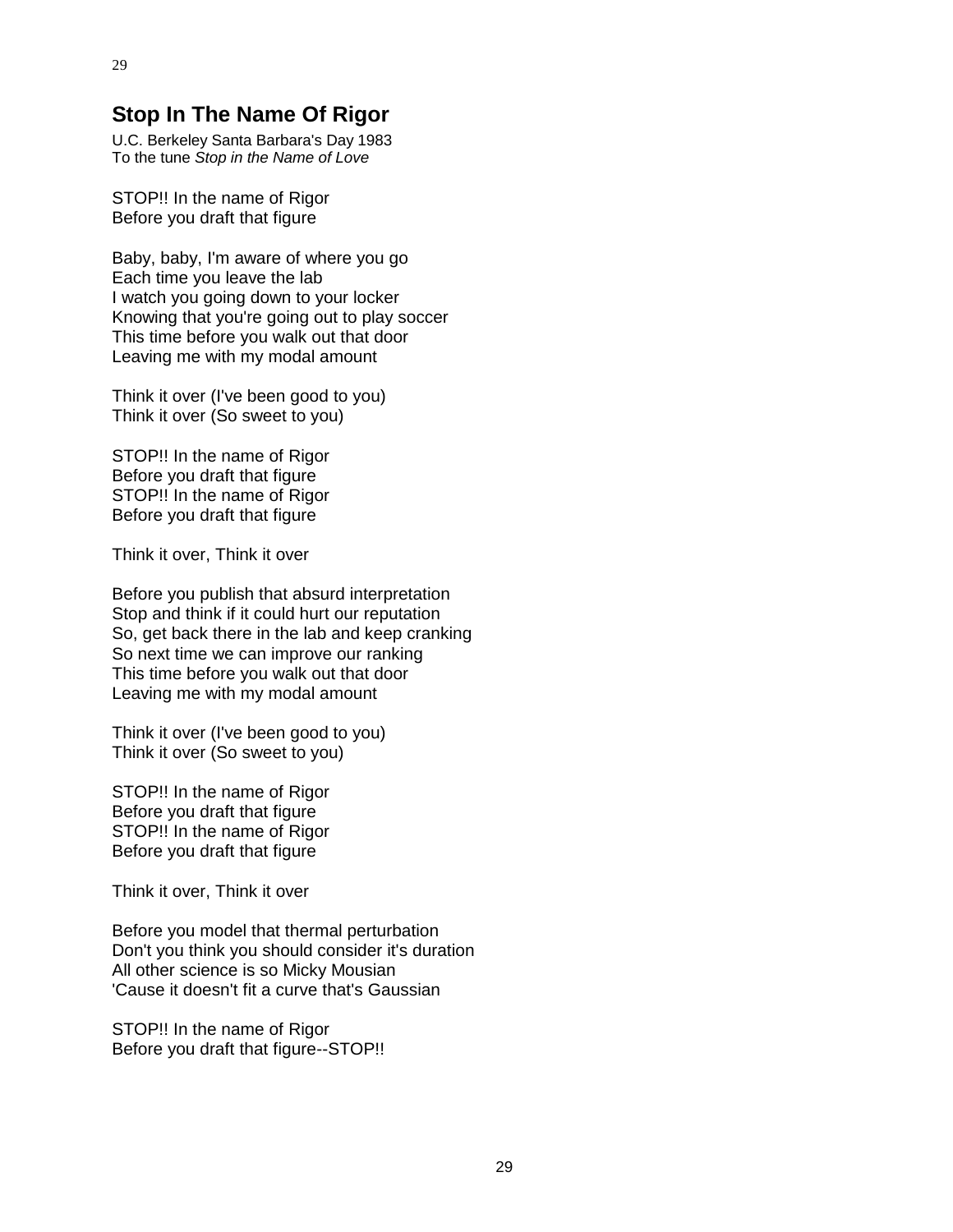## **Gimme That Ole Time Geology**

U.C. Berkeley's Santa Barbara's Day 1983 To the tune of *Gimme That Old Time Religion*

Gimme that ole time Geology, Gimme that ole time Geology Gimme that ole time Geology, That's good enough for me.

Bring back the Brunton compass, Forget the pH rumpus What's good enough for Finat's good enough for me.

Gimme that ole time mapping, I'm tired of test tube tapping What's good enough for Clyde, Is good enough for me.

Out with smelly experimentals, And partial differentials "If you can add," said Lawson, "That's good enough for me."

Where's that ole-time Geochem fone, Who cares about Gibbs and Boltzmann? It was good enough for Goldschmidt, And it's good enough for me.

Gimme that old time Petrology, Without that Probe Technology It was good enough for Gilbert, And it's good enough for me.

Gimme those ole hand specimens, Without Weissenberg and Precision It was good enough for Adolph, And it's good enough for me.

Gimme that ole time Geomorphology, Without pipe flow hydrology It was good enough for Davis, And it's good enough for me.

Gimme that ole time seismology, No new wave propagation technology If it's good enough for Bruce Bolt, It's good enough for me.

Gimme that ole time slide rule, You know it's from the old school It's good enough for Luna, And it's good enough for me.

Gimme heat flow perturbations, Without computerizations It was good to John Verhoogen, And it's good enough for me.

Gimme those ole basic studies, And profs that are your buddies But not researching fuddies, To hell with entropy.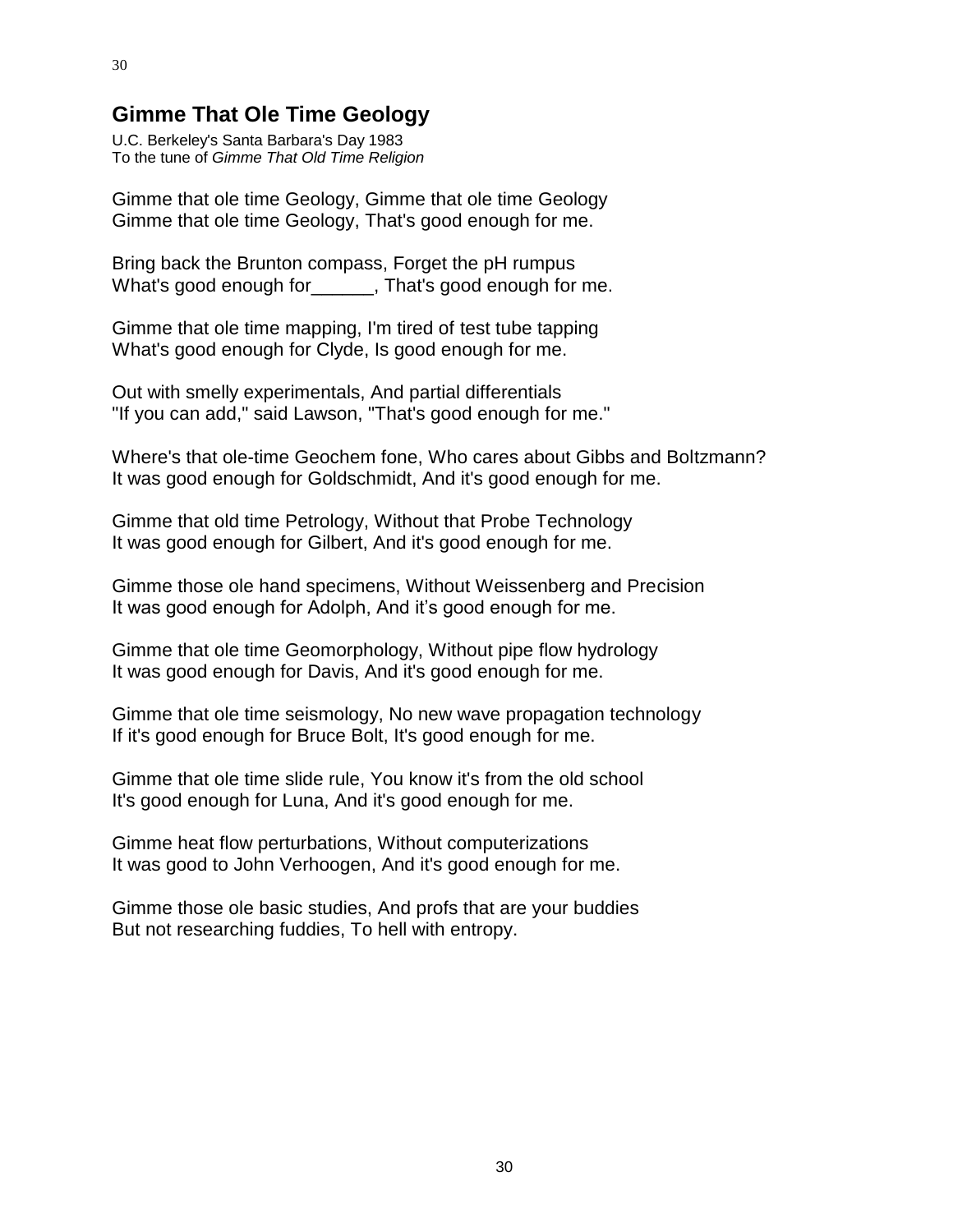# **Rennie's Song**

Written by Marith Reheis and Doug Rennie on the dust-trap rounds, 1988 and 1989 Original tune

Sing a song, I want you all to sing along, Sing a song that Rennie wrote in the field with me. He loved beer, hot springs with friends far and near, And the music that we made, singing harmony.

Doug would dance in the moonlight or broad light of day, He'd be there any time to help or to play. Fireworks in the evening or coffee in bed, He would keep us all in stitches with the things that he said, like--

"Desert air, gotta drink a lot of beer, Keeps you in your sleeping bag when the morning comes. Tarantulas, they are mighty treacherous, Crawl into your hiking boots while you're catching Zs."

Rennie loved bright moonlight or broad light of day, And he loathed the stinking desert (or so he would say). Fireworks in the evening, or coffee in bed, He would keep us all in stitches with the things that he said, like--

"Scorpions, when you camp upon their dens, Crawl into your sleeping bag while you're collecting dust. Mojave greens, something that I've never seen, But I see them in my dreams, keeps me up all night, so Desert air, gotta drink a lot of beer, Keeps you in your sleeping bag when the morning comes."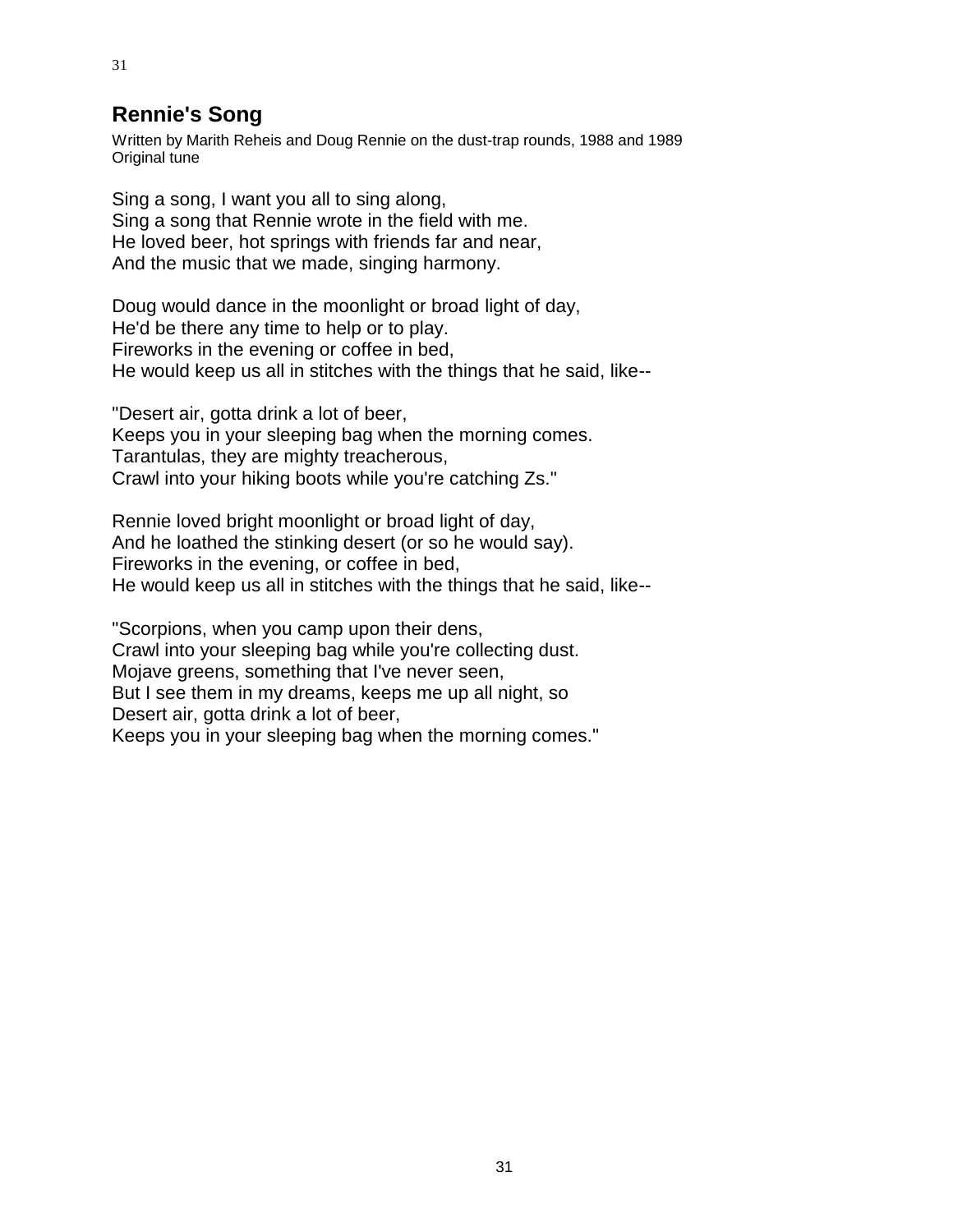## **Cosmogenesis**

By Milan Pavich; written for the 1990 Penrose Conference Obvious tune

O beautiful for polished rock, for surfaces pristine, For all the brilliant physicists whose equations are so clean. The helium, beryllium, chlorine and varnish too, We'll date the rind, we'll date it blind, and publish all we find.

The lichen and the varnish grow, the surfaces erode, But we will scoop and we will pluck the carbon we control. The helium, beryllium, chlorine and varnish too, But soils will yield the final truth and we can all go home.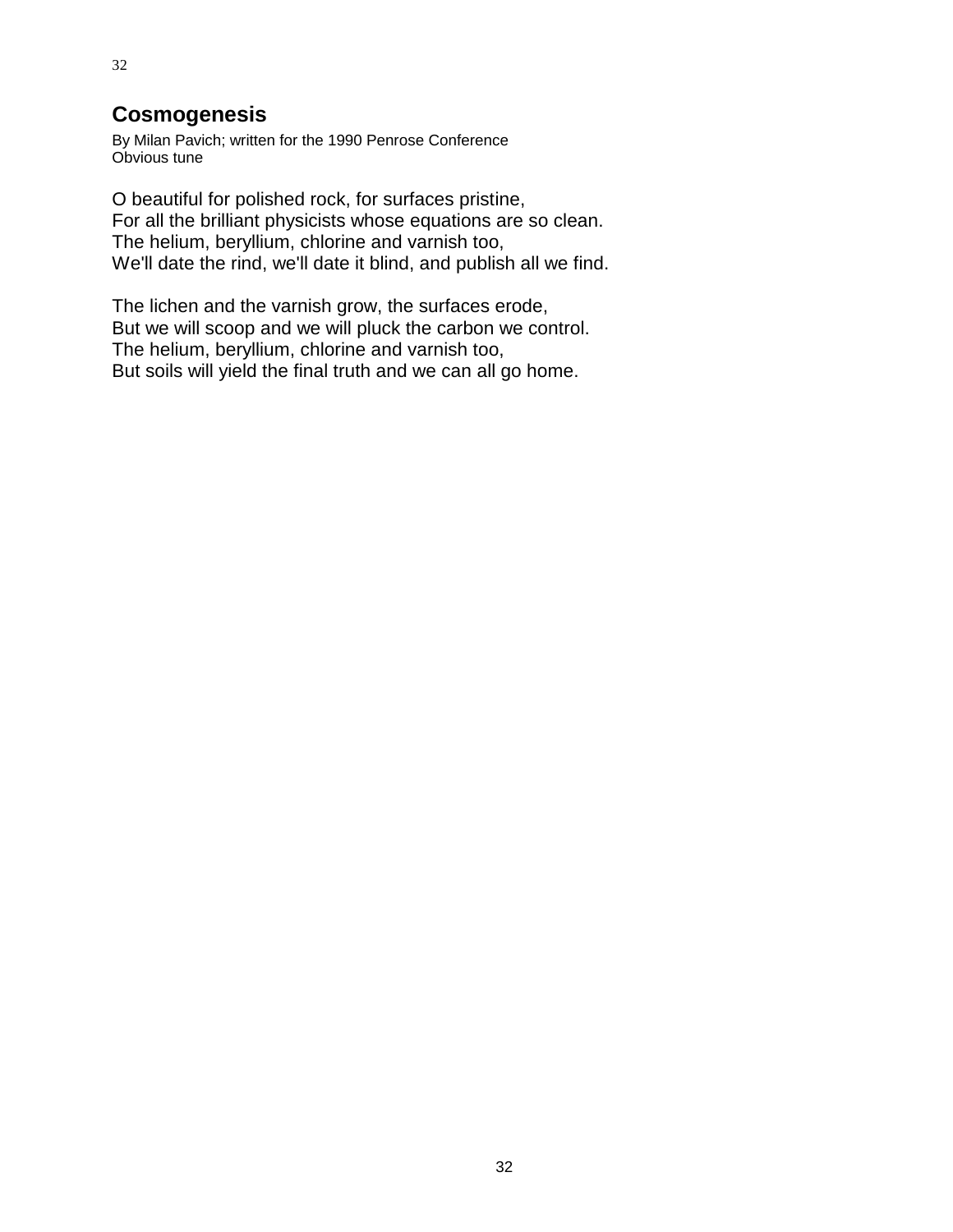# **Carver And Burke**

By Alan Gillespie and Marith Reheis Written for the post-earthquake 1992 Pacific FOP, Humboldt County To the tune of *Bonnie and Clyde*, segue to *Acres of Clams*

Carver and Burke are independent thinkers and famous beer drinkers--they are not like us. Carver and Burke, they teach a lot of classes, take contracts from jackasses--not at all like us. One day at the FOP, they had a little too much to drink.

They lost the capacity to think very clear, agreed to lead a field trip next year.

So Carver and Burke selected Triple Junction in hopes that seismic function would soon begin.

In that expectation, they were not disappointed, an earthquake soon disjointed rocks at Mendocin.

*(break for four counts)*

But we're here to tell the truth about this fairy tale:

The devil found that their souls were for sale, and cut them a discount deal.

Because of this bargain they made with the devil, The shoreline was unleveled where the clam beds lay. Acres of clams, gasping in the moonlight, Not morally correct, but that's the price they paid. *(segue to Acres of Clams)* Exposing acres of clams, of clams, exposing acres of clams, Their reprehensible bargains have murdered acres of clams.

They used to be honest geologists, they liked to dig holes and pound rocks, But they bargained to be great tectonicists, with models inside a black box. With models inside a black box, with models inside a black box, They bargained to be great tectonicists with models inside a black box.

On moving up to Humboldt weather, pedantic existence they sought, But the beer and the rain mixed together, afflicting their brains with rot. Afflicting their brains with rot, with rot, afflicting their brains with rot. The beer and the rain mixed together, afflicting their brains with rot.

In the prophecies they have been making, a magnitude nine would be best, But we think they are probably faking, and we hope they won't make such a mess-- With millions of acres of clams, dead clams, with millions of acres of clams, Their reprehensible bargains would murder millions of clams.

And they're stinking to high heaven!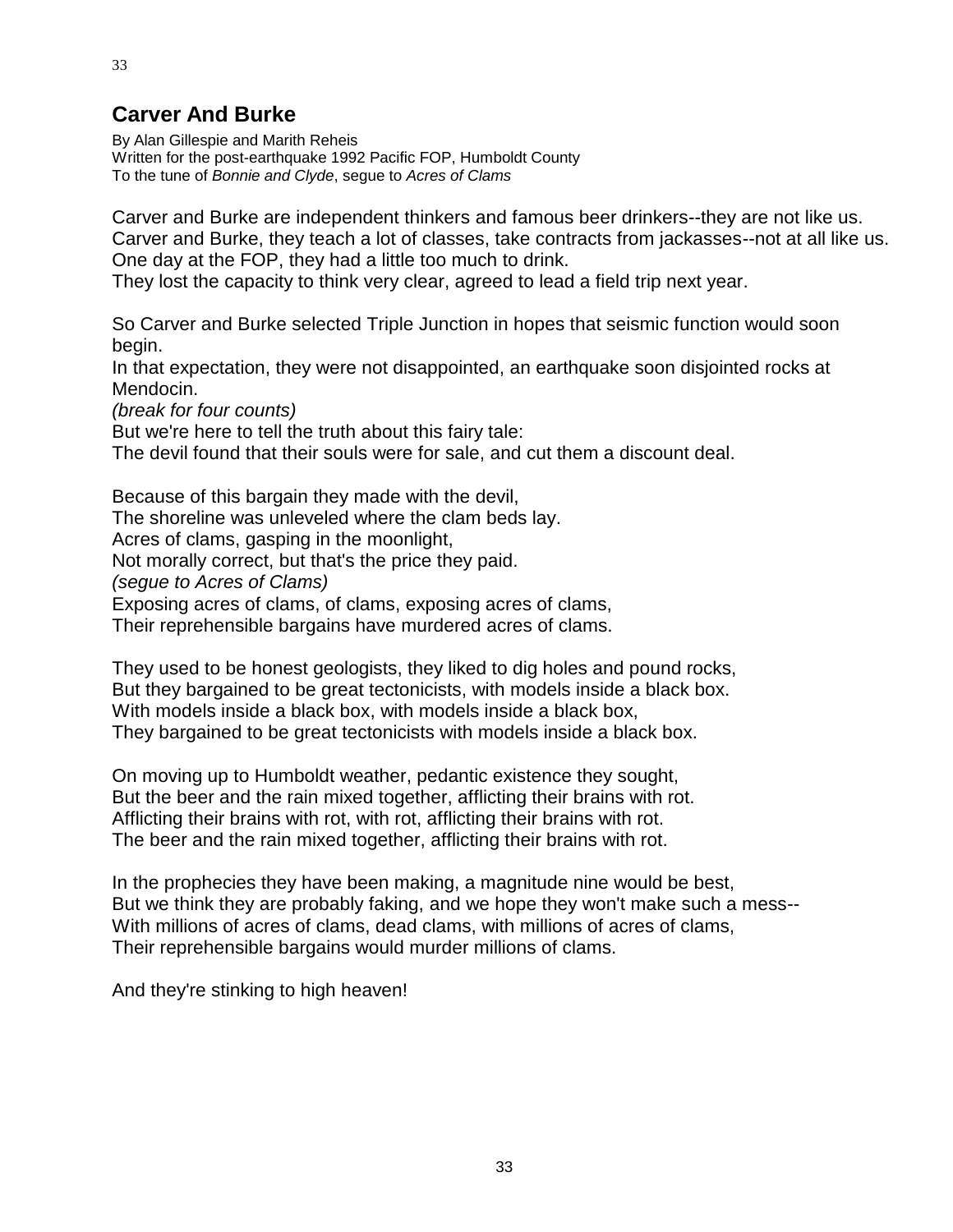# **High-Resolution Climatic Humility**

By Marith Reheis Written for 1992 AMQUA meeting, Davis, California To the tune of *Bonnie and Clyde*

Climatic change is very complicated, We shouldn't overrate the records that we find. Signal to noise, how can we calibrate it? The bumps and troughs of climate may be just our minds. Carbon dates can be interpreted in so many ways, The time crossings leave your mind in a daze, And stratigraphy that's clearly crazed.

Tree-rings are great if it's wet enough to grow 'em, The squiggles that they show for radiocarbon time. Ice cores and varves are steady as Gibraltar, Chronologies don't falter-- most of the time. But when drainages change or the icy polar winds blow, Those errors creep in and you never will know Lacking other dates to tell you so.

Loess is OK for cycles that are glacial, But magnetic source of signal is a mystery. Speleothems and corals are attractive, Who cares about the dates? Field work's an ecstasy. Glaciers advance and retreat when they bloody well please. Interpreting permafrost's a relative breeze-- Records extent to which Canadians freeze.

High resolution records are so tricky, But global change is icky--so we try.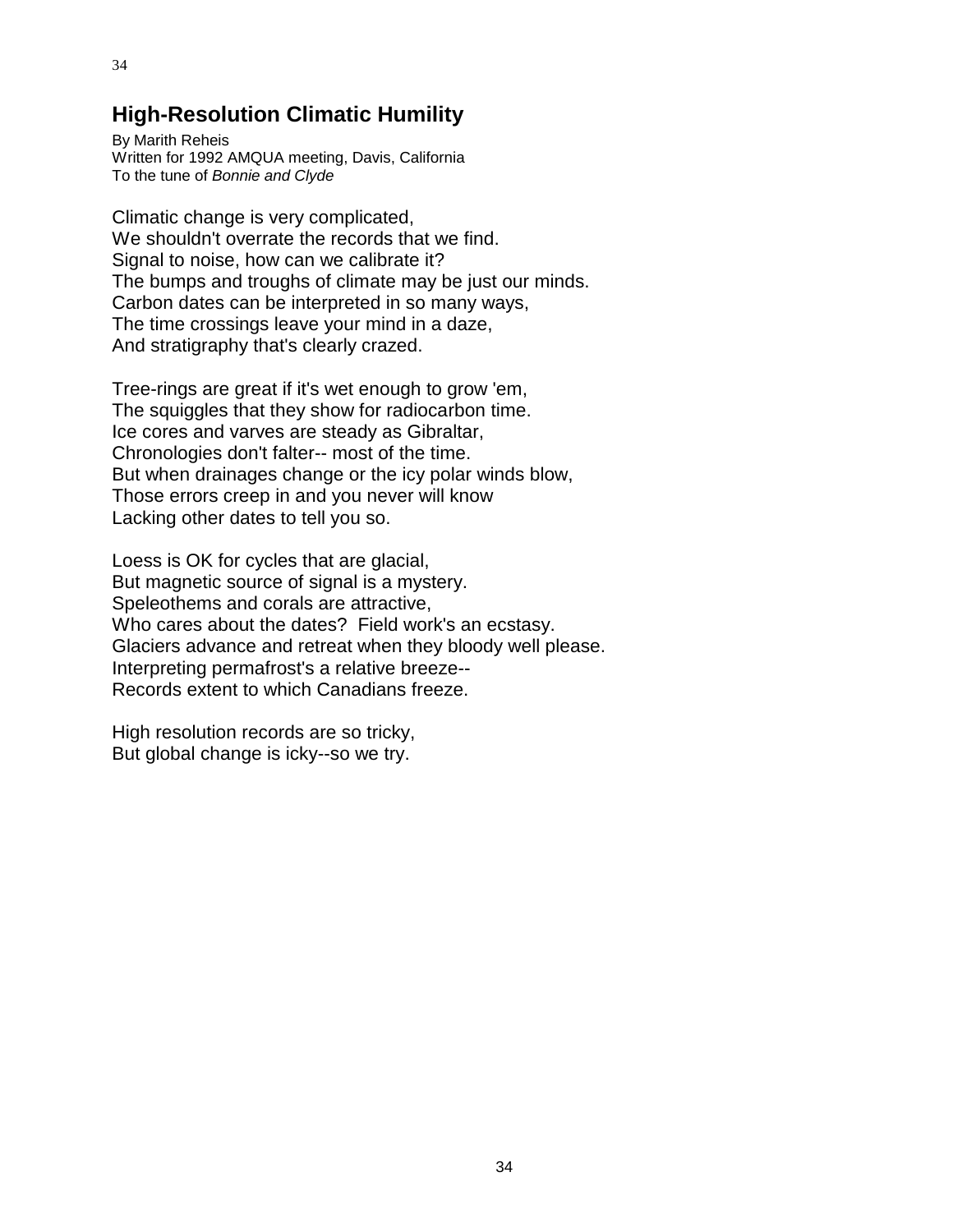Words by Janet Sowers and Gary Simpson 1994 FOP Trip, San Francisco Bay Area To the tune of *Rock Around the Clock Tonight*

One, two, three meter, four meter trench, Five, six, seven meter, eight meter trench, Nine, tem, eleven meter, twelve meter trench, We're gonna trench across the fault tonight!

1. Got to find those fault plane slicks, Four or five, or six events;

*Chorus* We're gonna trench across the fault tonight, We're gonna trench, trench, trench, trench 'till the broad daylight, We're gonna trench, gonna trench across the fault tonight.

2. Does it truncate Qt2? Yeah, trench log changes red to blue;

3. A piercing point would wrap it up Dave's got one at every stop;

4. Plot those vectors nose to tail, Got some extra slip for sale?

5. What the heck's that lineament? Just a photo fig-a-ment;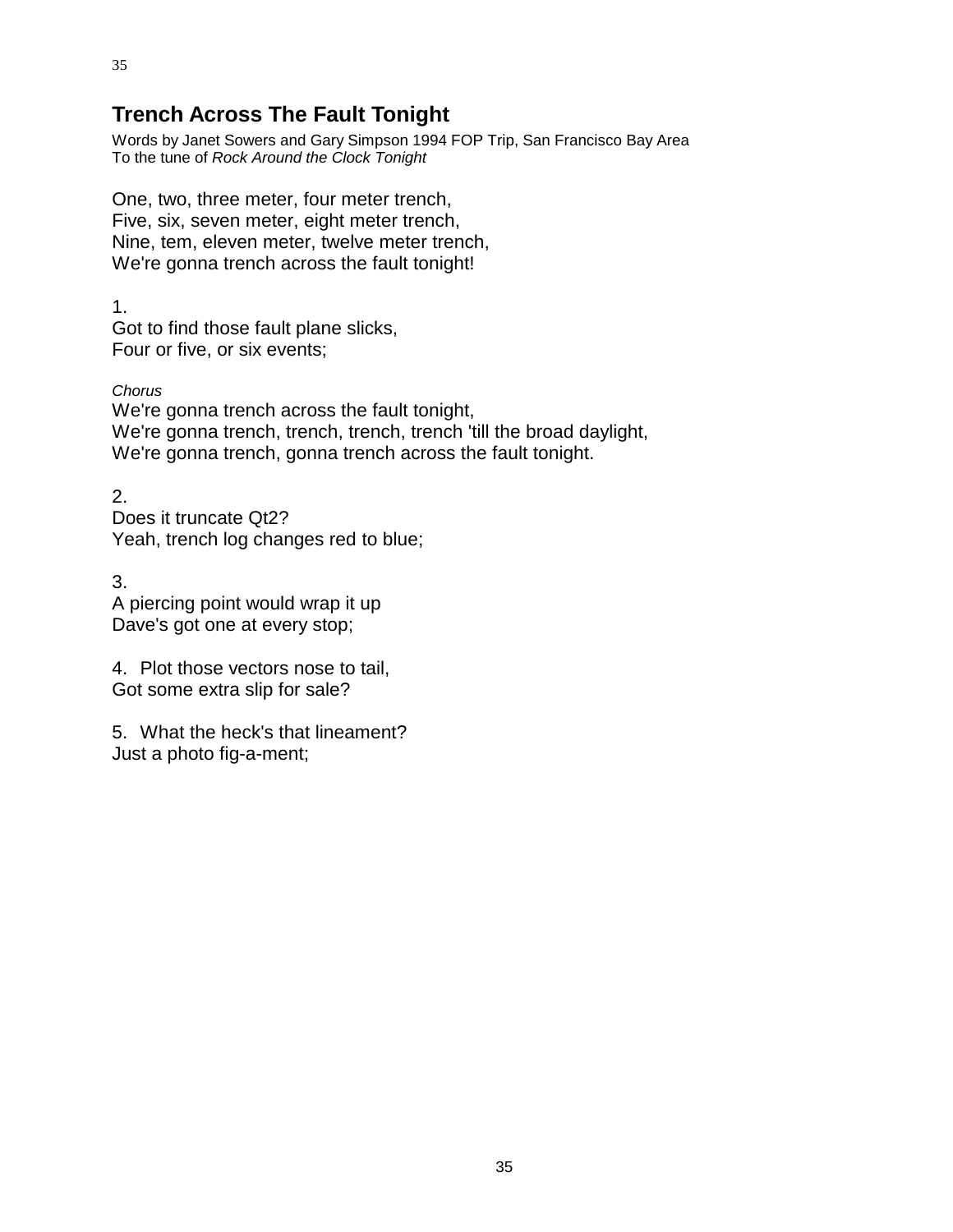# **Ballad Of The Friends Of The Pleistocene**

By Gerry Osborn, Eric Karlstrom, and Anonymous To the tune *My Little Buttercup*

#### *Chorus*

We're Friends of the Pleistocene, damn little ice we've seen, Listen and I'll tell you why... The ice has retreated, the lakes have depleted, The temperature's risen too high.

1. We've rocks and we've gravels, our mysteries unravel, a mammoth-sized job you can see... With eskers and kames and plenty of names to apply to the glacial debris.

2. We dig in the mud and we sift through the crud, we search through the grassland and scrub.. Some work on the bones and some work on the stones, some work in the Faculty Club.

3. We captured the essence of thermoluminescence, at carbon-fourteen we're quite fit, But if all we can find is a weathering rind, then we'll hang the whole story on it.

#### (CANQUA 1982 verses)

4. Now CANQUA's in session to serve our profession, all sorts of ideas we'll concoct. We'll hear all the news about climatic clues, and then we'll all go and get crocked.

5. Our President Bill (Mahaney) has I guess had his fill of hosting the annual spree. He put the cork on the meetings at York and that's why we're in Lethbridge you see.

(GSA Flagstaff 1986 verses)

6. In Flagstaff we're meeting, our colleagues we're greeting, to probe an arroyo or two. While drinking hot toddies, we'll ponder the wadis, promoting our own points of view.

7. Is it complex response or climatic nuance, or grazing by large flocks of sheep? We'll hear proclamations and learned orations--My god, how the bullshit runs deep!

(Retirement of Brainerd Mears Jr., 1989)

8. Now our mentor Nip has got a firm grip on wedges which criss-cross the land. He slogs through the pipelines and conjures up cold times, arm-waving with stogey in hand

9. Now Mears is retiring, an upstart they're hiring, it's the end of an epoch you see. This geomorph sage of structure, process, and stage,

The William Morris Davis....G.K. Gilbert...Albrecht Penck...S.H. Knight...and J.D. Love... of the Quaternary.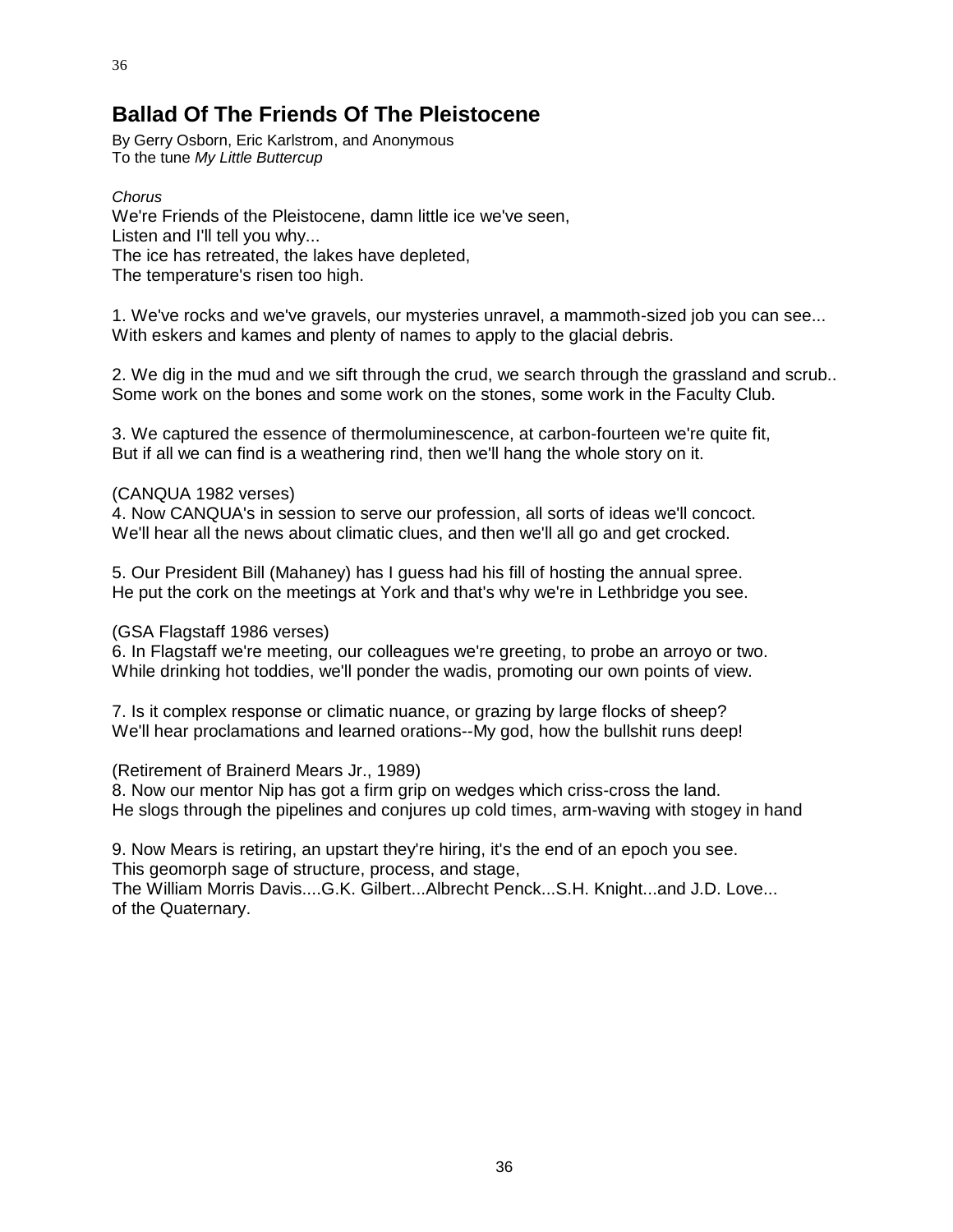## **It Was A Very Good Year**

37

By Alan Gillespie and Marith Reheis, on the occasion of R.M. Burke's birthday, Alabama Hills, 1994

When I was twenty-two, it was a very good year, I drank some very good beer and then enlisted to avoid the war. I drank some more, and then I swore that I would drink no more.

When I was twenty-six, it was a very good year, It was a very good year to dig soil pits and play with dirt. My back did hurt, my arms got sore, and then I dug some more.

When I was thirty-three, it was a very good year, It was a very good year to lead a FOP and drink till I dropped. I became a doc, it was crock, I went to Menlo Pock.

When I was thirty-eight, I was at Humboldt State, I was at Humboldt State, I held the chair, a real nightmare-- The Dean wasn't fair, I didn't care, 'cause I got hitched that year.

And now I'm forty-eight, I'm in the autumn of my years, I drink much less-- except tonight when I'll get tight. But I feel blessed, I still take requests..... (segue to *Swing Low, Sweet Chariot*)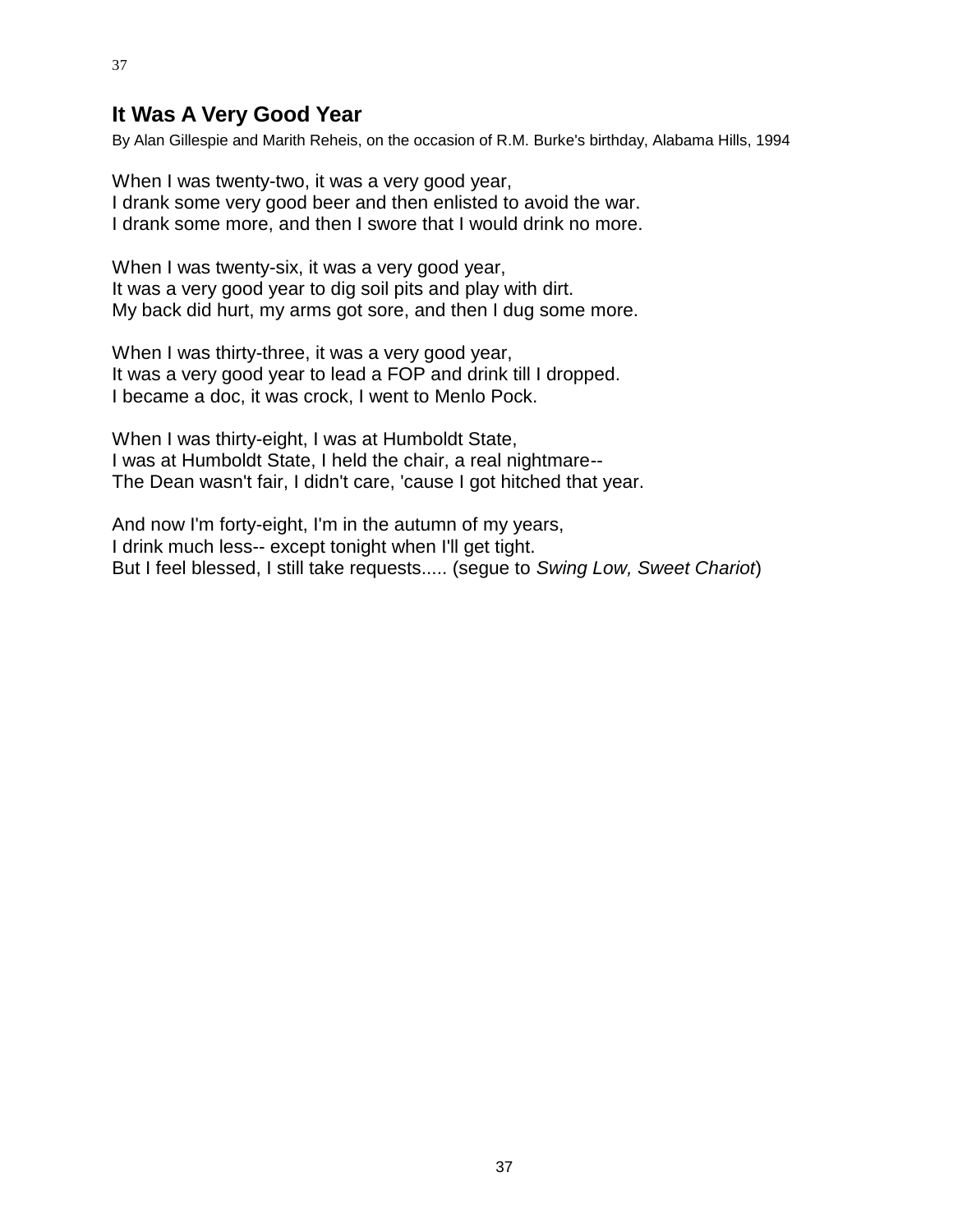## **If I Had A Hammer**

By Lori Dengler, during the HSU Field Valley, 1994

If I had a hammer, I'd hammer in the morning, I'd hammer in the evening, all over this land.

I'd hammer out P-waves, I'd hammer out air waves, I'd hammer out the zone between the bedrock and the soil, All, all over this land.

If I had electrodes, I'd juice them in the morning, I'd juice them in the evening, all over this land.

I'd measure out a current, I'd measure out a voltage, Electrical resistance, of every little stratum, All, all over this land.

With a magnetometer, I'd measure out the gammas, I'd measure out the gammas, all over this land.

I'd use good batteries, I'd strip off all my clothes, So my data won't be tainted And the numbers integrated, All, all over this land.

Well I've got a hammer, and I've got electrodes And a magnetometer, to study this land.

Black boxes I will use, I'll spin their little dials, And I'll get all the answers, without a pit or an auger, All, all over this land.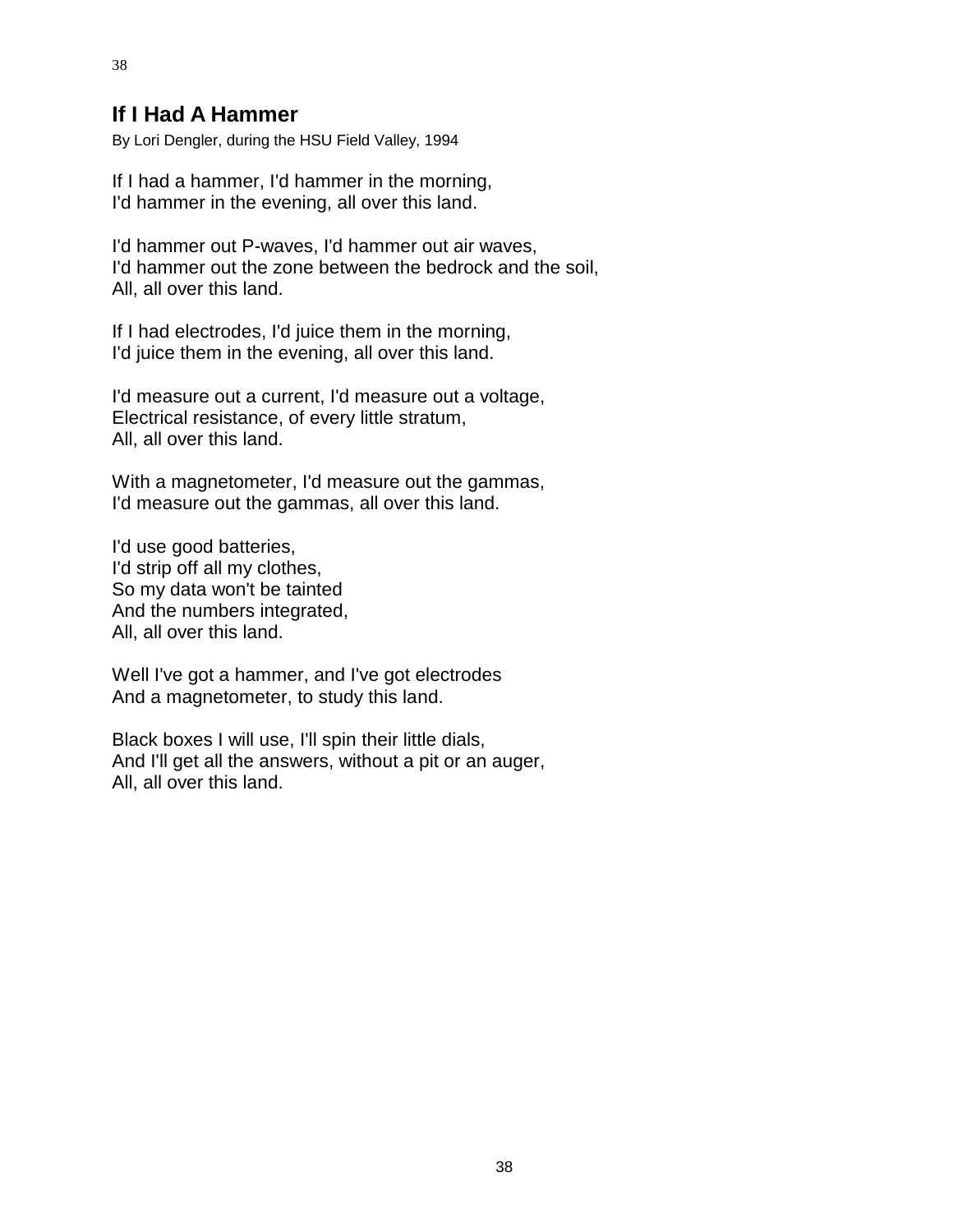## **Fault-Scarp Ridin' Cowboy**

By Marith Reheis for Bill Page at the 1995 Pacific FOP (Modoc Plateau) To the tune of *Palo Alto Cowboy* by Reilly and Maloney

#### *Chorus*

Well he's a fault-scarp ridin' cowboy, He drives the Tahoe trench From the lava tubes of Modoc To the flows up on the Hat Creek bench To the trench in Butt Crack Valley, He herds us all along. Though the crops are few and far between, His tectonic views are strong.

From the moment that Bill Handed us those five-pound color guides, We could see from the daily schedule, We were in for quite a ride. There were panoramic overviews Of pristine mountain peaks. There were lengthy naptime lectures By pmag and argon geeks.

Up at five, barely alive, No sun to light our way-- Good practice for those lava caves— But no time to delay. We sucked up all the silicosis That our lungs could take. We hollered "Bill, this is a drag, Your schedule has no break!"

*Chorus*

39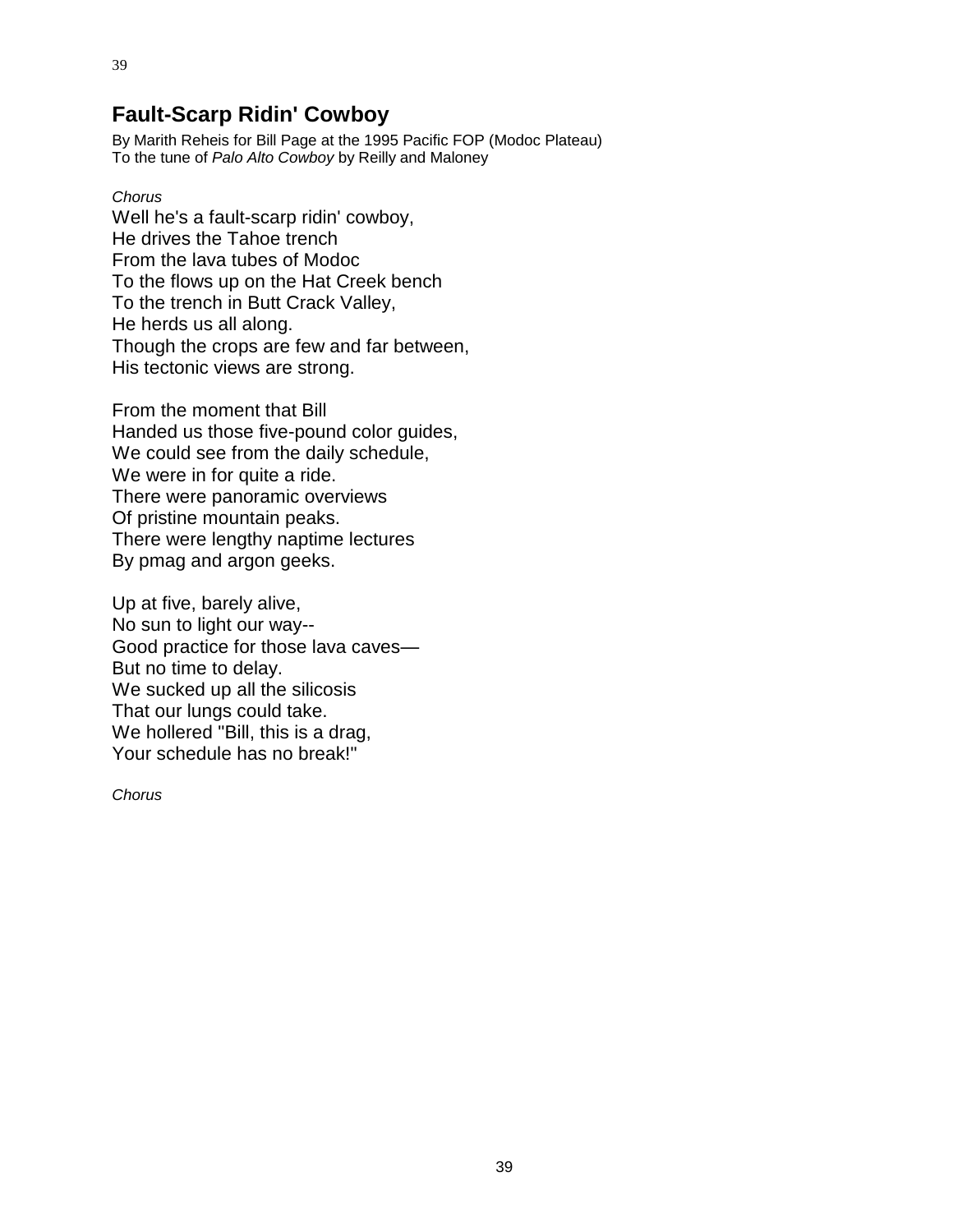# **On The Playa**

By Janet Sowers, Bob Hale, and Mark Hemphill-Haley for the Pacific FOP, Lake Lahontan, 1997 To the tune of *Jambalaya*

#### *Chorus*

40

Wavecut fan, high lake stand, me-oh-my-ya, And tonight we'll sing around the old campfi-ya, Carson Sink, where we drink and frisbees fly-a, Son-of-a-gun, gonna have good fun on the playa.

I.

Residual plots, circular thoughts make us sigh-ya, And we search for shorelines perched as we drive by-a, Yes it's true, it's all new, there's one high-ya, But son-of-a-gun, gonna have good fun on the playa.

II.

Yes we found, it rebounds, I-so-sta-ya, Up and down, pound for pound, can't deny-a; On that note, take a vote, and say good-by-a, Son-of-a-gun, we had good fun on the playa!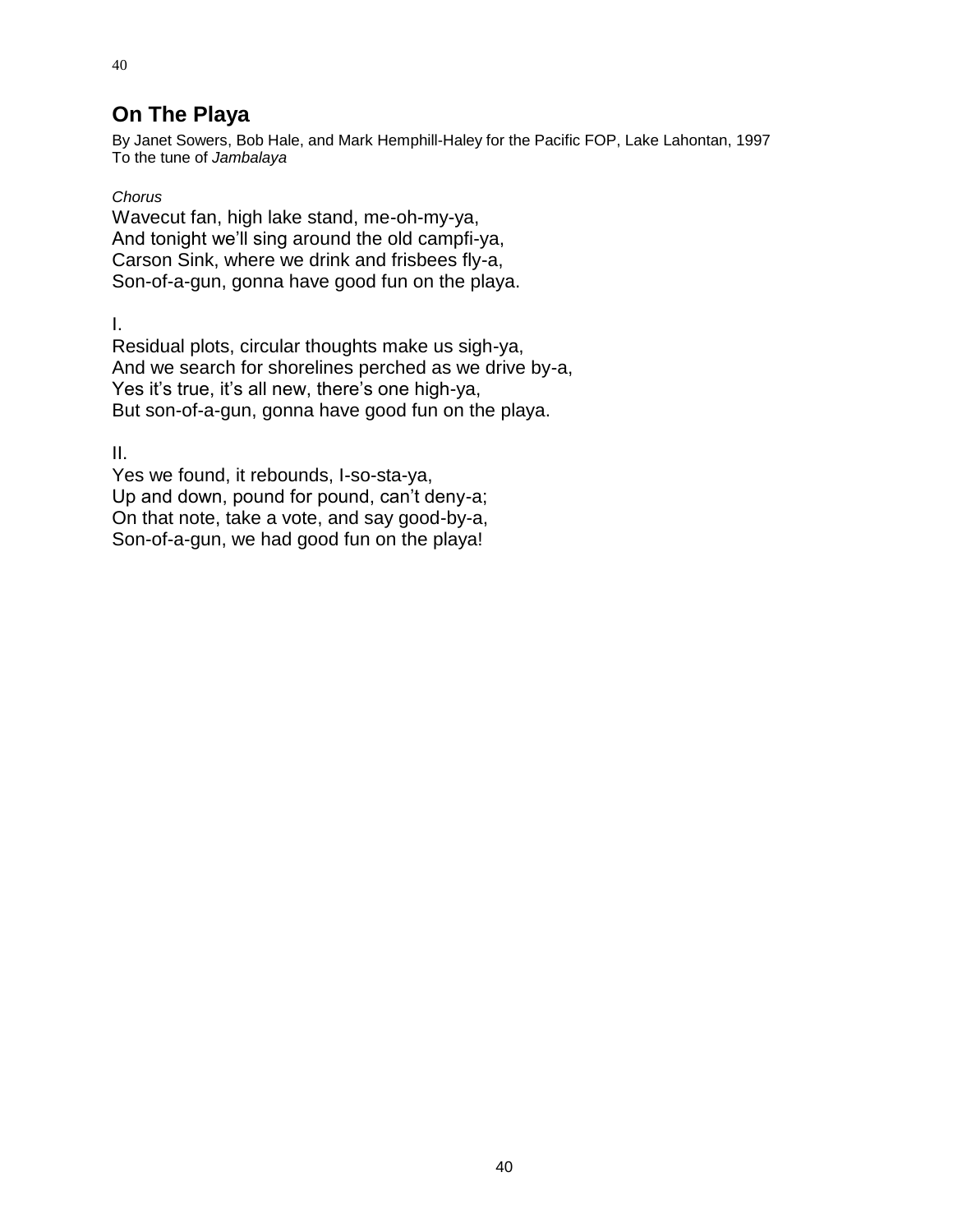## **The Ballad Of Owens Lake**

Copyright July 1991 by Tom Gill; sung at 1997 Owens Valley FOP To the tune of *Margaritaville*

1. Out on the dry lake watching the sun bake millions of tons of salt-covered dirt Particulate readings are reaching their ceilings my nose is bleeding, my sinuses hurt

Blowing away again from Owens Lake today Billowing clouds of alkali salt Some people claim that there's no one to blame But I think…it must be someone's fault

2. The local folks get sick and worry 'bout arsenic The geezers in Keeler, they wheeze and they whine China Lake's missiles go off-track and fizzle Pollution could damage the bristlecone pines

Blowing away again from Owens Lake today Millions of tons of evaporite salt Someone might claim that the climate's to blame But I think…it could be LA's fault

3. We put up a tower run with solar power Satellite uplink sends data back home Well, there's dust in the samples and we'll soon get some answers From SENSITs deployed in the saltation zone

Blowing away today from Owens Lake again Millions of tons of silt and of salt. Some people claim that there's no one to blame But I know…it must be LA's fault.

4. Now we could plant saltgrass and hope that it grows fast And roughen the surface with gravel or till Or fence up some sand dunes and pray for the monsoons Not even a typhoon would make the lake fill

Blowing away today from Owens Lake again Billowing clouds of dust and of salt Some lawyers may claim that there's no one to blame But we know…it's LA's damn fault!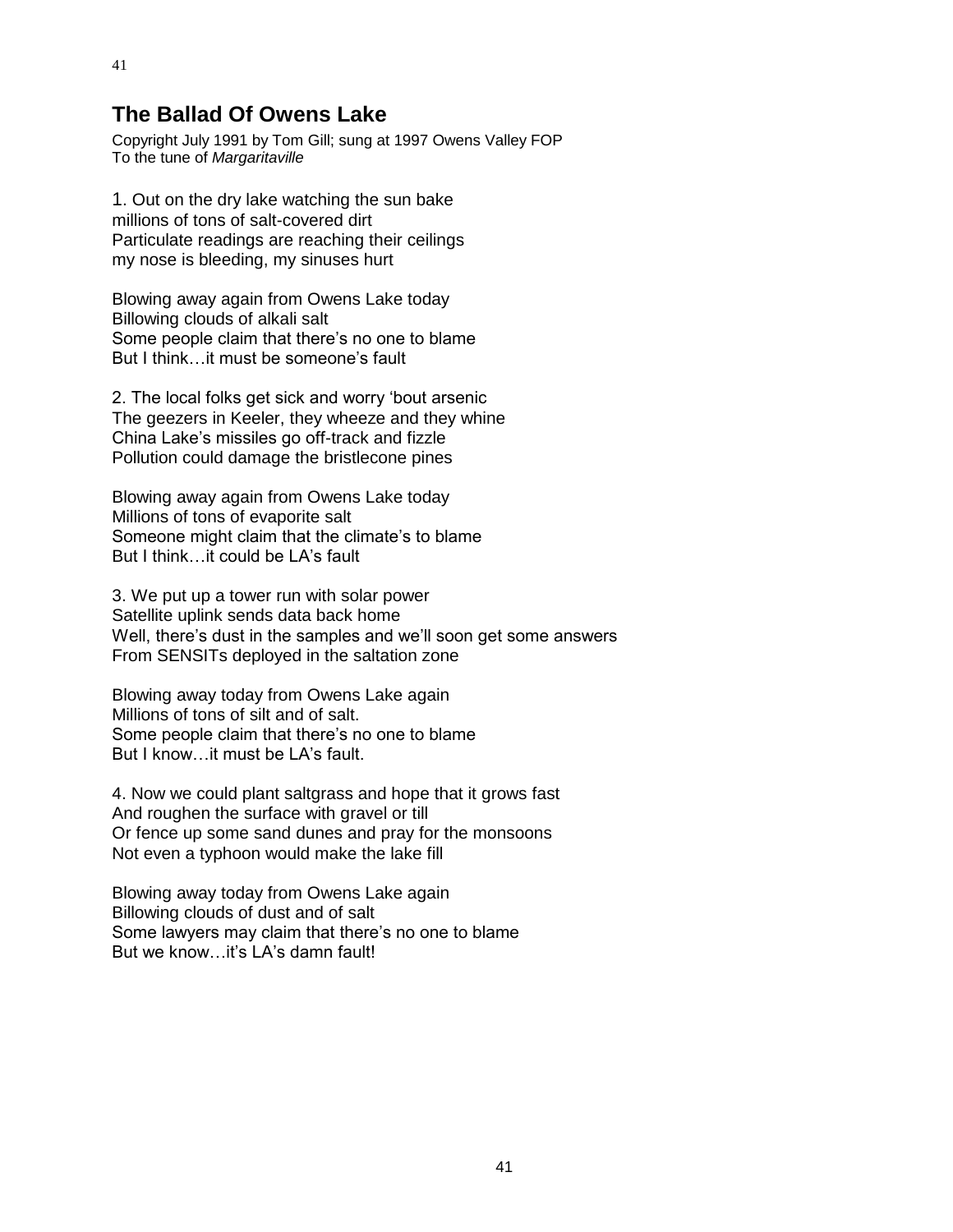## **Zzyzx Black Ops**

42

By Alan Gillespie and Marith Reheis Workshop on Military Use of Desert Lands, Zzyzx, 1998 To the tune *When the Caissons Go Rolling Along*

Over hill, over dale, Tanks are making dusty trails And the wind takes the Av away Abrams wheel, half-tracks squeal, How do desert critters feel As their burrows are flattened today?

*Chorus* Well it's crypto-Gs For soil fertility Liverworts and mosses we eschew And wherever we go Soils will always show Hydrologic discontinuities.

Rip some soil, set some plants Stroke the Army for some grants But machines do the thinking today. CPUs, RAM, virtual data we put in As the models keep churning away.

Boundary C's if you please Bring computers to their knees As the models diverge from ideal Write and plot, publish lots, Hope that we are not found out As we sub the virtual for real.

*Last Chorus* Well it's hi-hi-hee Cal Tech and MIT Why should we go in the field? If we do it right And the simulation's tight Then we won't have to know what is real.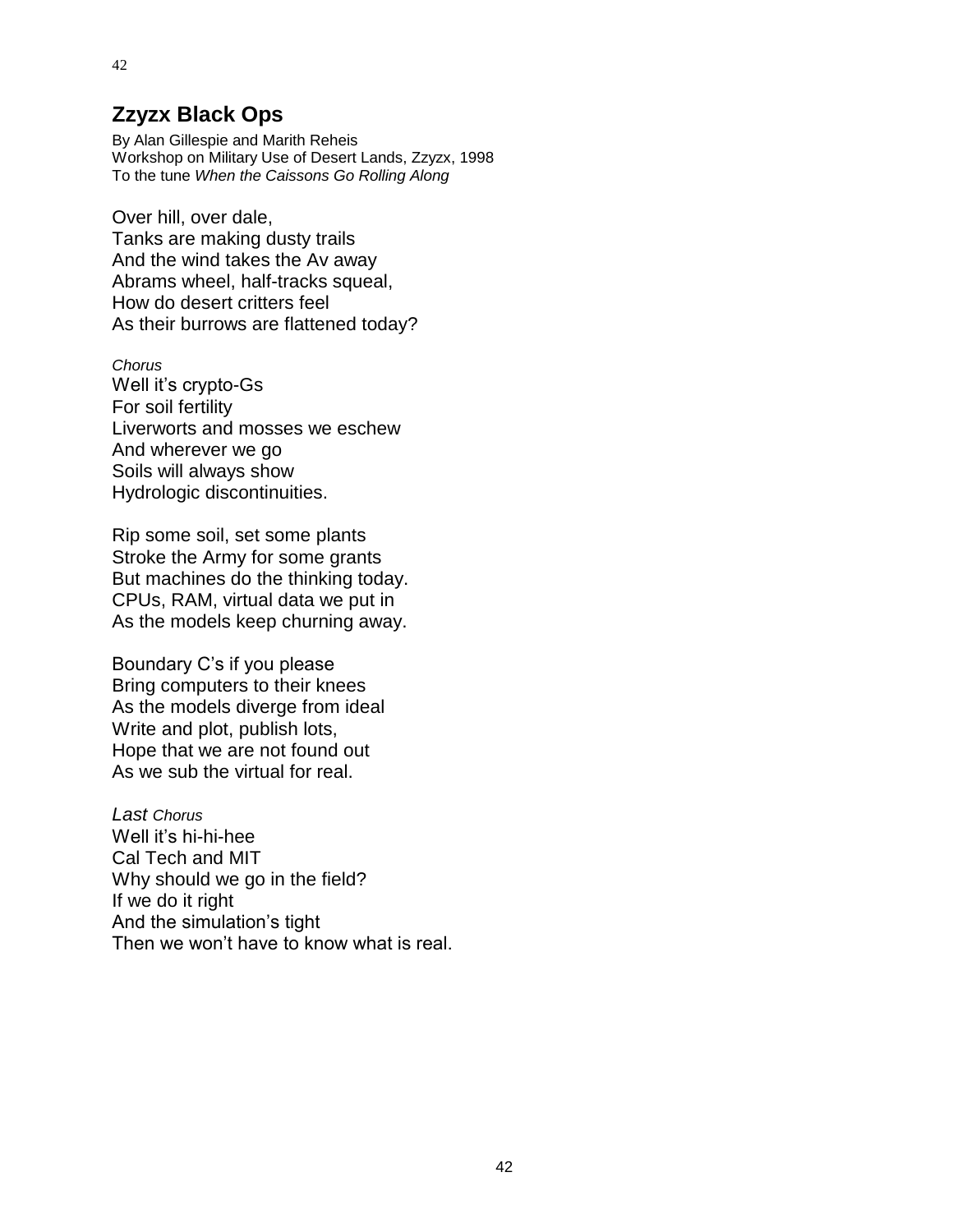## **Blowin' In The Wind**

By Marith Reheis Fourth International Conference on Aeolian Research, Oxford, 1998

How many times can a barchan Be moved before she sleeps in the sand? How many dunes must a man walk up Before he conceives a research plan? Yes, and how many days must we spend in the field Before we develop a tan?

The answers, my friends, are blowin' in the wind The answers are blowin' in the wind

How many ways can some people invent For quartz grains to luminesce? How many ways can one person try To make stupid sand confess? Yes, and how can we blame innocent little bunnies As causes of climatic stress?

The answers, my friends, are blowin' in the wind The answers are blowin' in the wind

How many models must one study use To show there is something to prove? How many differentials are needed to show That wind can make dust move? Yes, and how many methods to understand That loess means that wind once blew?

The answers, my friends, are blowin' in the wind The answers are blowin' in the wind.

How many storms in West Texas can blow Until nothing's left but sand? How much dust can one person inhale Before her lungs can be canned? Yes, and how many TWERPs does it take to know That tilling the soil should be banned?

The answers, my friends, are blowin' in the wind The answers are blowin' in the wind.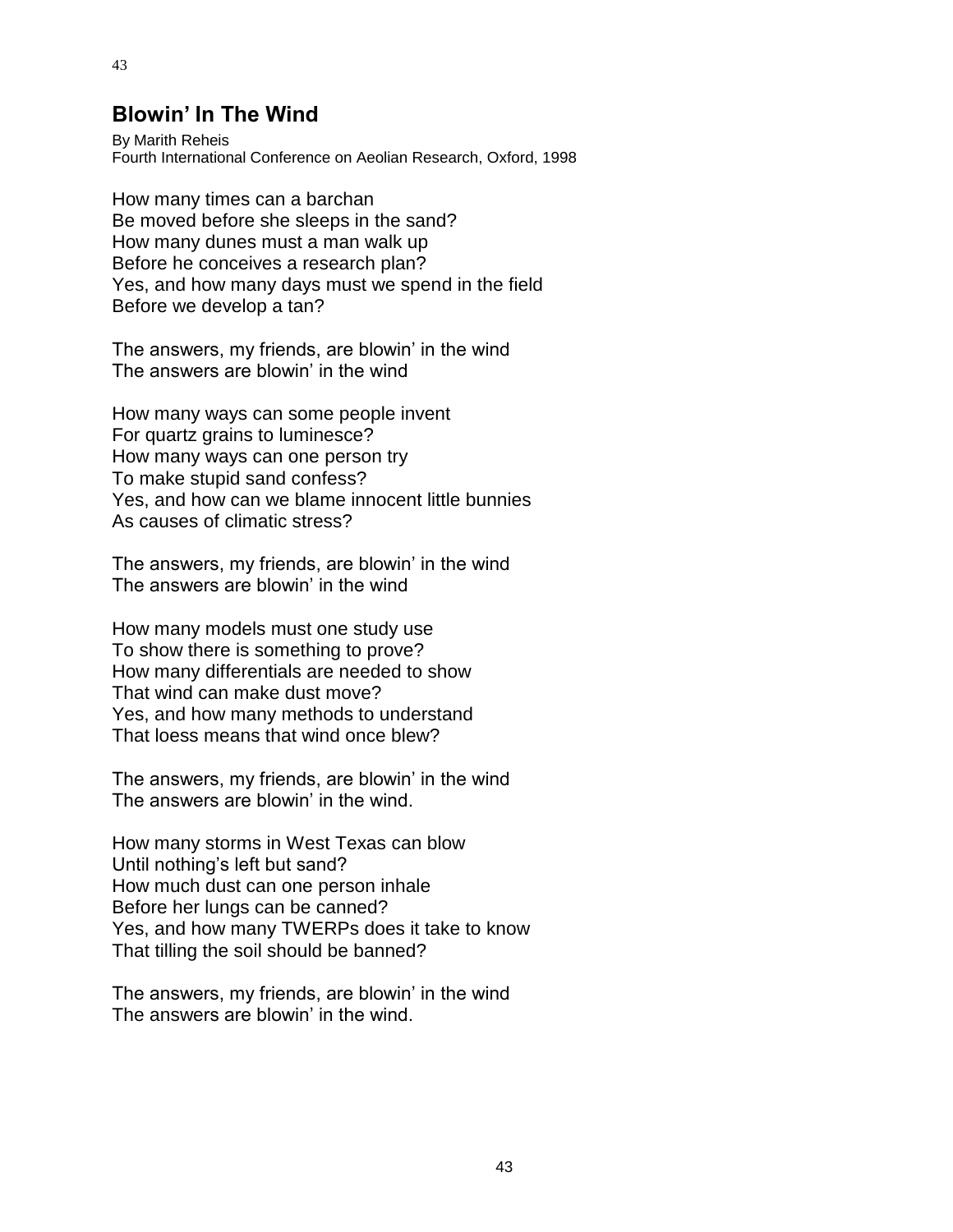### **Nora**

By Joanna Redwine and Marith Reheis, Owens Valley 1997 FOP To the tune of *Lola*

We came to the desert to drive a little sand Collect a little dust and work on a tan Then came Nora N-O-R-A, Nora.

She came from the south down in Mexico And how long she'll stay here, nobody knows That's Nora N-O-R-A, Nora No-no-no-no Nora.

Well I'd never seen a hurricane before But here in the desert it's just a downpour— Nora's here and there's no mistake The entire desert is one big lake!

El Niño's comin' to make a big splash So we set up some stations to photograph All the flora F-L-O-R-A, flora.

But long before El Niño shows his face Flowers gonna bloom all over the place 'Cause of Nora N-O-R-A, Nora No-no-no-no Nora

We sloshed down the fans and made it to the car Headed for the FOP at Lone Pine, not far But the Park Service said the pass is closed We ran the blockade and drove the Wild Rose!

Now I'm not the world's most intelligent guy But this time of year the desert should be dry Don'tcha know-a Know-know-know-know-know-a

I've never been wetter in all my days It's a soupy, soaked-down, soggy place Around Nora, N-O-R-A Nora, no-no-no-no more-a, No-no-no-no Nora I can't take no more-a No-no-no-no Nora!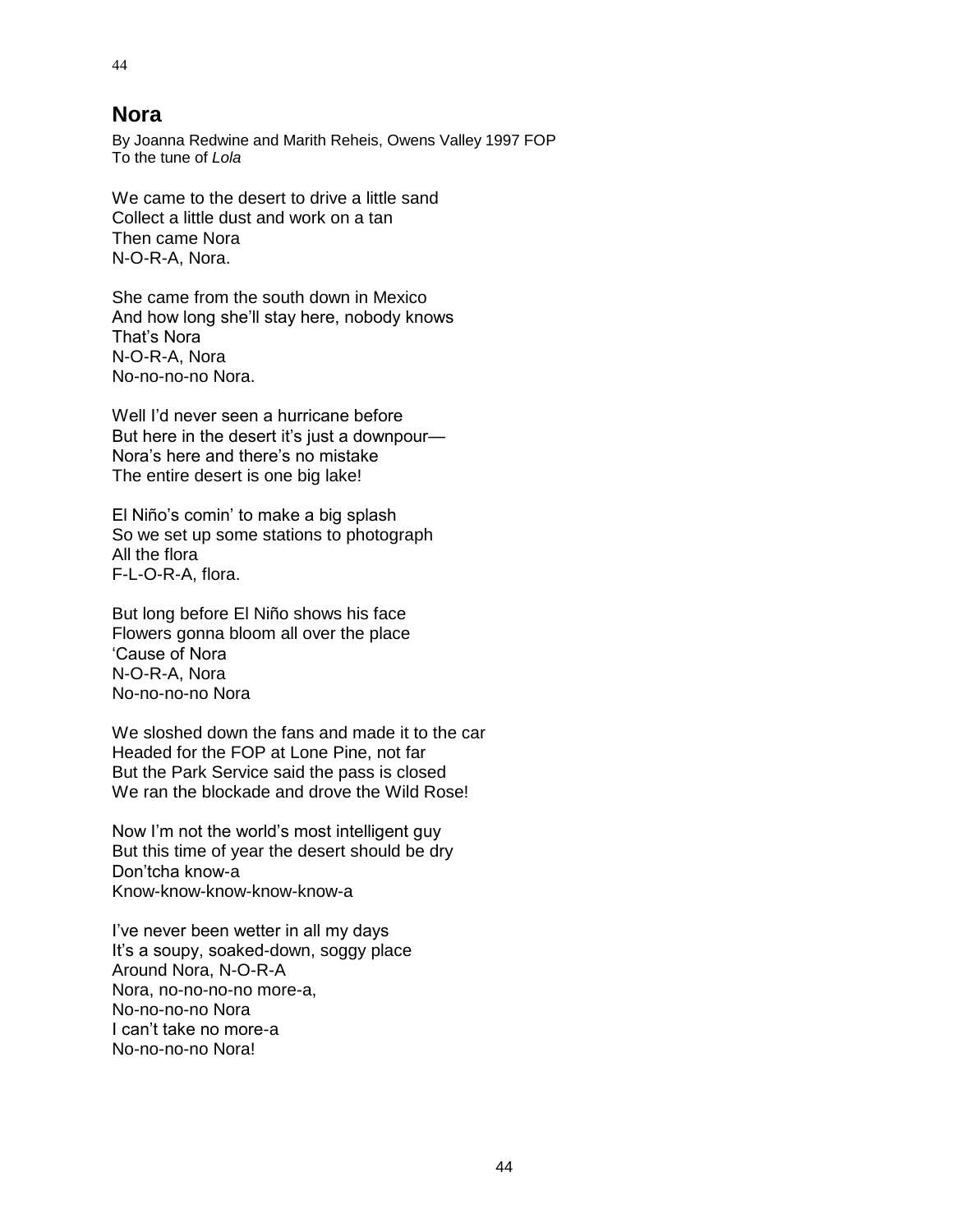# **The Aku Song**

By Kevin Andras and Marith Reheis, for Fred Peterson on 1998 Pacific FOP to Yucca Mountain

1.

45

Everyone's spirit has place to dwell. Aku-aku-ah-nay. Come too near, you go to hell. Chaca-mo-fee-nah-nay. Talkin' 'bout aku, aku, aku-aku-ah-nay. Chaca-mo fee-no, ah-nah-nay, chaca-mo-fee-nah-nay.

Talkin' 'bout aku, aku, aku-aku-ah nay. Chaca-mo fee-no, ah-nah-nay, chaca-mo-fee-nah-nay.

2.

Aku here and aku there, aku-aku-ah-nay. Aku it be everywhere, chaca-mo-fee-nah-nay. Talkin' 'bout aku, aku, aku-aku-ah nay. Chaca-mo fee-no, ah-nah-nay, chaca-mo-fee-nah-nay.

3.

See that soil pit over there? Aku-aku-ah-nay. Touch it, aku take your hair. Aku-aku-ah-nay. Talkin' bout soil pit, soil pit, aku-aku-ah nay. Chaca-mo fee-no, ah-nah-nay, chaca-mo-fee-nah-nay.

4.

See that pavement just ahead? Aku-aku-ah-nay. Step on it and you be dead. Aku-aku-ah-nay. Talkin' bout pavement, pavement, aku-aku-ah nay. Chaca-mo fee-no, ah-nah-nay, chaca-mo-fee-nah-nay.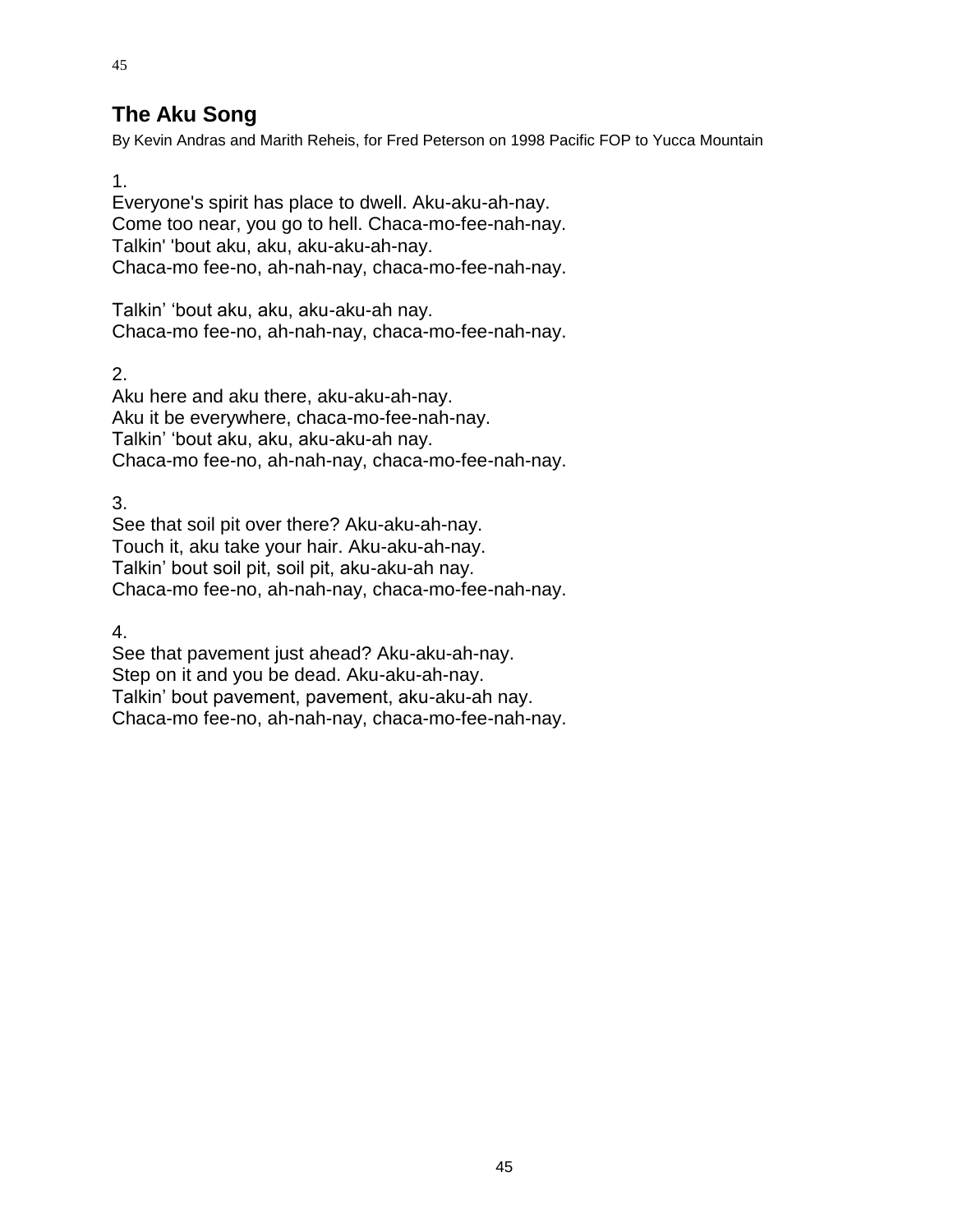# **Roll on Missoula**

By Thomas Dunklin First Annual Pacific Northwest Cell of The Friends of the Pleistocene Channeled Scablands, 1993, led by Richard Waitt and Jim O'Connor (Sung to the Tune of *Roll on, Columbia* by Woody Guthrie)

## **G D / D G / G C / D G**

J. Harlan Bretz, a determined young man Studied the forms of this puzzling land, His evidence showed him INVARIABLY, That scablands were formed by **cat**-astrophe.

> chorus (sing-along): Roll on Missoula roll on Roll on Missoula roll on You've got just two days until you'll be gone So, roll on Missoula roll on.

A plexus of channels they gave him a clue Of what catastrophic flooding could do. He saw the big picture, though he never flew If you were in his shoes, then what would you do

#### chorus

They riduculed his "outrageous hypotheses" The council of elders he never could please But the elders knew nothing of features like these The papers he wrote brought them to their knees

#### chorus

Now Waitt and O'Connor they spent lots of time Preparing for FOP'ers to drive in long lines Now no-one will question their hypotheses Of Uniformitarian Catastrophes.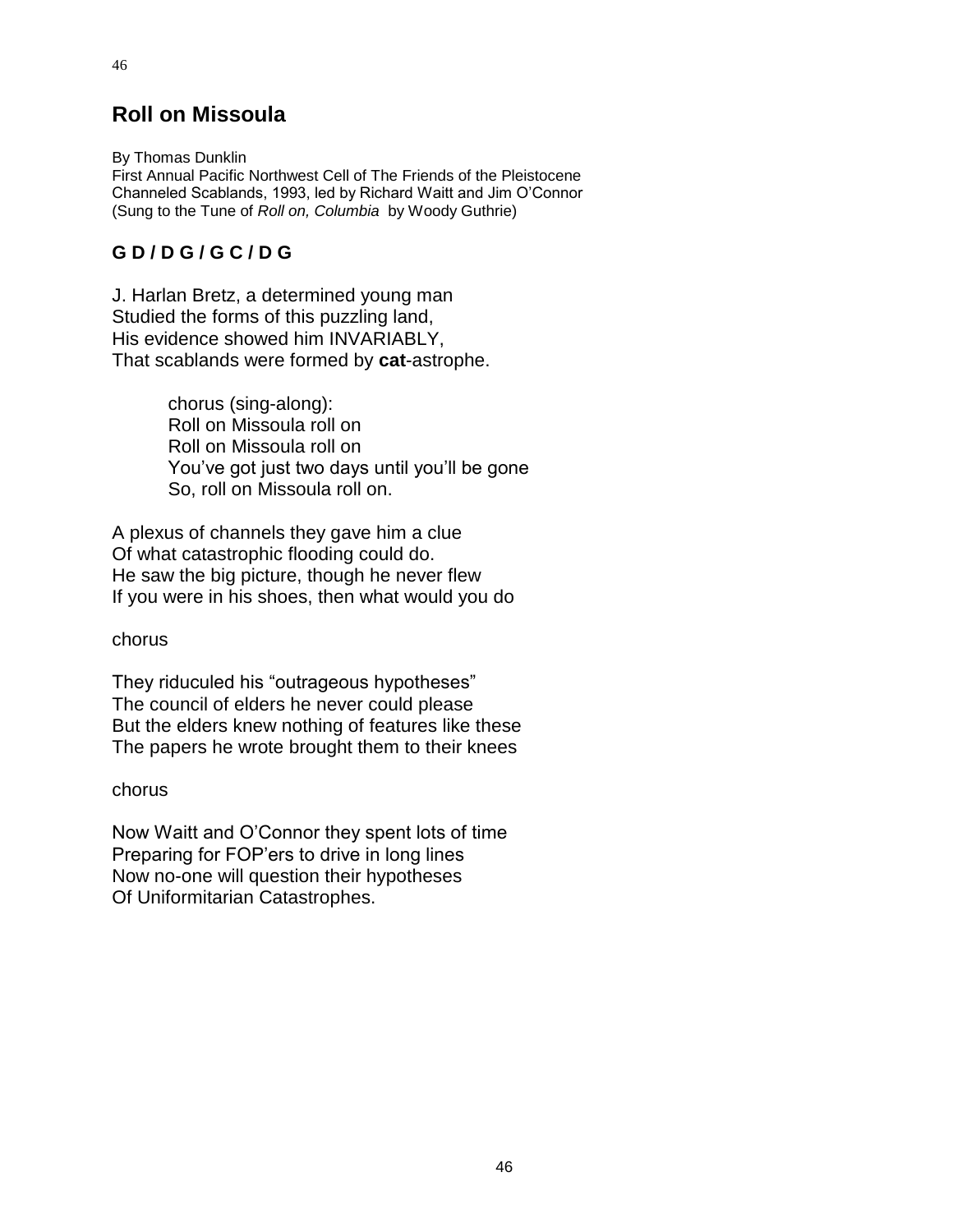# **Old and Blown Away - song for the Bishop Tuff**

Sung to the Tune : Old and In the Way by Garcia/Grisman, from the Album of the same name. Lyrics by Thomas Dunklin, Rocco Fiori, and Natalie Cabrera, January, 1996

| <b>CHORUS:</b><br>Old and blown away<br>That's what I heard him say<br>So many cubic miles<br>Just up and blew away                                                                                                     | $C - D -$<br>$G - C -$<br>Am - C -<br>$C - G -$                            |
|-------------------------------------------------------------------------------------------------------------------------------------------------------------------------------------------------------------------------|----------------------------------------------------------------------------|
| Welded tuffs and ash flows lay<br>Then glaciers had their day<br>The tills are all a-jumbled<br>But in a systematic way                                                                                                 | $C - D -$<br>$G - C -$<br>Am - C -<br>$C - G -$                            |
| Ι.<br>When this one blew, poles were normal<br>Bruhnes/Matayuma was defined<br>I don't care what people say<br>How old these rocks are anyway<br>'Cause Allen Gillespie says<br>they're seven hundred and sixty three K | D - G -<br>$C - G - D -$<br>$C - - -$<br>$G - Em$<br>Am - C -<br>$C - G -$ |

#### **CHORUS**

#### 2.

Now all that's left is the caldera The Bishop tuff surrounds it for a ways The Sherwin Till is buried deep Thru clastic dikes the air it seeks (maybe not) How exactly we can't say We're just stoned and blown away

#### **CHORUS**

3.

Well if the Mountain starts to rumble Well don't you worry 'bout a thing The Survey says its on it way The City Chamber says "no way" Just in case you better know about the scene-less scenic highway

Repeat CHORUS one last time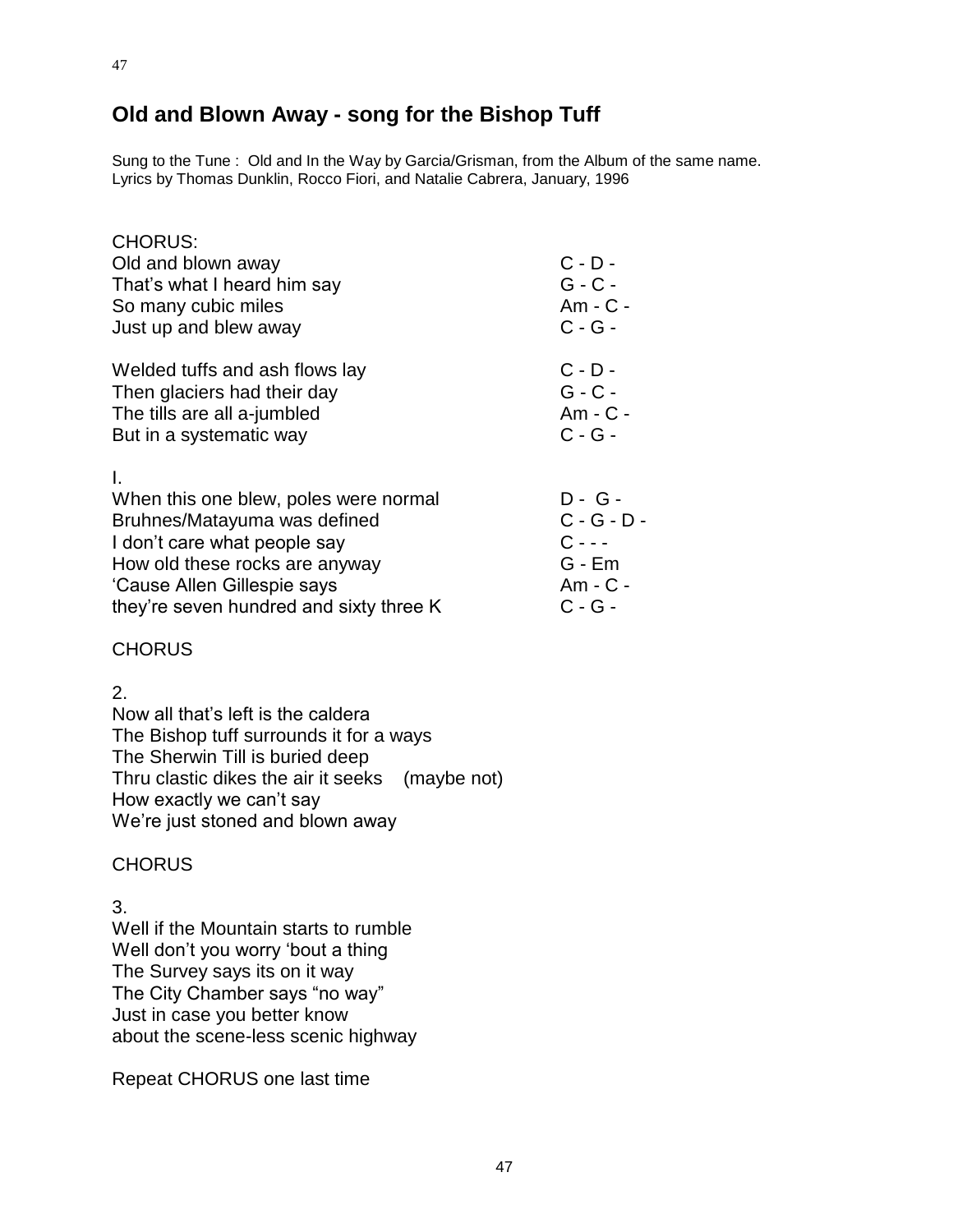## **The Climate Is A-changin'**

Words by Thomas Dunklin Sung to "The times they are a-changin" by Bob Dylan (1963)

Come gather round people wherever you roam And admit that the waters around you have grown. Watchout, for transgression may swallow your home, For sea level just keeps on a-risin' So you better stop buildin' in the old coastal zone For the climate it is a-changin'.

The glaciers have come and then they have gone. Over thousands of years, yes, their cycles are long. As the climate gets cooler, more rain it will fall The rivers run deeper with sand, mud and all The shoreline receeds and sea level does fall For the climate it is a changin'.

Climatologists, geologists who wander the lands: Now tell us the truth if you think that you can. Can the things that you see make sense to a man? Are they just too complex to keep tryin'? If they don't listen soon they'll be dead as canned spam, For the climate it is a changin'.

Dynamic equilibrium is a thing of past, The next threshold's comin' along awfully fast. We better stop thinking, and start doin' at last If your papers to you are worth writin' Complex response will keep kickin' our ass For the climate it is a changin'.

Come senators, congressmen please heed the call: The greenhouse effect is now real to us all, As the ozone hole gets larger each fall The burns from the sun are a killin'. Please open your ears, pull your heads from sand For the climate it is a changin'.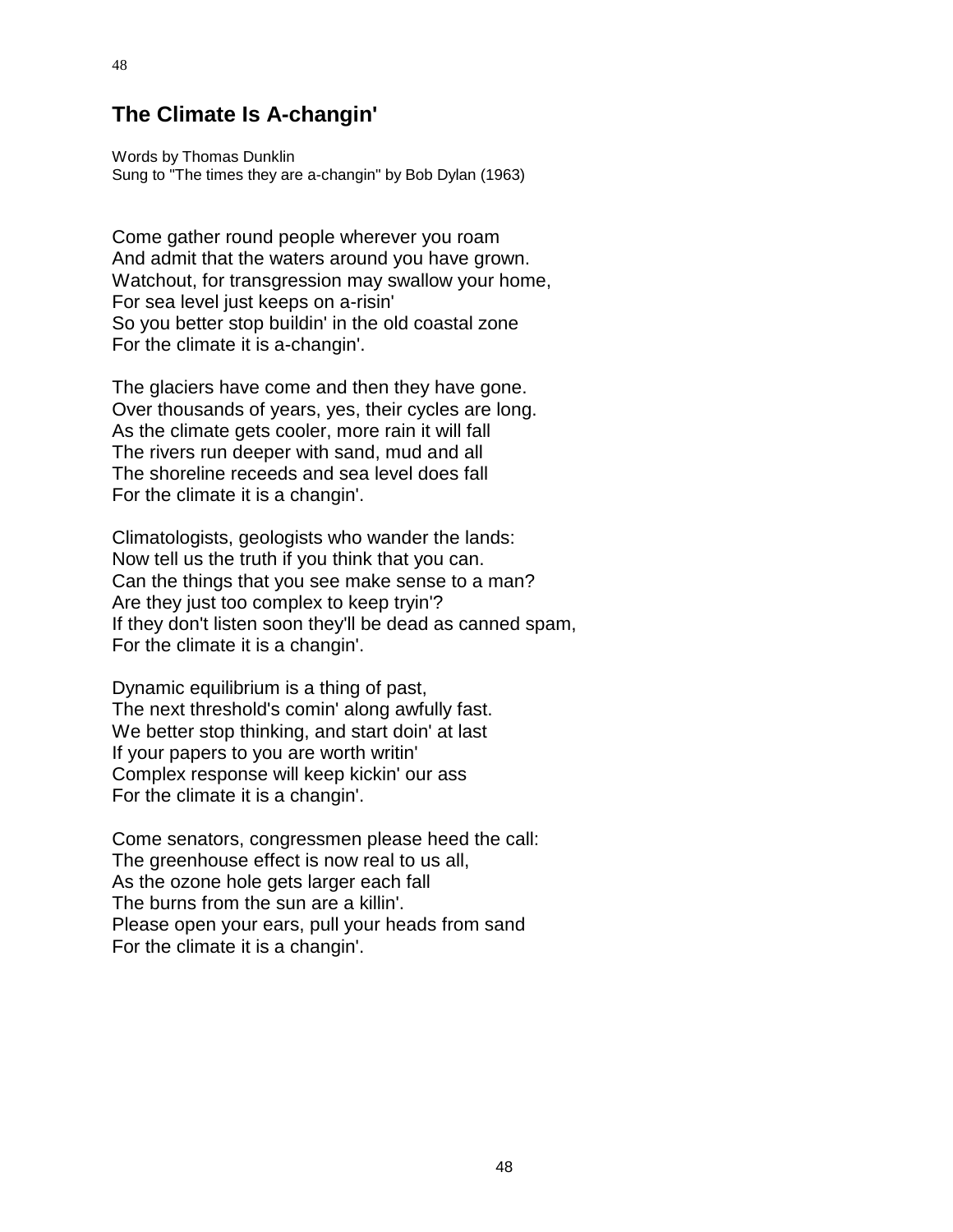### **FOP on the Run**

Words by Thomas Dunklin and Zack Mondry, for 1998 Yucca Mountain FOP To the tune "Fox on the Run".

Chords:

49

D Am C G  $(4x)$  $D - G - (2x)$ 

We drove thru the dust, heading out to the ballena Our heads were a-poundin' in the hot morning sun Taking all the soils that ole' Fred could a-give us And he left us to fry like a FOP in the sun

Like a FOP – in the sun Like a FOP – on the Run

Uranium series or uranium trend It don't really matter -- fits the model in the end Lots and lots of numbers, and lots and lots of dates lots of uncertainty, but that just what it takes -

to run a FOP – in the sun Like a FOP – on the Run

Two parts charcoal, and a little bit rock varnish Just don't get caught, or your rep will get a-tarnished Your career it will fly, like cosmic rays to the sun And you'll find yourself – like a Doc on the Run

Like a Doc – in the sun Like a Doc – on the run

Yeah**,** We drove thru the dust, heading out to the ballena Our heads were a-poundin' in the hot morning sun Taking all the soils that ole' Fred could a-give us And he left us to fry like a FOP in the sun

Like a FOP – in the sun Like a FOP – on the Run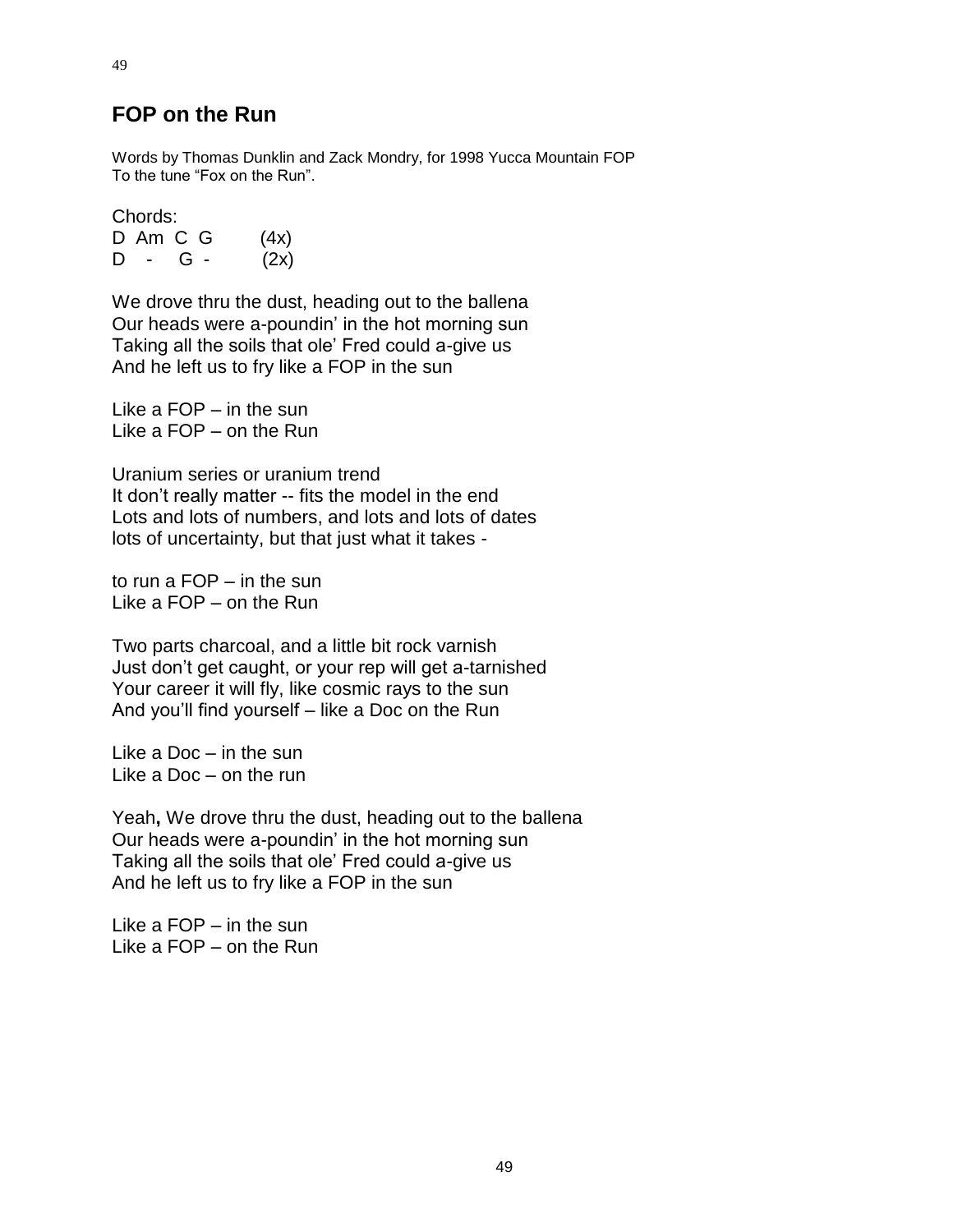# **Fish Medley**

50

By Marith Reheis, for 1999 Pacific FOP to McDermitt and Alvord Valley, NV-OR Medley of tunes: Three Little Fishies ( $1<sup>st</sup>$  tune) and Fish Gotta Swim ( $2<sup>nd</sup>$  tune)

Three grad students and professors two, Came to the Alvord from HSU, Mapping shores and soils and where faults broke, Try to write it all up, drink beer, and smoke. Boom-boom diddum-daddum waddum shoo, (repeat twice more) Try to write it all up, drink beer and smoke. (shift to second tune) Grads gotta work, grads gotta play, Sitting in hot springs the livelong day, Can't help lovin' that Humboldt way.

Three big faults, what do they mean? The Quinn and the Tule and the whoppin' Steens, Is it gravity collapse or dextral shear? With kinematic modeling, all is so clear. Boom-boom etc. With kinematic modeling, all is so clear.

Faults gotta break, crust gotta strain, Make basins closed that never drain, Fish gotta wait for the major pluvial rains.

A dace and a chub and a cutthroat too, Down in Owyhee when a flood came through, Swim, said the chub, let's go explore And they swam Crooked Creek right up to Alvord. Boom-boom etc. And they swam Crooked Creek right up to Alvord.

Fish gotta swim, fish eggs don't fly, Cruise between lakes before they dry, Hide up creeks, or desiccate and fry.

Grads gotta work, grads gotta play, Sitting in hot springs the livelong day, Can't help lovin' that Humboldt way. Can't help lovin' that Humboldt way. Can't help lovin' that Humboldt way.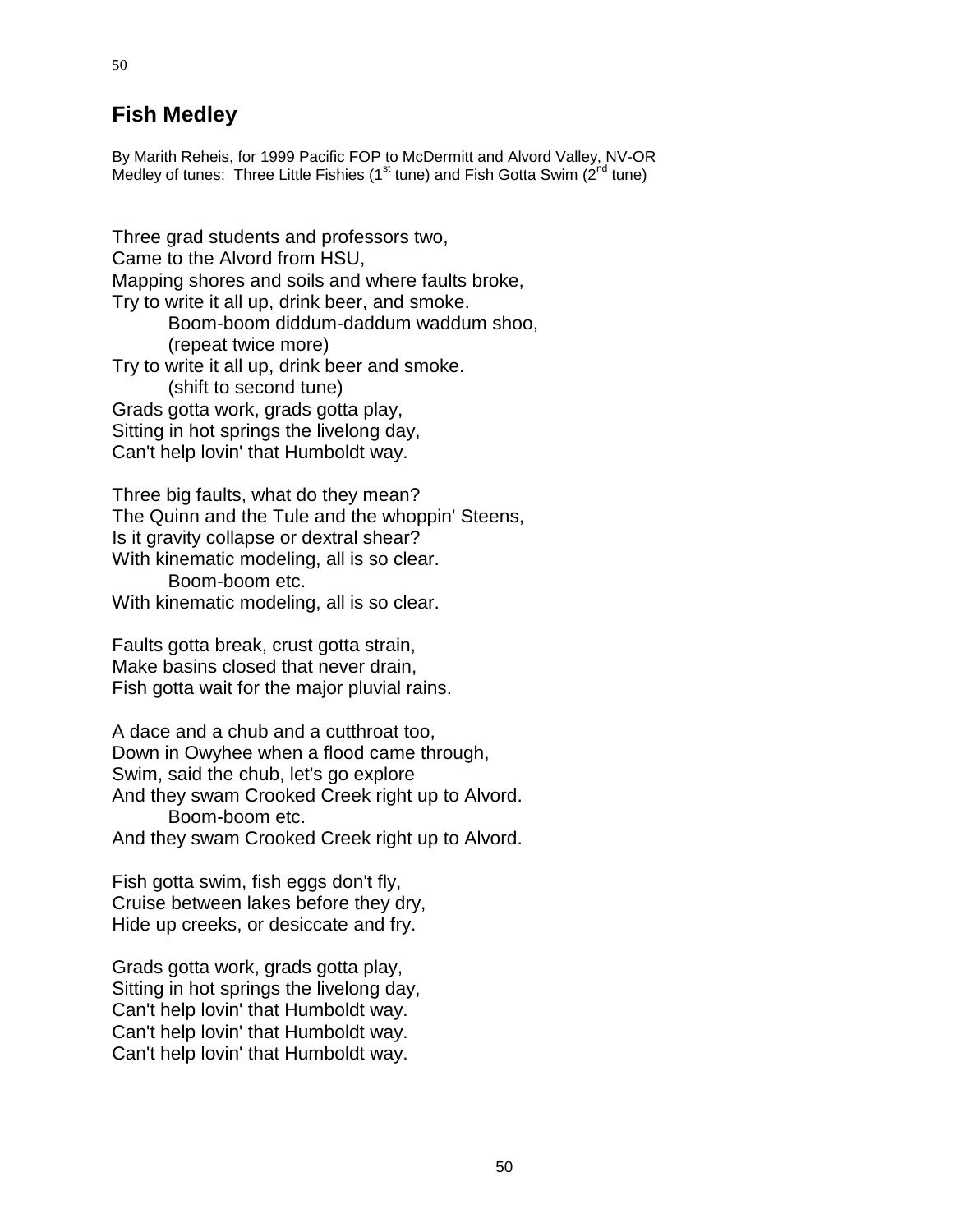# **IF I HAD A BACKHOE**

Written by Jennifer Harden, probably 1986 at Zzyzx

1.

51

If I had a backhoe, I'd dig in the morning, I'd dig in the evening all over this land. I'd dig out lava flows, I'd dig out end moraines, I'd dig out the contact between the Bt and Bkq All, all over this land.

2.

If I had a student, I'd run all analyses From Fed to Mausbauer, all over this land. I'd sample just scores of soils from surfaces young to old, At intervals of centimeters for microprobe and paleomag, All, all over this land.

3.

Now I have a strong back, a shovel and a pick, And I have holes to dig all over this land. I'll make slow progress, run only prep and size, But I'll keep on dreaming of backhoes, bucks and student labor All, all over this land.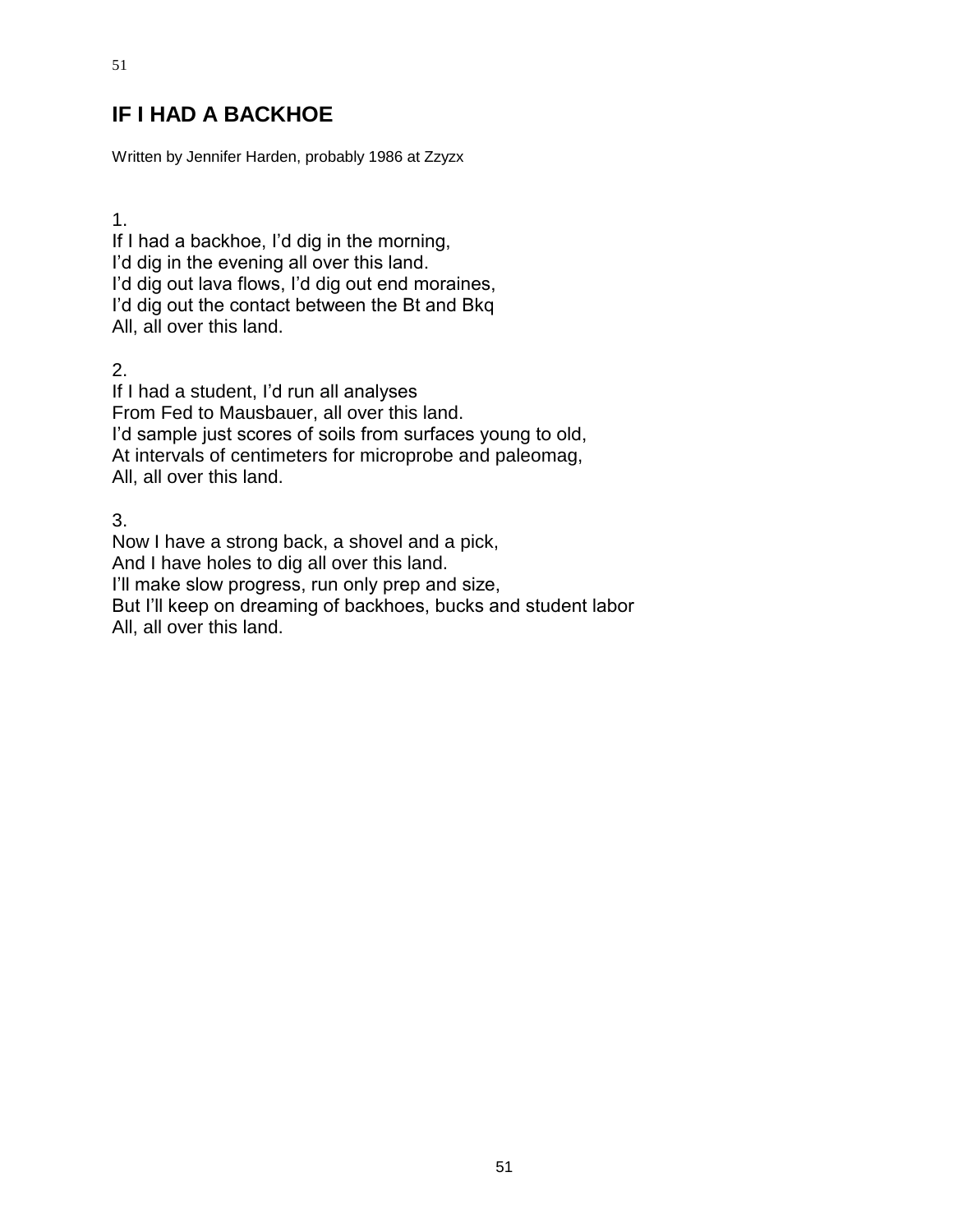# **DEATH VALLEY DREAMIN'**

By Marith Reheis, Feb. 2001, Pacific FOP, Death Valley Tune: California Dreamin' by the Mamas and Papas

1.

All the mud is brown, and the salt is gray, I went for a walk across the playa today. Should be drinkin' beer and watchin' palm trees sway, Death Valley dreamin' on such a winter's day.

2.

Waded through a lake that lay across the way, Lord, I sank up to my knees, and I began to pray, "You know I'm stuck here in the salt, please don't send rain today!" Death Valley dreamin' on such a winter's day.

3.

There's scarps at Mormon Point, so most geologists say, If we weren't the best of Friends, there'd be hell to pay. "It's not a fault, it's a beach, as any fool can see." Death Valley dreamin' Pleistocene geology.

4.

Slept upon a fault near Furnace Creek last night, Well the earth began to shake, I had a terrible fright. Strain accommodation on several intersecting splays, Death Valley dreamin' could be a nightmare today!

Repeat 1.

All the mud is brown, and the salt is gray, I went for a walk across the playa today. Should be drinkin' beer and watchin' palm trees sway, Death Valley dreamin' on such a winter's day.

52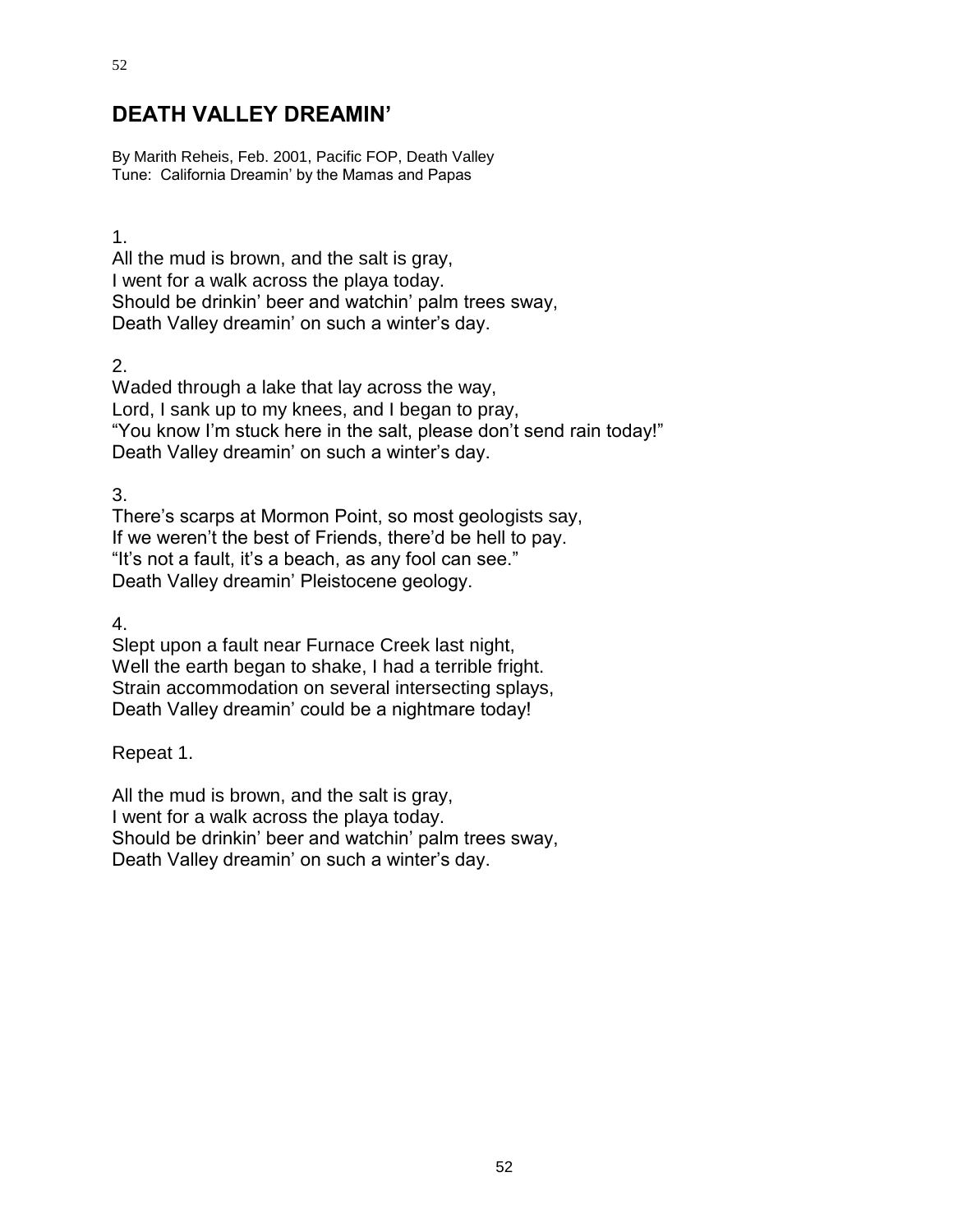# **OSTRACODE'S GARDEN**

By Marith Reheis, September 2001, Pacific Northwest FOP, Summer Lake, Oregon Tune: Octopus's Garden by the Beatles

1.

I'd like to play under a wave in an ostracode's garden in a lake, I'd dance about when ash falls out, turn somersaults in a big earthquake. I could ride down the gravity grade, if I only knew which way to go, I'm so confused, it makes me blue, because I thought FOP leaders would know.

2.

When landslides come, I'd turn and run, it'll shoot me 'cross the bottom, anyway, I'll laugh and shout, turn inside out, as thrusting folds the beds in which I lay. I'll deform so brittlely now as extension makes the mud attenuate, So just you wait, let's fill the lake, and see if ostracodes can boudinate.

3.

And don't you guess, we'll make a mess of the climatic proxies that you take? Stage 12 and 8 are replicates, doubled by the thrusts under the lake.l Dansgard-Oeschger cycles we will fake, in our little hideaway beneath the waves, I'd like to wait under a lake in an ostracode's garden for you,

In an ostracode's garden for you,

In an ostracode's garden for you.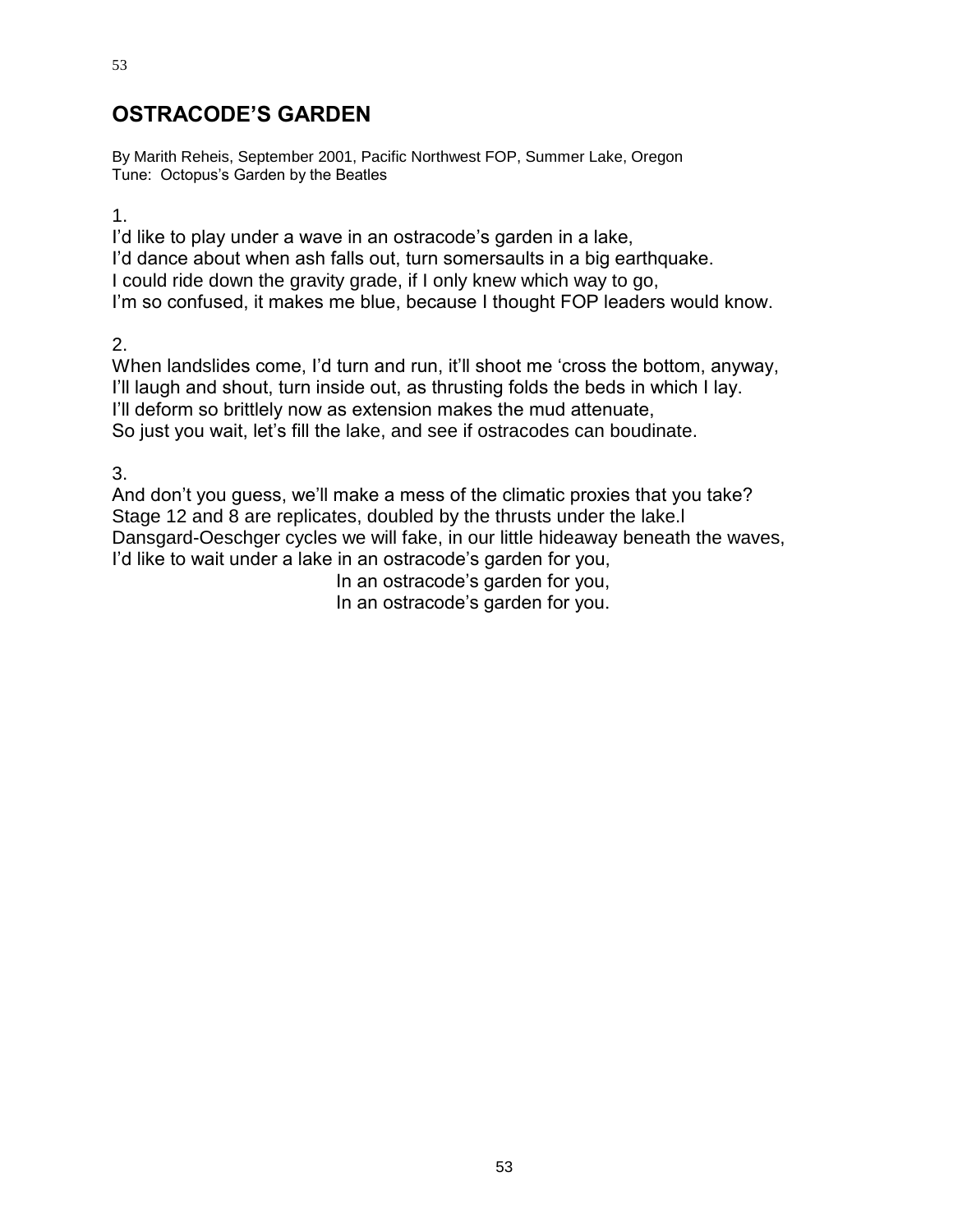# **DIXIE**

54

By: Marith Reheis, September 2002, Pacific FOP, Dixie Valley, Nevada Tune: Dixie, of course

1.

Oh I wish I was in the Land of Faultin', earthquakes there are not forgotten, Shook away, shook away, shook away, Dixie Land. In Dixie Land where scarps were born in, early on one frosty mornin', Slip away, slip away, slip away, Dixie Land.

Chorus:

And I wish I'd been in Dixie, that day, that day, In Dixie Land where piedmont fans were broke that day in Dixie. That day, that day, that day out west in Dixie! We pray today, we pray for quakes in Dixie!

2.

Oh I wish I'd been on Rainbow Mountain, earthquakes came to fast to count 'em, Shook away, shook away, shook away, Carson Sink. Tsunami waves on Lake Lahontan, beach rocks rolled up Rainbow Mountain, Slip away, slip away, slip away, Carson Sink.

Chorus:

And I wish I'd been in Dixie, that day, that day, In Dixie Land where piedmont fans were broke that day in Dixie. That day, that day, that day out west in Dixie! Hurray, hurray, hurray for Friends in Dixie!

# **LAHONTAN'S RISING**

By: ????, September 2002, Pacific FOP, Dixie Valley, Nevada Tune:

1: We got the data, nothing to fake, no relief from the rising lake. Something in the way of the world has changed; Nevada has been faulted, rearranged.

Chorus: Well, Lahontan's rising, the valley is dropping down, Lahontan's rising, take it to a higher ground!

2: All too little, much too late, natural disaster's tempting fate, Going against all natural laws, Adam's shorelines, Caskey's faults.

3. FOPpers came, FOPpers went, saw faults straight and saw faults bent. Were they shallow? Were they deep? Interpretation took a leap.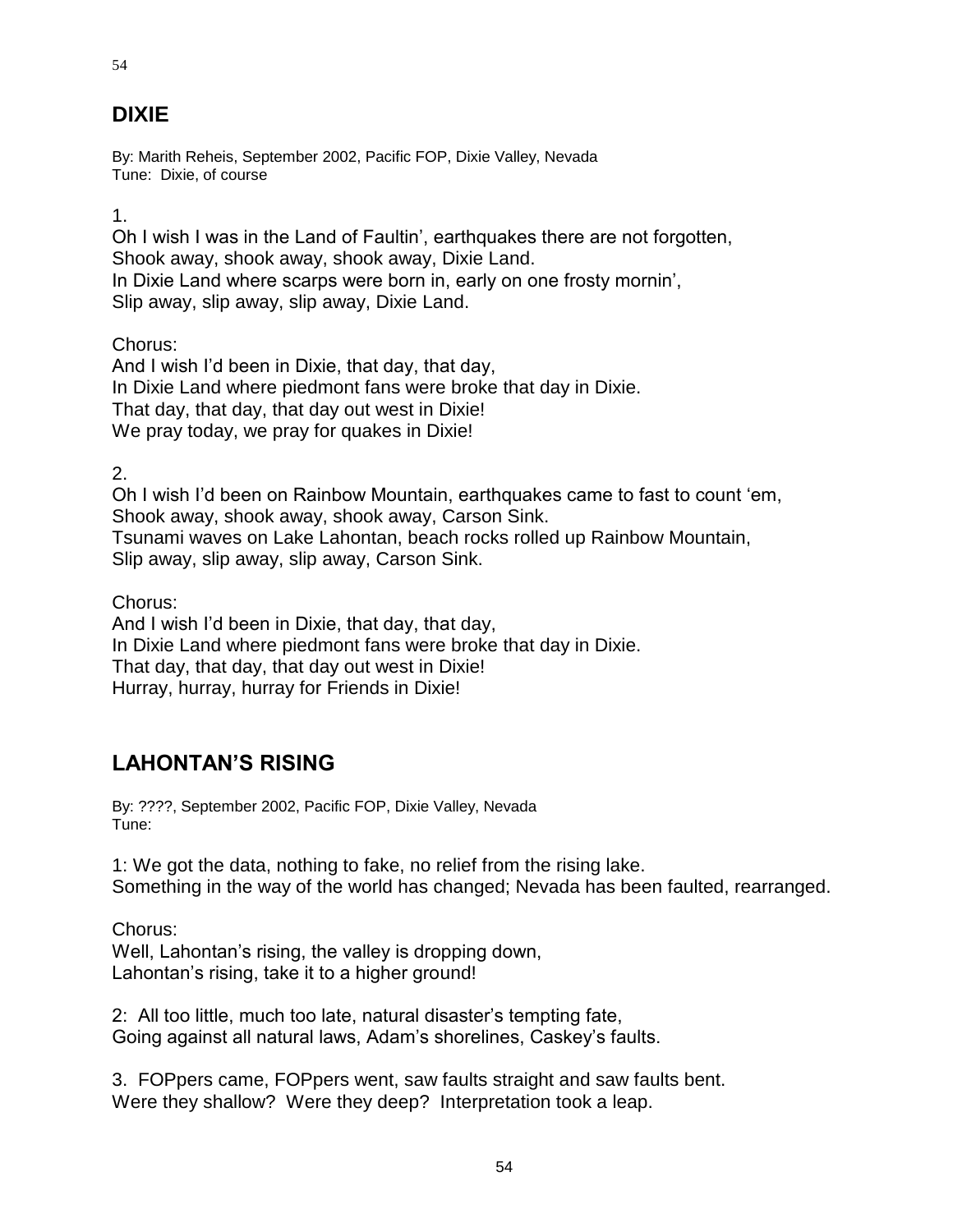### **The Answer is Dale Gillette**

By: Tom Gill and Jeff Lee, ICAR VI, Guelph, Canada, 2006 Tune: Blowin' in the Wind

How many men can let out a laugh that is heard 'cross a crowded room? And how many men would set out a trap to catch grains of sand on a dune? And how many men have distinguished careers that are lauded by us in a tune? The answer my friend is blowing in the wind, The answer is Dale Gillette.

Who has chased dust from the loess of Lanzhou to Shaartuz in Tadzhikistan? On playas and plains, where saltation entrains who goes out in the field with a plan? In mesquites at Jornada, or some unnamed bajada, who's the master aeolian man? The answer my friend is blowing in the wind, The answer is Dale Gillette.

What kind of guy in a sand stormy sky would run out to a B S N E? In a forsaken place like the dry Owens Lake, or the floor of the shrunken Aral Sea? And whose countless hours with 10-meter towers have taught us to love U - star- t? The answer my friend is blowing in the wind, The answer is Dale Gillette.

Where is the man who'd catch sand in a can to find out the field length effect? Where erodible crusts and turbulent gusts give the fluxes that he will expect Where hotspots of emission and revised drag partition are concepts of his we respect? The answer my friend is blowing in the wind, The answer is Dale Gillette.

How many talks can one man present about sand flux and Owen's effect? And how many papers can one man submit that editors just can't reject? And how many ICARs can one man attend from Denmark to Zyzzyx and back? The answer my friend is blowing in the wind, The answer is Dale Gillette.

His stories get goin' of the late P.R. Owen, a pioneer who showed him the way But just like Ralph Bagnold, one day we must grow old, wrap the scene but not fade away He will leave dusty skies to philosophize so we honor and laud him today! We haven't heard the last of Dale Gillette, Let's hear it for Dale Gillette.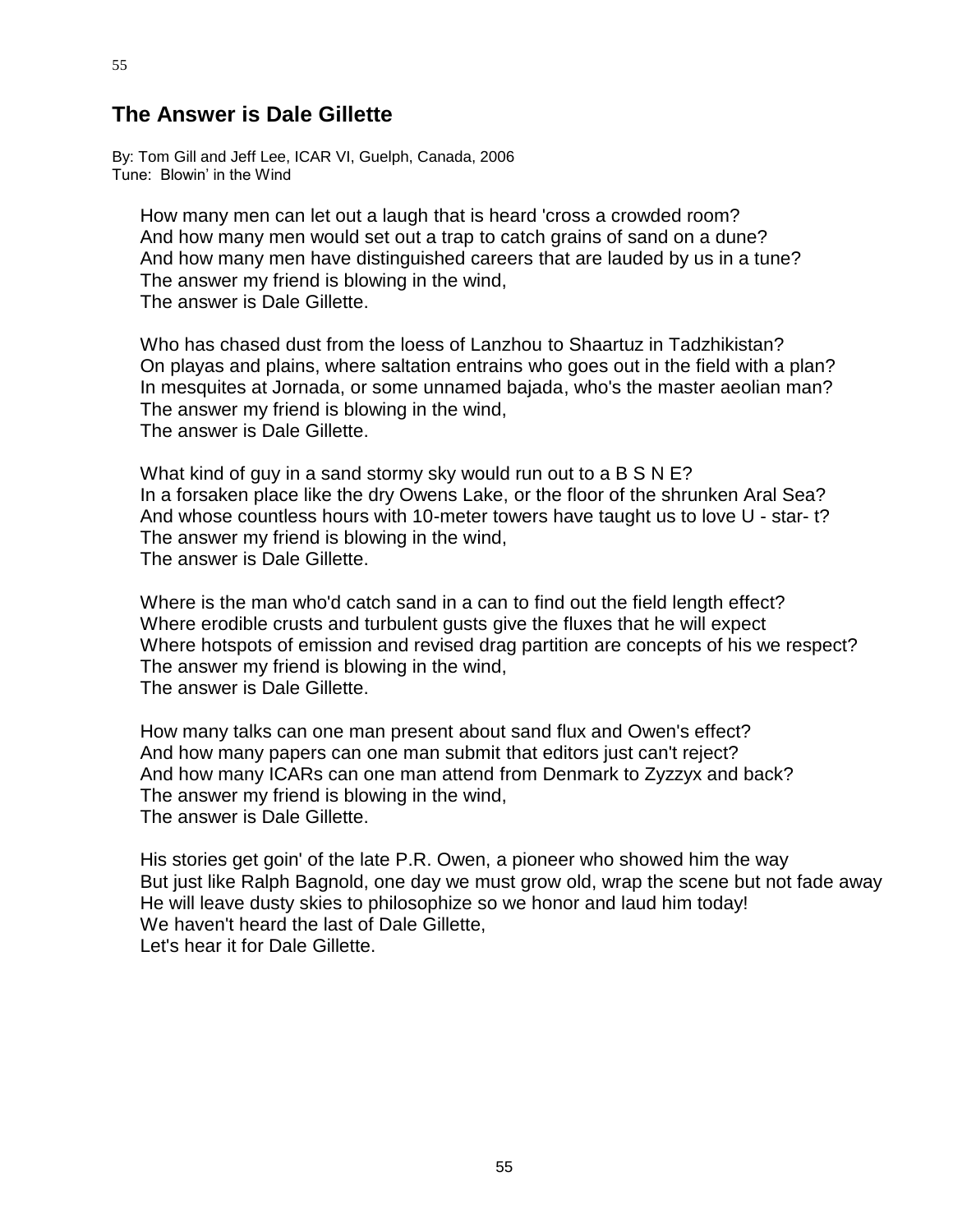# **I Will Survive (my DNA)**

By: Joanna Redwine, Kate Maher, and Heather Lackey, April 2006, Zzyzx Bio-Geo Workshop Tune: I Will Survive

First I was afraid I'd be petrified Kept thinking I would never live If I crossed the great divide But I spent so many stages Thinking how your rates are wrong I grew strong Birds will carry me on

I regret I don't have hooks

To which my hips can be placed With that look upon your face I should have changed my molecular clock To match the geology If I had known in 8 million years you'd be back to bother me

Go on now go, now for the Bouse Your conclusions go'round now, I can't take it anymore Weren't you the one who said the dirt was just a lake, not estuarine? No, the forams don't lie It's just the sea Don't you believe The water quality don't bother me I;m an ostra**cod**, not an ostra**code** You know I'll be alive I've got all my life to live, I've got all my love to give And I'll survive, I will survive

It took all the strength I had Not to fall apart Kept trying hard to breath When you took my genes apart And I spent oh so many nights Drying our upon the shelf Darwin will not lie Now I hold my head up and sigh

And you see me now Somebody new I am not the same old DNA But I'm related to you So you felt like draping and just expect my DNA Now I'm saving my DNA For someone who likes to play On my side--- of the Divide.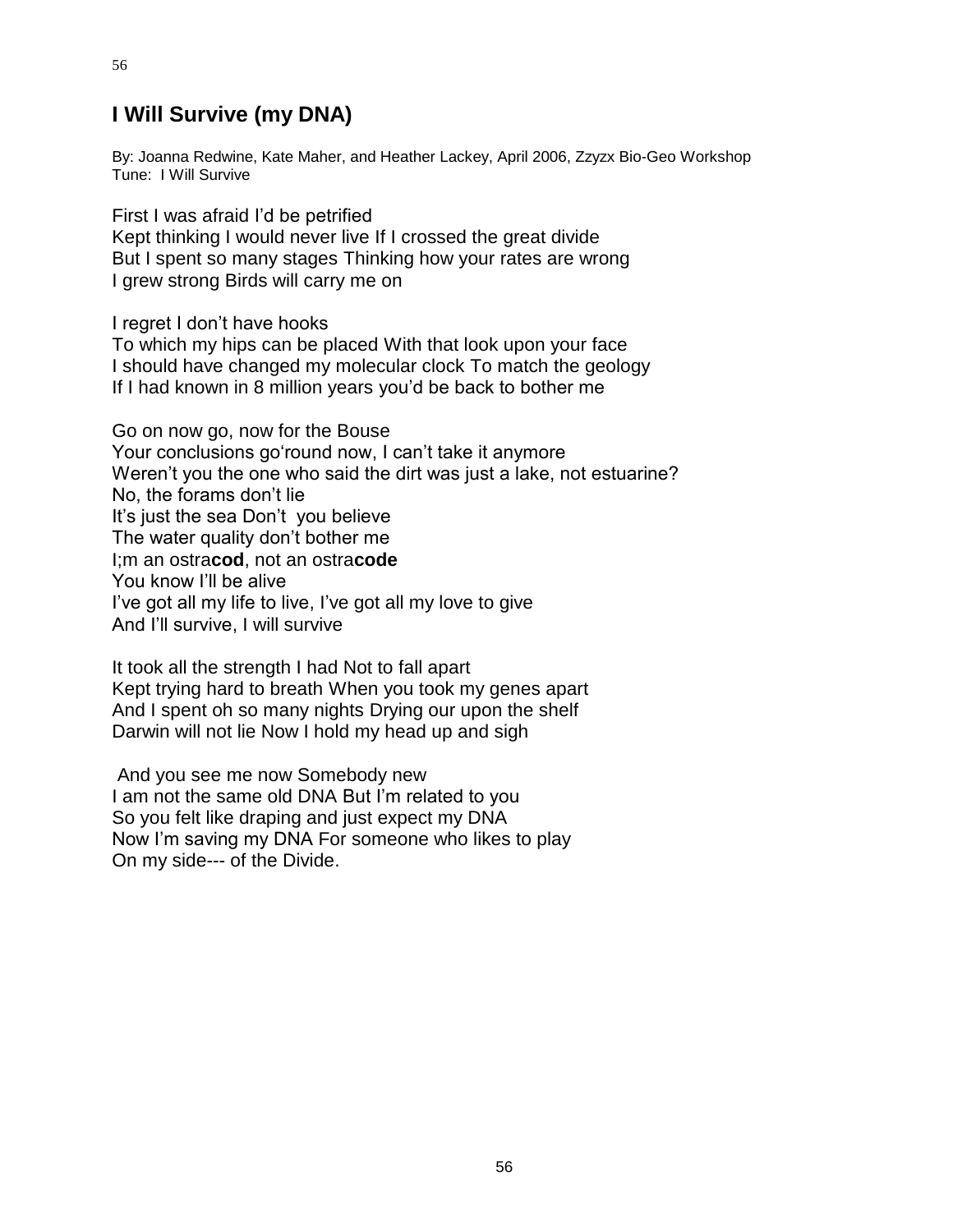# **Delamination**

By: ???, September 2003, Pacific FOP, Southern Sierra Nevada Tune: Smoke on the Water

| We all came to the FOP on     | the Lake Kaweah shoreline    |
|-------------------------------|------------------------------|
| To hear of uplift and erosion | that couldn't take much time |

It could have started with tectonics or then again climate change But some people have a notion of something all together strange

DELAMINATION Eclogite going down DELAMINATION

The Southern Sierrahas no evidence of a root But no one knows just how it disappeared, And so, the whole damned point is moot

Deep in the Crystal Caaaaaaave the quart-rich sediment is stored In line to see the Shield Flows I could not say I was not bored

DELAMINATION Of gravels in the ceiling DELAMINATION

We ended up at a basalt flooooooooow it was empty of outcrop But with the eclogite root thing on our minds, the arguments don't stop

With a slab window, a thermal plume, don't need much eclogite And if we add a little climate change, Greg thinks that we can all be right

DELAMINATION Who needs it in the north? DELAMINATION

57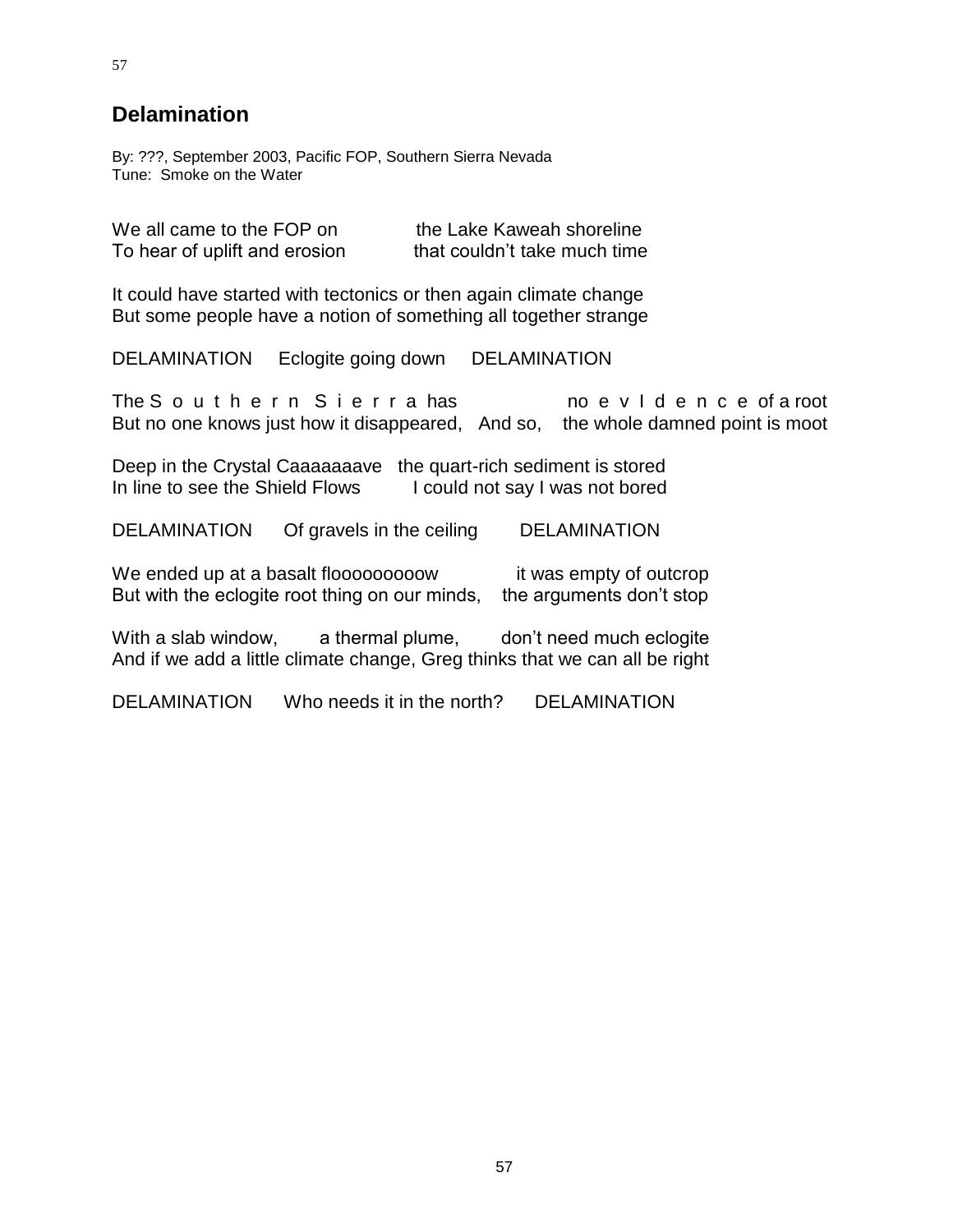# **New Mexico Wind Song**

By: the piano player at Billy the Kid Saloon in La Mesilla in 1964, with later modifications by John Hawley and others Tune: ???

#### **Verse 1:**

There is a place where nothing grows, Cept old mesquite and horny toads. It rarely rains and seldom snows, The g-- d--- wind just blows and blows.

**Chorus:** New Mexico so fertile and rich, We think you are a ------ honey.

#### **Verse 2:**

Our Rios are the Grandest yet! And bolson fills can get very wet; But we must move fast on our water debt; Cause we'll be dead broke if we lose that bet.

#### **Verse 3:**

I see some snow on yon mountain peak, But close at hand it's awful bleak. The desert speaks to all who seek. Ignore its truths and you're up the creek!

#### **Verse 4:**

Our wind blows strong and its price is right, So let's tap it now to light up our night. But beware of greed for too big a bite; Or we'd do as well with Franklin's kite.

#### **Verse 5:**

Our horses are the finest raised; But starvation stares them in the face. Their meat can fill some empty space In the stomachs of the canine race.

#### **Verse 6:**

El Llano's flat and the wind blows free; My dawg's hard pressed to find a tree! But the awesome space entrances me; So, I'll stick around for eternity.

#### **Verse 7:**

But here I came, and here I'll stay. I'm just too d--- poor to move away. My well's gone dry and the dawg's astray; But I'll love this State till it blows away.

**Final Chorus:** Viva! La New Mexico! We think you are the way to go!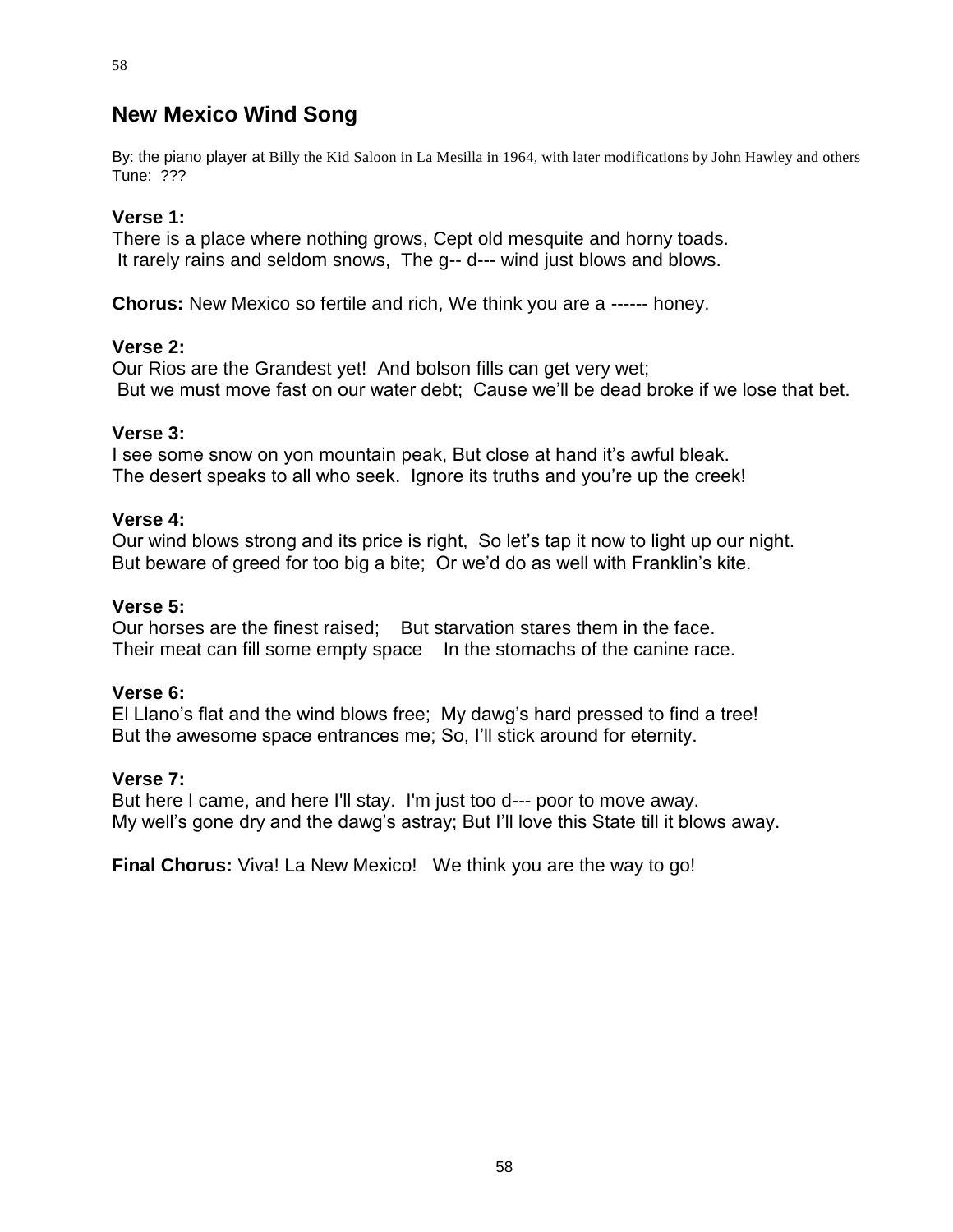### **Another One Traps the Dust**

By: Tom Gill (with apologies to Queen) Tune: Another One Bites the Dust

Marith walks warily down the fan with her brim pulled way down low. Ain't no sound but the sound of the wind. Distilled water ready to go.

Are you ready? Are you ready for this? Got the dishpan right by your seat? Out of the cakepan the marbles flip to the sound of the beat.

Another one traps the dust. Another one traps the dust. And another one down, and another one down. Another one traps the dust.

Hey, I'm gonna set up two. Another pair traps the dust. How do you think I'm going to catch the fines With the electricity gone?

You took Sears for every pan that they had and made some up of your own. Is she happy? Is she satisfied? How long can she stand the heat? Out of the cakepan the marbles flip to the sound of the beat.

Another one traps the dust. Another one traps the dust. And another one down, and another one down. Another one traps the dust.

Hey, I'm gonna set up two. Another one traps the dust. Another one traps the dust. Another one traps the dust, aw! Another one traps the dust, hey hey. Another one traps the dust. Heeeeeeeeeeeeeeeeeeeeeeey.

There are plenty of ways you can catch this stuff As it falls down to the ground. You can suck it out, you can remote-sense, you can model it all, or leave equipment all around.

But I'm ready. Yes. I'm ready for this. I'm setting up at two meters. Out of the cakepan the marbles flip repeating the sound of the beat.

Another one traps the dust. Another one traps the dust. And another one down, and another one down. Another one traps the dust.

Hey, I'm gonna set up two. Another pair traps the dust.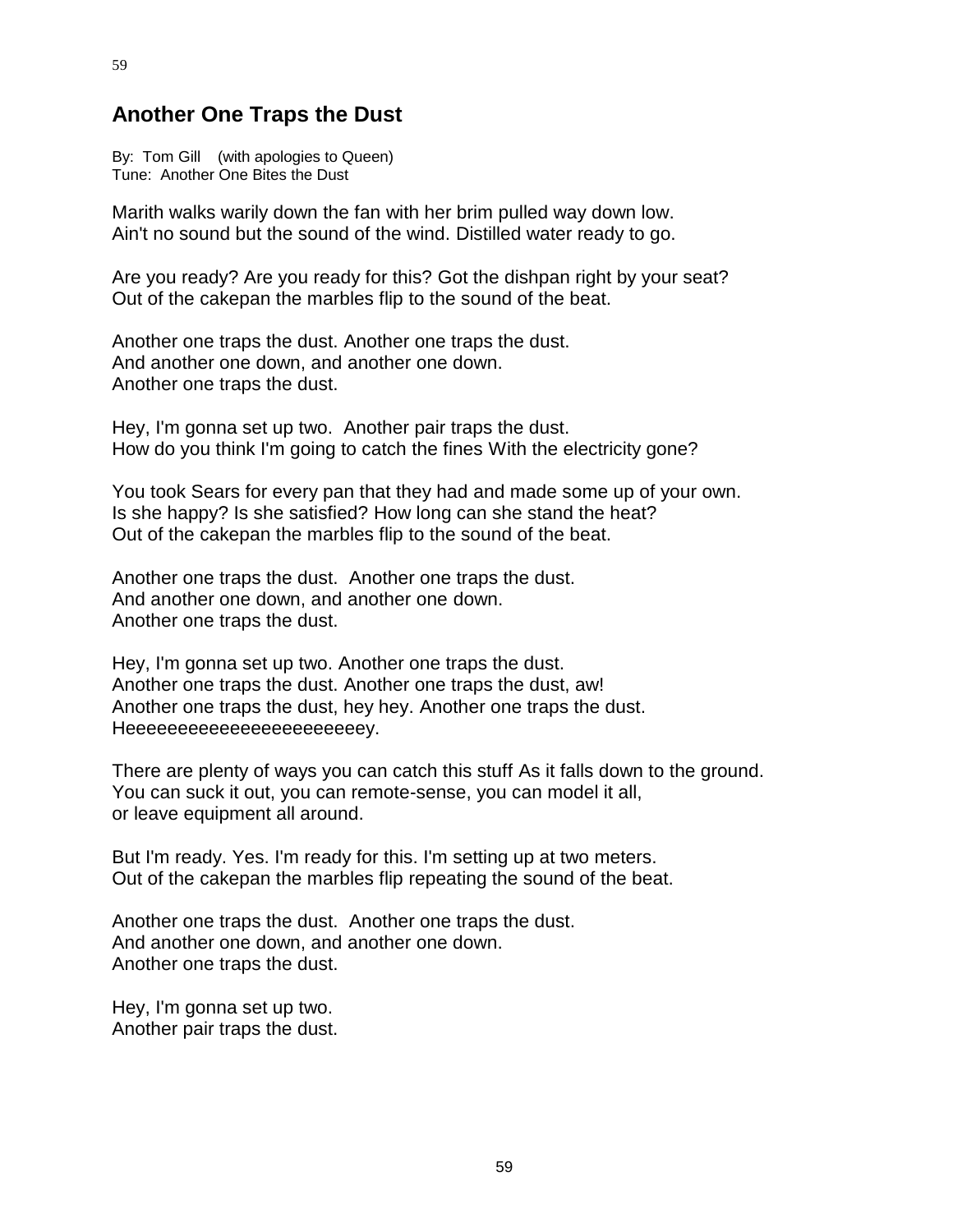# **Old Bud Burke**

|                            | D D/C   |
|----------------------------|---------|
| By: Thomas Dunklin 12/4/97 |         |
| Tune: Old Joe Clark        | D D/A/D |

Old Bud Burke is a fine old Man As fine as he can be He goes by the name of Dr. Dirt And a dirty old man is he.

**Chorus: Buy ya a Beer old Bud Burke Buy ya a round today Buy ya a beer old Bud Burke To thank you for your ways**

Old Bud Burke is a FOP-ish guy And a FOP-ish guy is he He can sing and he can dance But he's usually off key

Bud can dig like a back hoe digs Down two meters - three The only time he'll ever stop Is when he has to pee

Once had a class with old Bud Burke geo - morph - ology Tooks some tests and made some maps Who knows what became of these

Once went rafting with old Bud Burke On the North fork smith suaree Didn't know our left from right So like pinballs rafted we

Old Bud Burke is a fine old Man And a Fine Old Man is he He can auction anything off And you'll think you got a deal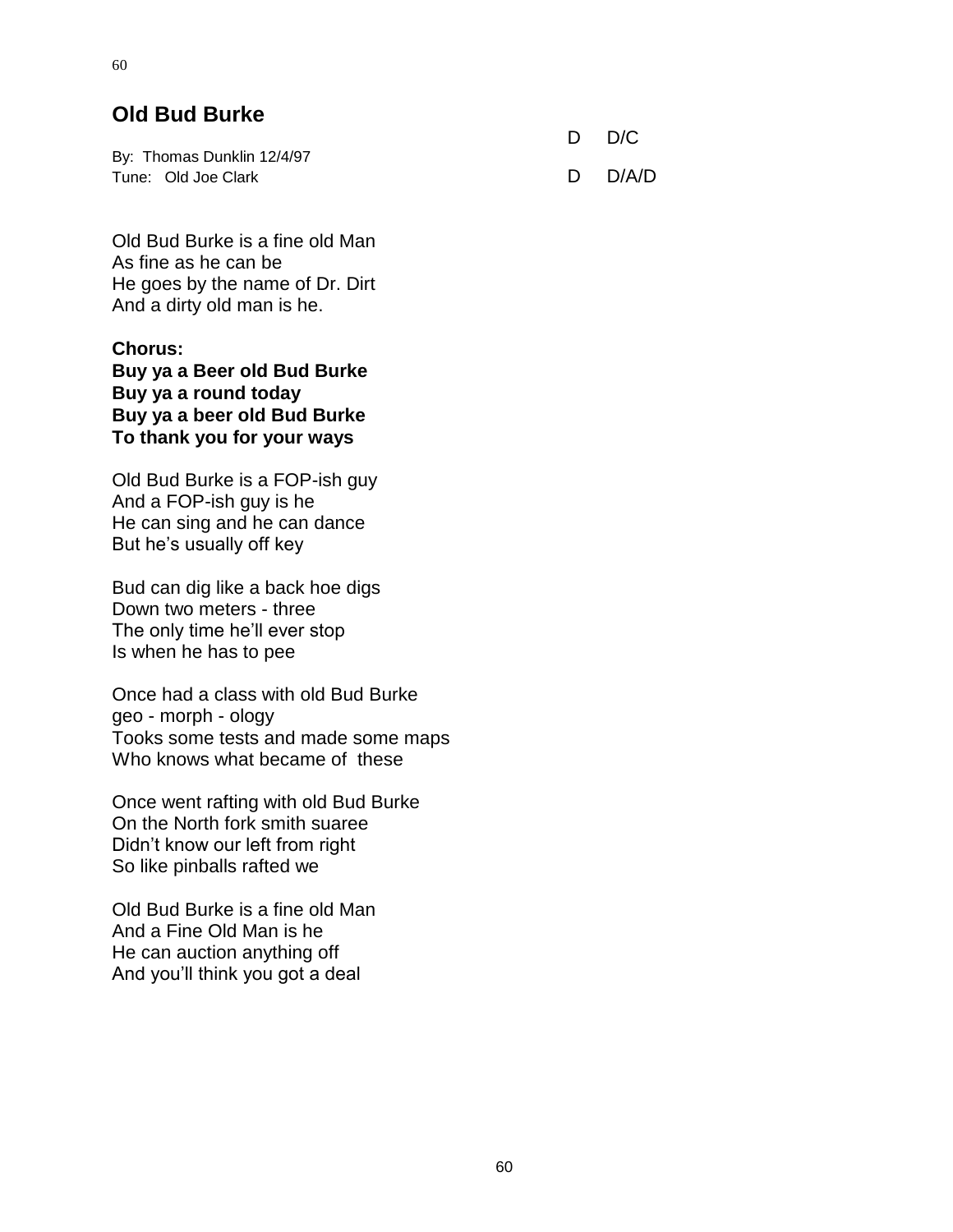# **You Could Get Flushed Any Day**

By: Dan Erbes, 1984 Tune: original

Well I'm sittin' here thinkin' 'bout the beer that I'm drinkin', Wonderin' where does it go? First to my head, and then to my liver, And in the end, I just got to go.

It was fun while it lasted but now it smells kind of rancid, And if you drank it, you'd probably die. So it's into the urinal, and just like a funeral, It's good luck, good riddance, goodbye.

*Chorus:*

*'Cause life ain't eternal, it's just like a urinal, You could get flushed any day. And who knows where what goes when you're cast out on the unknown So you'd best go on, live for today.*

Well I picked up a sixpack for the drive out to my shack, Time I got there, I'd run out of beer. See it all turned to urine, and again I'm a-yearnin' For another, 'fore I burst into tears.

*Chorus:*

Well you may not consider pissin' in the river, But that's just where they told us to go. So just go on and do it, man there ain't nothin' to it, And Las Vegas could use the water, you know.

*Chorus:*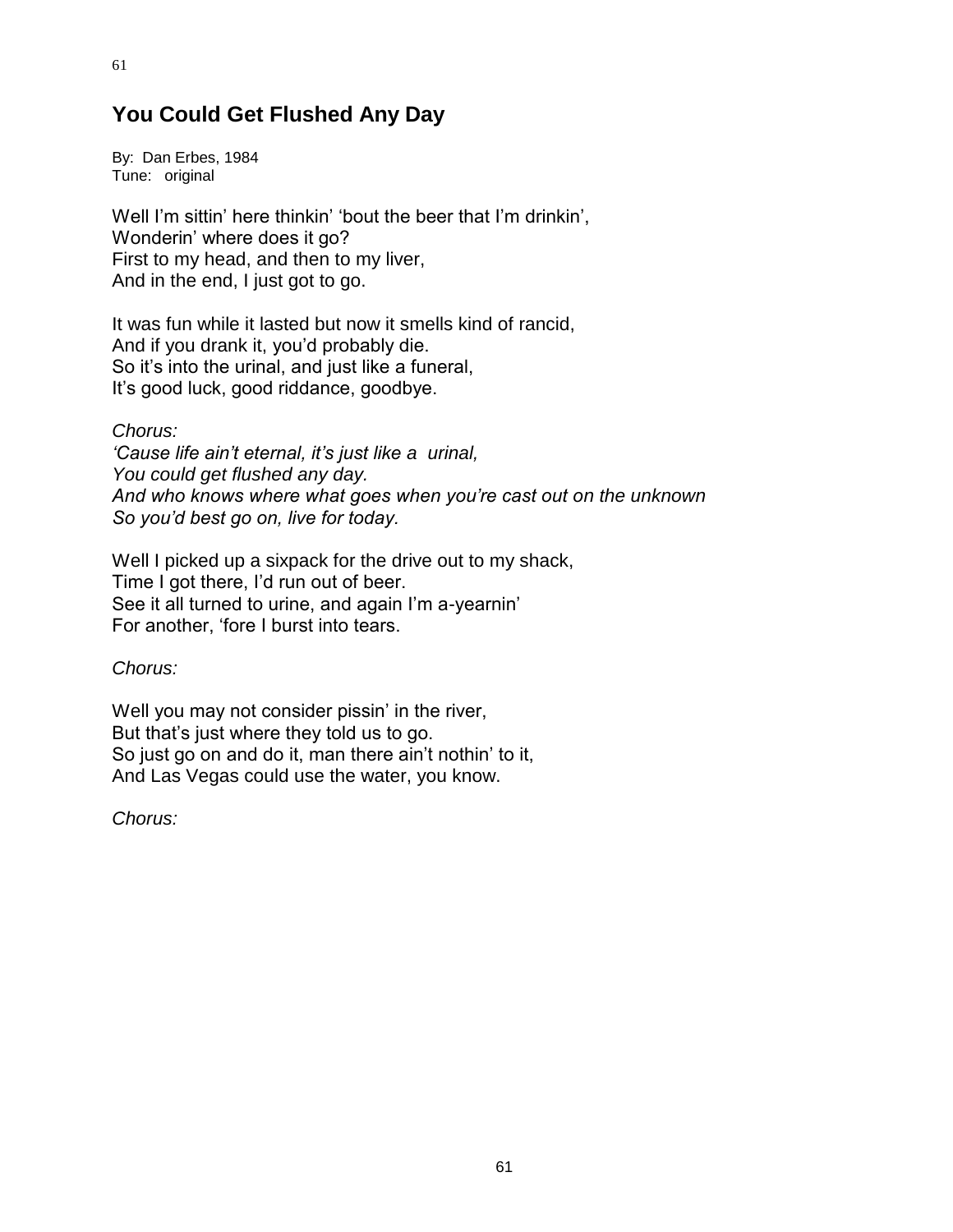## **Silurian Valley FOP**

By: Marith Reheis, Pacific Cell FOP, Silurian Valley 2006 Tune: Dear Abby

Dear Kevin, dear John, your lecture's too long, It's just after lunch and the sun angle's wrong. With Powerpoint tables and equations we're numb, Dave said there were outcrops but there's only one. Signed, Too Sleepy

Too Sleepy, Too Sleepy, your brains are all dead, Those beers before lunch have all gone to your head. We're trying our best to educate, not to bore, Please pay more attention, sit up and don't snore! Signed, The Math Guys

Dear Matt, your conversion is not quite complete. Young dirt and soils just cannot compete With structures and hard rocks smashed beyond belief, A 12-Step FOP Program may lead to relief. Signed, Your Counselors.

Dear Counselors, Dear Counselors, I'm trying so hard To appreciate dirt, be a real FOP pard. But Proterozoics and crushed rocks are fine, I fell off the wagon, this train wreck's all mine! Signed, Lapsed Q-man.

Dear David, dear David, this fan is too huge To convince us it's due to one giant deluge. You talk about outcrops, less walking and toil, But if it's really 5000, why is there no soil? Signed, Frustrated.

Frustrated, Frustrated, you have no complaint, Fans are what they are and they ain't what they aint. It's better to talk than to walk the outcrop, And it's really too late now to go to that stop! Signed, FOP Leader.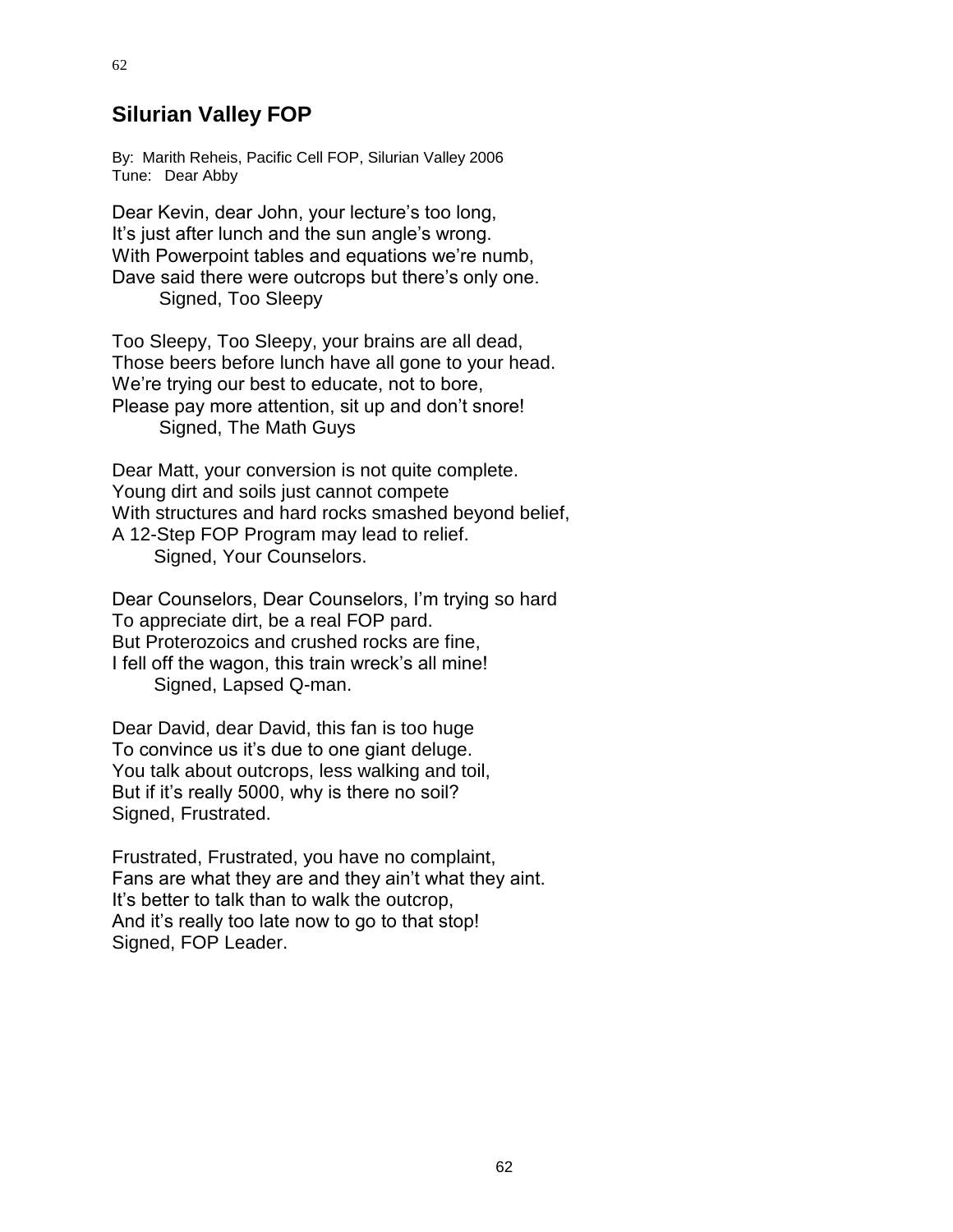# **NAPpes**

By: Marith Reheis, Pacific Cell FOP 2006, Mendocino Deformation Zone Tune: Acres of Clams

Humboldt's traveled all over this country, surveying and digging for faults and folds, They've trenched and augered and seismicked, and they stank as their clothes turned to mold, They stank as their clothes turned to mold, they stank as their clothes turned to mold, They've trenched and augered and seismicked, and they stank as their clothes turned to mold,

Coseismic subsidence or folding? Is it main thrust or backthrust revealed? FOG needs more bulldozers and loggers to expose what's so thickly concealed. To expose what's so thickly concealed, to expose what's so thickly concealed. FOG needs more bulldozers and loggers to expose what's so thickly concealed.

M-D-Z deforms so complexly, how can anyone figure it out? It twists and crumples and rotates, Wakabayashi's beginning to pout! Wakabayashi's beginning to pout! Wakabayashi's beginning to pout! It twists and crumples and rotates, Wakabayashi's beginning to pout!

North America sits like a blockhead, the Gorda Plate crushed underneath, The Pacific bulldozes northwestward, Mendocino can't get no relief. Mendocino can't get no relief, Mendocino can't get no relief, The Pacific bulldozes northwestward, Mendocino can't get no relief.

F-O-P's getting longer and longer, a new generation expands,

Humboldt FOG just gets stronger and stronger, how much more can old FOPpers withstand? How much more can old FOPpers withstand? How much more can old FOPpers withstand? Humboldt FOG just gets stronger and stronger, how much more can old FOPpers withstand?

Let's all take NAPpes!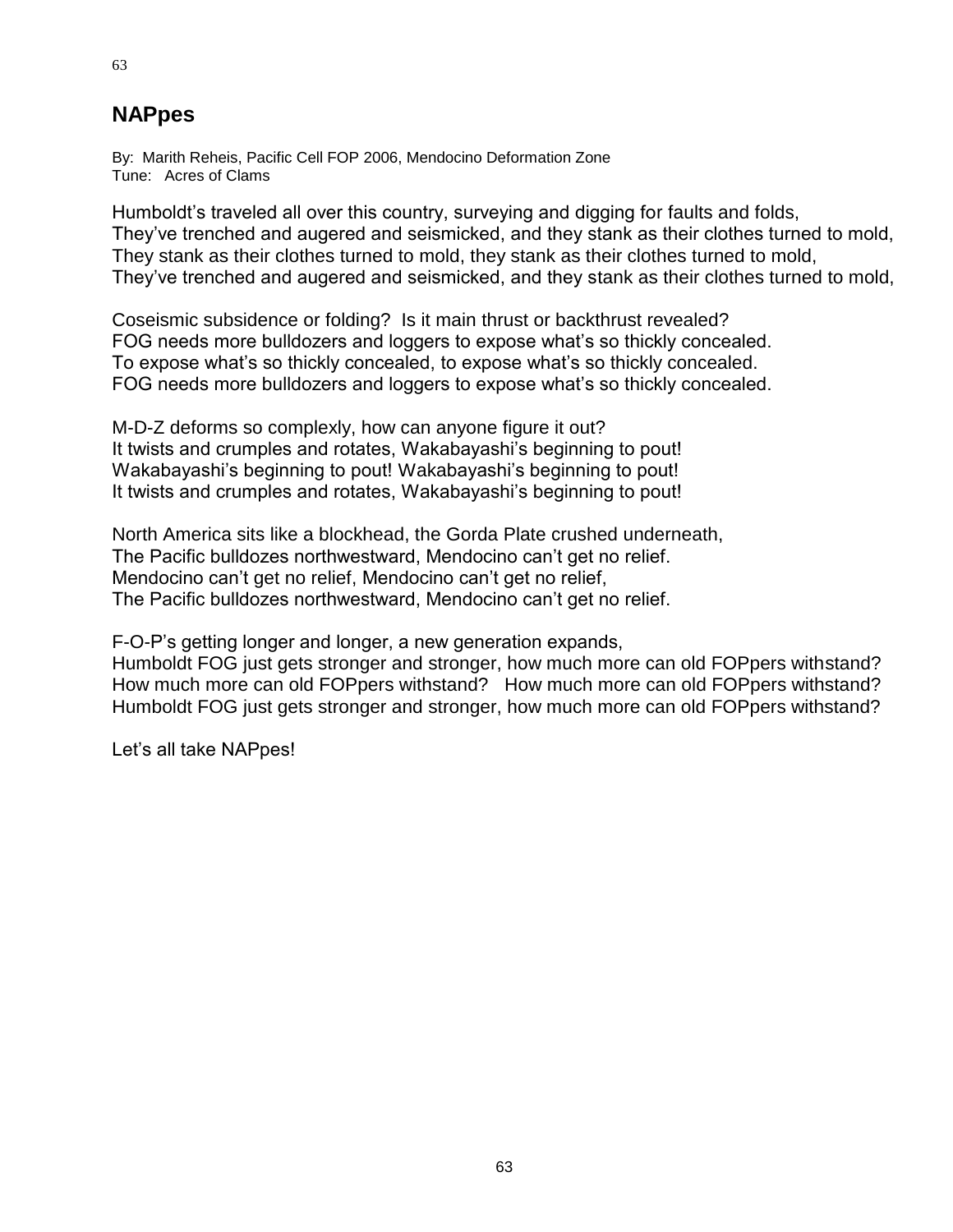### **Manix Basin Blues**

By: Joanna Redwine and Heather Lackey, Pacific Cell FOP 2007, Manix Basin, California Tune: Folsom Prison Blues

The Mojave is a'flowin Was bigger way back then And after all that moonshine I'm still not sure just when Well I'm stuck in Manix Basin More outcrops than I can take The Mojave now keeps flowin On down to Silver Lake

When I was just an intern My boss he told me, Jo Go on down to Afton Tell me when the Mojave flowed So I sought a man from Reno And one from Riverside And if this comes to blows I will not choose a side

They say Manix was feeding Lake Mojave, not for long Sediment rates don't lie Catastrophic must be wrong But one knew Manix flowed Low shorelines did not see Non-evidence he did go by And that's what tortures Meek!

Well, if they could see some reasoning If I could change their minds I'd move that discharge history Farther back thru time Far before late Pleistocene Is as specific as I'll say And the Mojave, it cut Afton A little every day.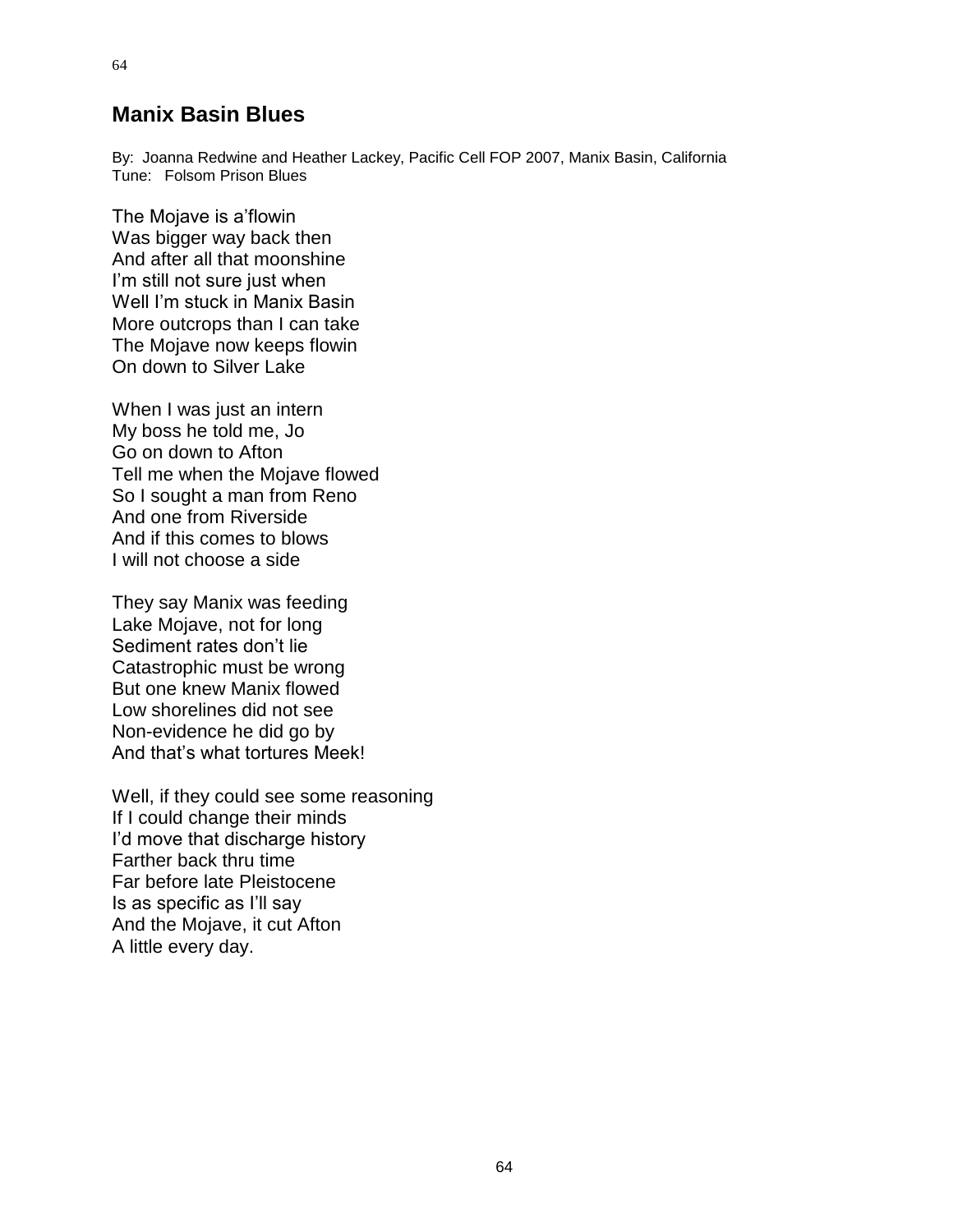### **Take Me Home, Yellowstone**

65

By: Marith Reheis, 1999??, Ken Pierce's move to Bozeman Tune: Take Me Home, Country Roads

In Kentucky, bedrock's boring— Mapping limestone leaves me snoring. Rocks are old there, and they're seldom seen, Not much action in the Pleistocene.

Take me west, country roads, to the place I belong, Teton Mountains, Firehole River, take me home, Yellowstone.

All my memories gather round there, Heavy breathing hot spot I found there, Sunken shorelines drowned in Jackson Lake, Obsidian hydration ages estimate.

Take me north, country roads, to the place I belong, Gardiner River, ice cap flowing, take me home, Yellowstone.

I see the geysers and the travertine at Mammoth, Mt. Vernon reminds me of that land far away, But driving down to Lakewood I get a feeling That I should have gone there yesterday....yesterday!

Take me north, country roads, to the places I've worked on, Madison River, Washburn Mountains, Sunlight Basin, take me home. Take me home, Yellowstone. Take me home, Yellowstone!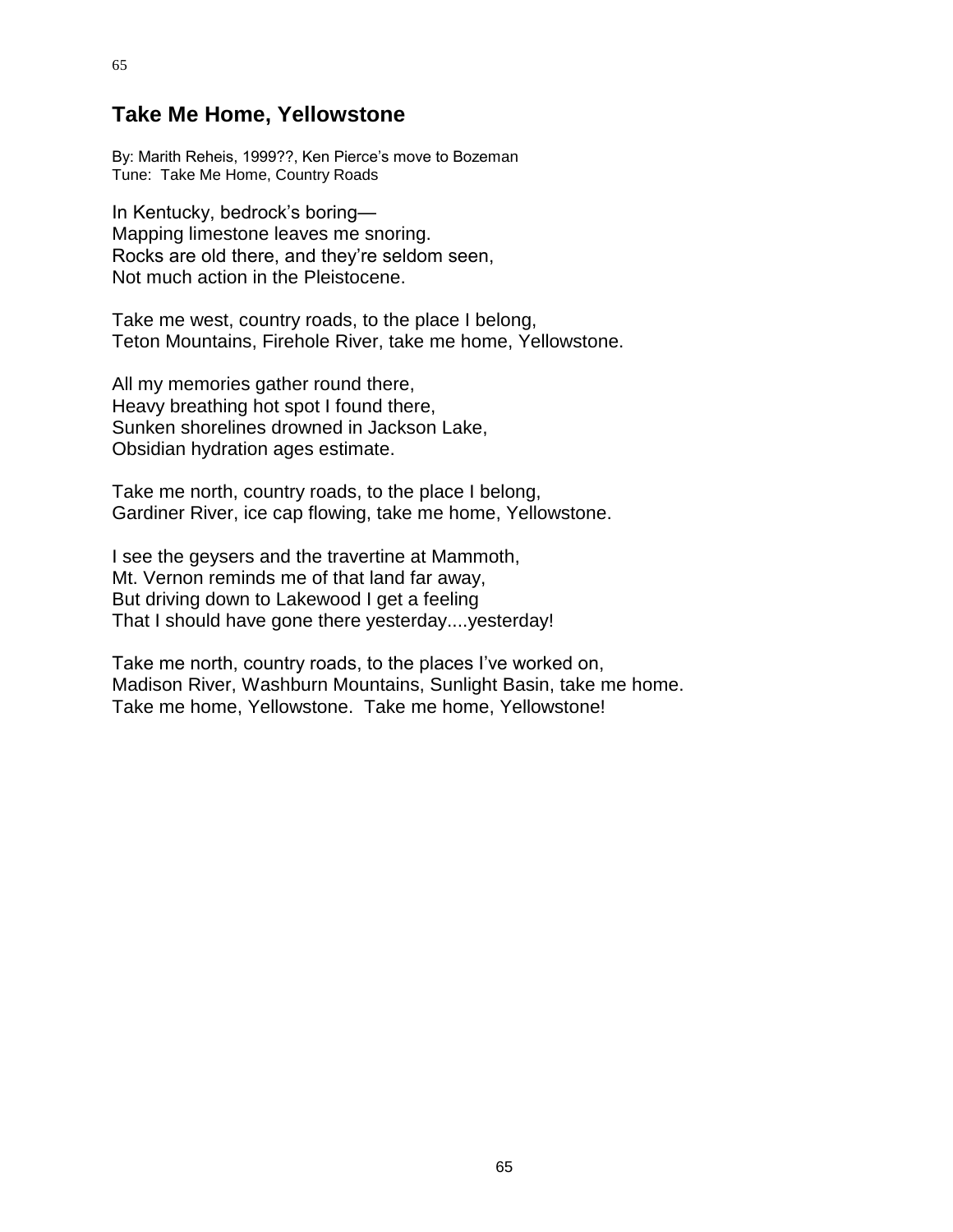## **Because of Our Soils**

By Melissa Foster, with John Caskey and Humboldt Crew, Pacific Cell FOP 2007, Manix Basin, California to the tune of John Prine and Iris DeMint's "In Spite of Ourselves", for Joanna Redwine and Marith Reheis

Her G-15 makes lots more money She'll dig a pit when weather's all crummy Picks a banjo and carries a tune Manix mayhem gets her singin' at noon She's my mentor, and my buddy Never let Reheis go

She'll climb a slope like a crazy monkey Bud Burke student and a soil pit junkie Has a blast gettin' profiles done Drinks Sierra like its oxygen She's my partner, and my buddy Never let Redwine go

Chorus:

Because of our soils, we still believe our story Discrepant dates, we'll trust the soil profile Blowin' sand, shreds skin right off of our faces Ain't got nothin' but ancient lakes here on our minds

Pink-purple lizard in thick green muds Told her story 'bout ole flash floods I don't know, mighta been the heat But made her up a story that's tough to beat She's my mentor, and my buddy Never let Reheis go

She found Mojave pretty damn cool Workin' for the survey sent her back to school Been out here on all her spring breaks Helpin' me map eight crazy lakes She's my partner, and my buddy Never let Redwine go

Repeat Chorus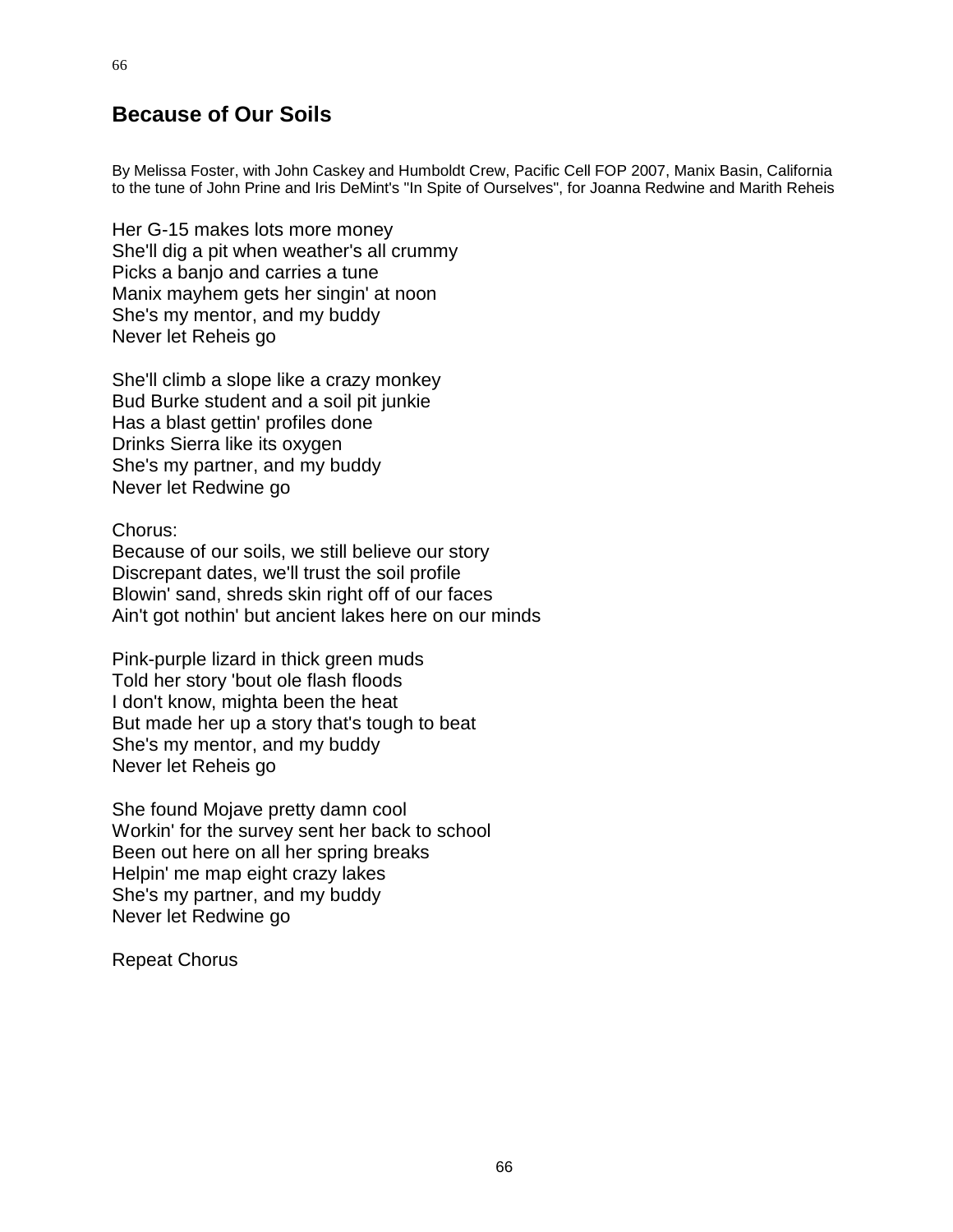# **Field Trip in Nevada**

By Marith Reheis, Pacific Cell FOP 2009, The Great Scarp Hunt, Central Nevada, led by Rich Koehler to the tune of "Sweet Home Alabama"

Wheels, wheels, keep on turnin' Carry me out to see my friends. Singin' songs about the Pleistocene, I'll see my buddies once again, they make me grin!

Well I heard we'll gather in Great Basin, Where I hear the fault scarps are so plain. Let's all go on a Scarp Hunt, Play in trenches once again, and again.

Chorus:

Field trip in Nevada, where the skies are so blue. Field trip in Nevada, FOP is comin' home to you!

Well I heard Bill Hammond talk about it, Geodetics are so true. Those extension rates don't bother Rich, But does your model bother you? Epistemic!

**Chorus** 

All these valleys got their shorelines, Fans and faults that cut them through. Lord they get me off so much, They pick me up when I'm out of brew, how 'bout you?

Chorus 2 X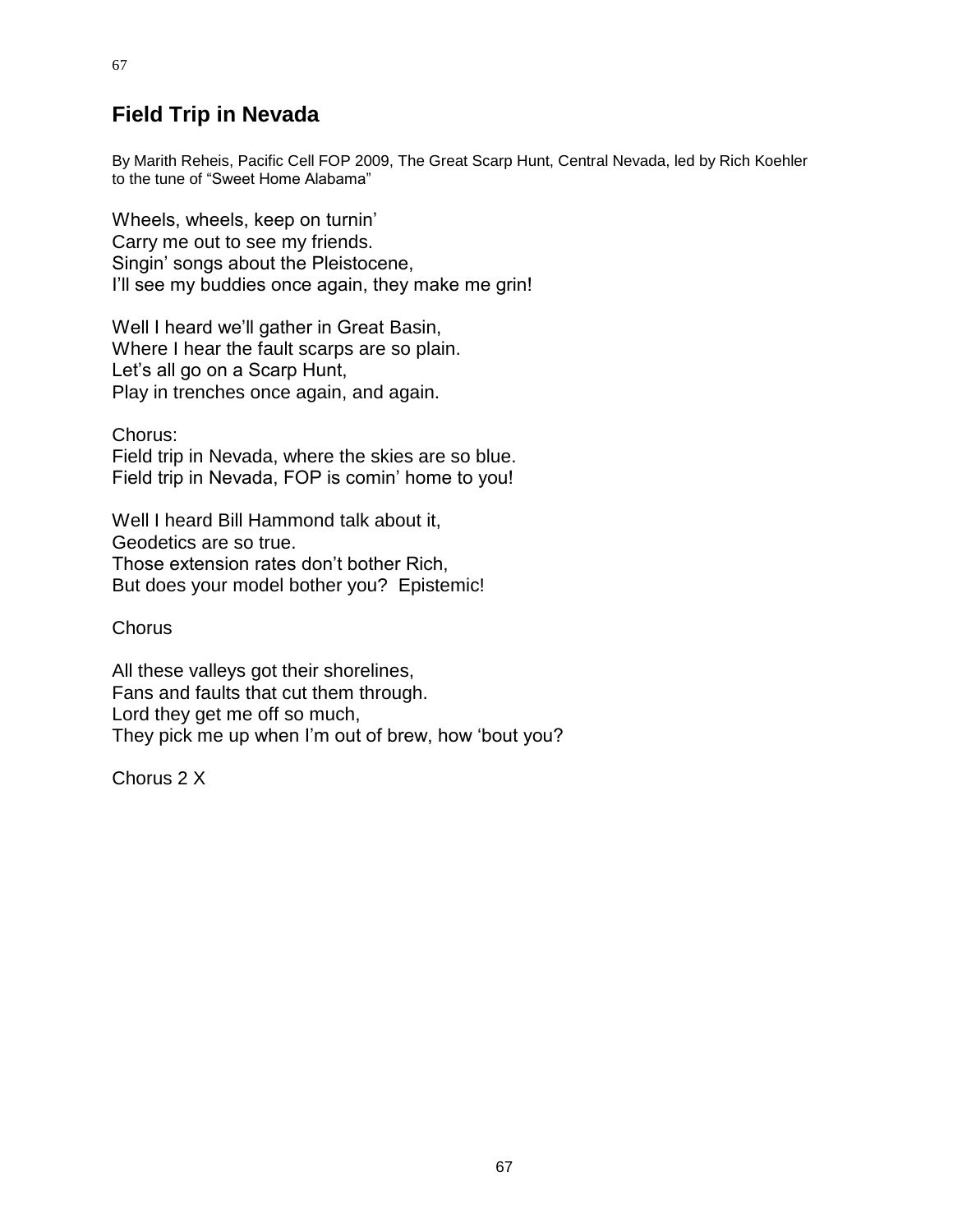#### **Dusty Sources**

By: Marith Reheis, Chinle Valley field work, Spring 2011 Tune: "Little Boxes"

Dusty sources on the hillsides, Dusty sources on the valley floors, Dusty sources on the mesas All emit dust just the same.

There are red ones and tan ones And gray ones and purple ones, But they all get mixed together On the snowpack just the same.

There are quartz grains and feldspars And aggregates and magnetite And mud chips and metal salts From the sources on the wind.

Dusty sources send up devils, And vortices make bigger plumes, And the warm fronts and the cold fronts Drive the dust storms all the same.

### **Draft (needs more work!)**

By: Marith Reheis, begun in 1983, AGFG, Chaco Canyon, New Mexico Tune: Dark as a Dungeon

1.

Come and listen, young people, so bright and so fit, And seek not your fortune by digging soil pits. It will structure your habits and color your work Till the stream of your blood runs as brown as the dirt.

Where the soil is argillic but the clay skins are few, If the B's are pre-Sangamon but the carbonate is new, When field work and lab data don't really fit Then it's easy to blow it way down in the pit.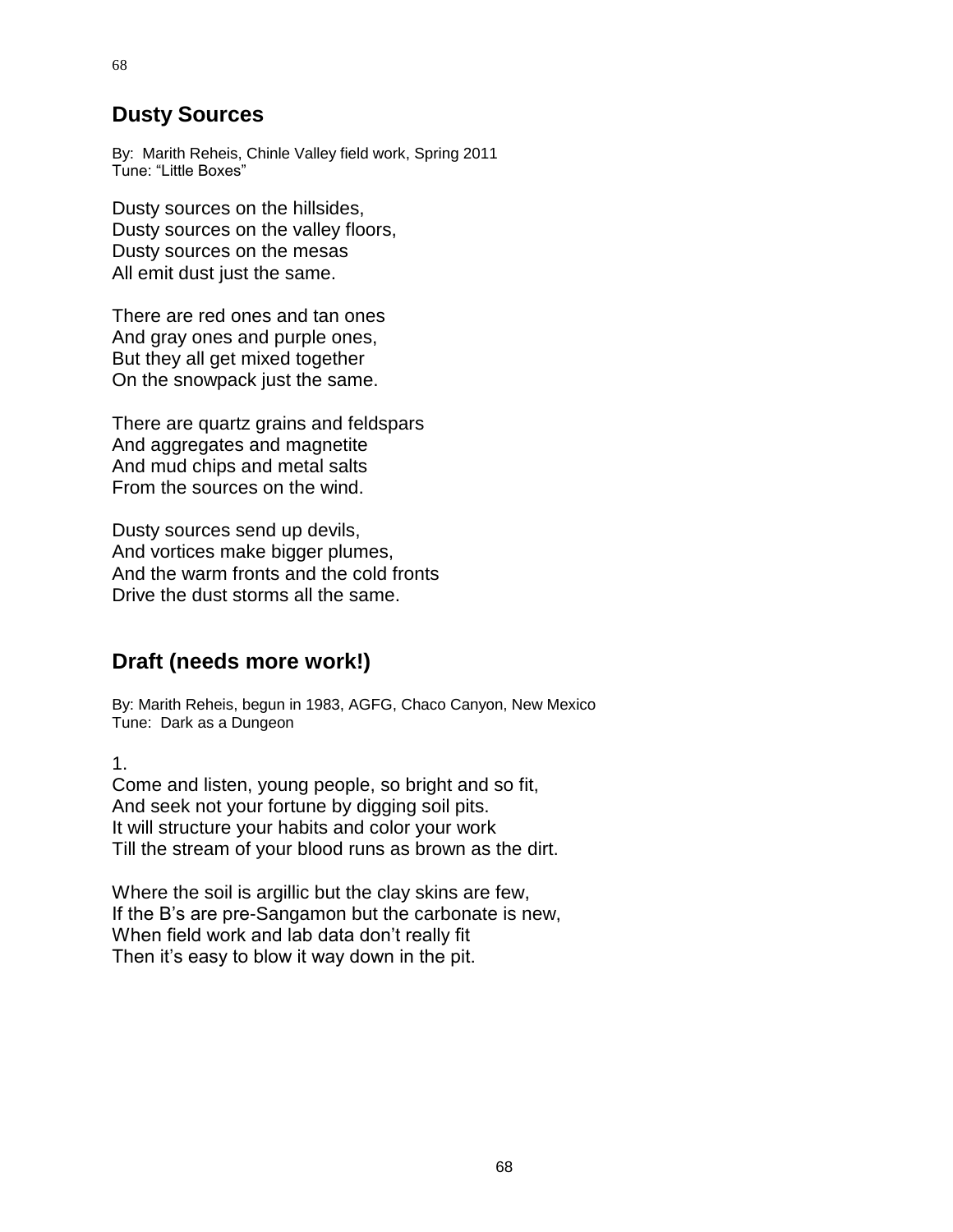## **Allo Bestiary**

Marith Reheis, 1991 FOP Rocky Mtn. cell, Sevier Desert Spoken, not sung

A is for Alpine Alloformation, being dissolved by amino acid,

B is for Bonneville beach deposits; its settings were far from placid.

C is for the Cutler Dam, caught in the stratigraphic middle,

D is for Draper (not Dryas!), did the lake drop abruptly or diddle?

E is for eolian sand that covers up all the evidence.

F is for the great flood, the one event that makes sense.

G is for Gilbert, the first geologist, and gastropod dates you can't trust;

H is for Hunt of the Old Guard, may his stature never rust.

I is for Ice Springs basalt, and isoleucine interpretation;

- J is for Jimson weed; if you don't see what's being described, try hallucination!
- K is for Keg Mountain oscillation, which may or may not exist.
- L is for gravel of Lynndyl, or Little Valley Lacustrine Alloformation—alliterations I couldn't resist…
- M is for white marl, a trusty marker bed;
- N is for Natrargid, a soil that's salty and red.

O is for ostracodes; if unreliable dates, at least they're cute.

P is for Provo shoreline that followed close on Pahvant Butte.

Q is for Quaternary, its complexities are so much fun!

R is for Rear Guard, Varnes and Van Horn, still sticking to their guns.

S is for Sevier, and stone lines you just can't see;

T is for tephra at Tabernacle Hill, and tufa with tafoni.

U is for underflow fan facies, a new concept for us all;

V is for volcanic vents blowing tephra, reworked and airfall.

W is for water, fresh or saline—leaves a stratigraphic record that's ample.

X is for X-ray fluorescence, applied indiscriminately to samples.

Y is for Young Turks, Oviatt and Scott, rude upstarts who ought to know better.

Z is for Zenda, the overflow point, and thank god we've run out of letters.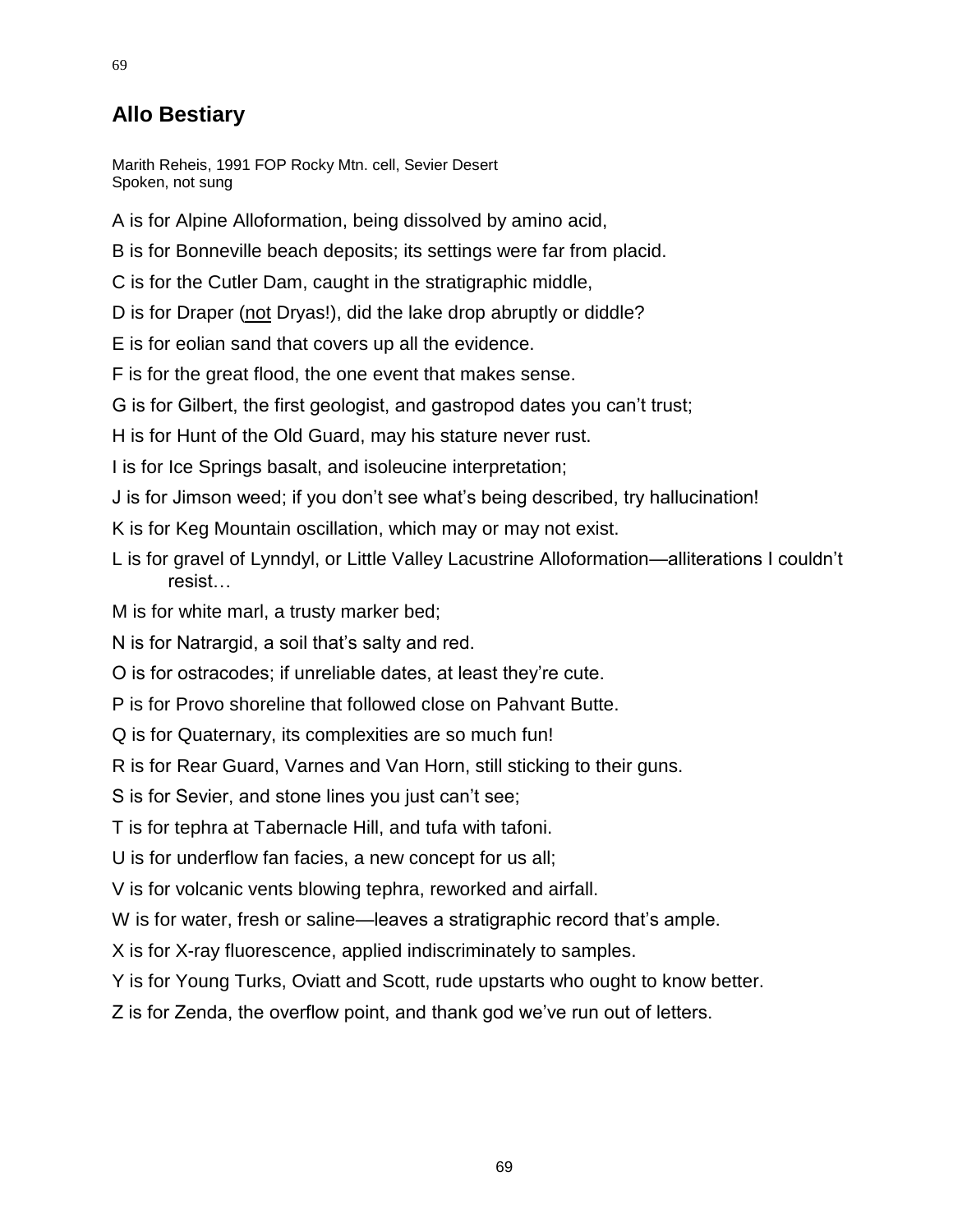### **On the Banks of the Owyhee**

By: Marith Reheis, 2012 Rocky Mountain-Pacific NW FOP, Owyhee River, Oregon Tune: Banks of the Ohio

1.

70

I asked my crew to take a float, Just a little float with me, Looking for flood boulder bars On the banks of the Owyhee.

2.

We saw the slides, we saw the flows, Flagrant theories all implode. Landslide dams set the waters free In the valley of the Owyhee.

Chorus:

Then only say that we'll be fine, With no rattlesnakes entwine, No more flat tires, no stinging bees, On the banks of the Owyhee.

3.

We climbed the cliffs, we drove the roads, Mapping where the lavas flowed. Lava dams, please set her free, Don't impede the Owyhee.

4.

Bogus flows and landslide dams, Extrafluvial shit hits the fan! Dammit, dams, set her waters free, Please release the Owyhee.

Repeat chorus: